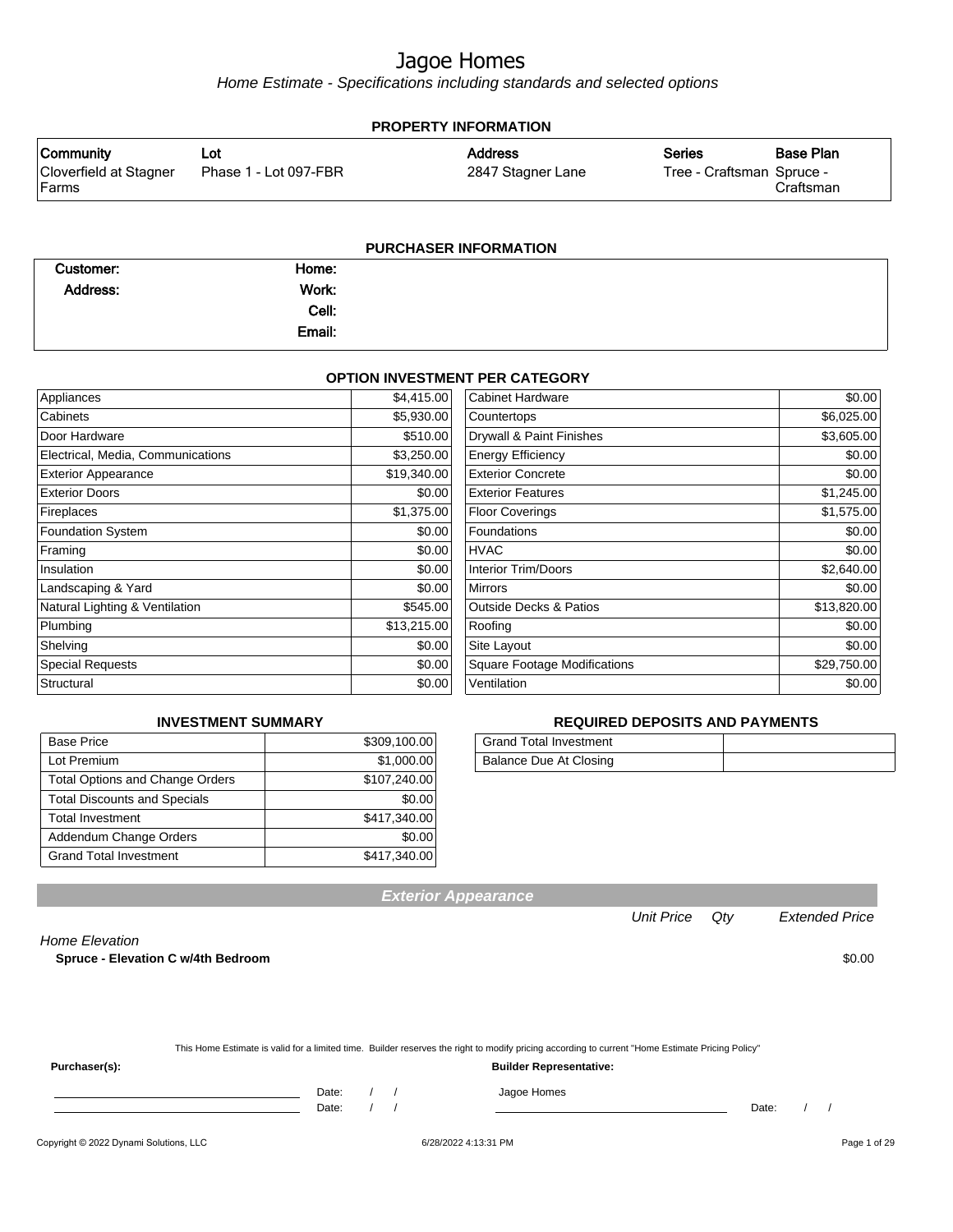|                                                                                   |                                                                                                                                                                   | <b>PROPERTY INFORMATION</b>         |                   |                           |                               |
|-----------------------------------------------------------------------------------|-------------------------------------------------------------------------------------------------------------------------------------------------------------------|-------------------------------------|-------------------|---------------------------|-------------------------------|
| Community<br>Cloverfield at Stagner<br>Farms                                      | Lot<br>Phase 1 - Lot 097-FBR                                                                                                                                      | <b>Address</b><br>2847 Stagner Lane | <b>Series</b>     | Tree - Craftsman Spruce - | <b>Base Plan</b><br>Craftsman |
|                                                                                   |                                                                                                                                                                   | <b>Exterior Appearance</b>          |                   |                           |                               |
|                                                                                   |                                                                                                                                                                   |                                     | <b>Unit Price</b> | Qty                       | <b>Extended Price</b>         |
| <b>Home Exterior Brick</b><br>not include drop brick ledge.<br><b>Brick Color</b> | Brick Veneer Front, Sides & Back of Home - Per Plan<br>Includes brick front, sides, and back of home. See plan for side gable and other detail. Does              |                                     |                   |                           | \$18,960.00                   |
| Selected Brick Color: Marshall                                                    |                                                                                                                                                                   |                                     |                   |                           | Included in Price             |
| Drop Brick Ledge<br>Drop Brick Ledge, Included                                    |                                                                                                                                                                   |                                     |                   |                           | \$0.00                        |
| <b>Address Stone</b><br><b>Address Stone</b>                                      |                                                                                                                                                                   |                                     |                   |                           | \$380.00                      |
|                                                                                   | Includes one 8"x16" address stone for front of the house. Street Number ONLY will be on the<br>stone. Location of address stone will be predetermined by builder. |                                     |                   |                           |                               |
|                                                                                   |                                                                                                                                                                   | <b>Foundation System</b>            |                   |                           |                               |
|                                                                                   |                                                                                                                                                                   |                                     | <b>Unit Price</b> | Qty                       | <b>Extended Price</b>         |
| <b>Foundation System</b><br><b>Insulated Concrete Slab</b>                        |                                                                                                                                                                   |                                     |                   |                           | Included in Price             |
|                                                                                   |                                                                                                                                                                   | <b>Energy Efficiency</b>            |                   |                           |                               |
|                                                                                   |                                                                                                                                                                   |                                     | <b>Unit Price</b> | Qty                       | <b>Extended Price</b>         |
| <b>HERS Rating</b><br>HERS Rated Home (Less than 85 Score)                        | Note - Jagoe Homes receives all applicable rebates for energy efficiency, utilities,                                                                              |                                     |                   |                           | Included in Price             |
|                                                                                   | manufacturers, etc. Rebates have been reflected as a discount in Base Price of Home                                                                               |                                     |                   |                           |                               |
|                                                                                   |                                                                                                                                                                   | <b>Square Footage Modifications</b> |                   |                           |                               |
|                                                                                   |                                                                                                                                                                   |                                     | <b>Unit Price</b> | Qty                       | <b>Extended Price</b>         |
| <b>Bedroom 4 Addition</b><br>Bedroom 4                                            |                                                                                                                                                                   |                                     |                   |                           | \$29,750.00                   |
|                                                                                   |                                                                                                                                                                   | <b>Structural</b>                   |                   |                           |                               |
|                                                                                   |                                                                                                                                                                   |                                     | <b>Unit Price</b> | Qty                       | <b>Extended Price</b>         |
| Concrete Slab<br>Barrier, Termite Warranty 1 year                                 | Concrete Slab 4" thick (avg), 3500 psi, Slab fill 6" minimum, 6 mil polyethylene Vapor                                                                            |                                     |                   |                           | Included in Price             |
| <b>Foundation Drain</b><br><b>Foundation Drain - Gravel French Drain</b>          |                                                                                                                                                                   |                                     |                   |                           | Included in Price             |
| Purchaser(s):                                                                     | This Home Estimate is valid for a limited time. Builder reserves the right to modify pricing according to current "Home Estimate Pricing Policy"                  | <b>Builder Representative:</b>      |                   |                           |                               |
|                                                                                   | Date:<br>$\left  \right $<br>$\sqrt{2}$<br>$\sqrt{ }$<br>Date:                                                                                                    | Jagoe Homes                         |                   | Date:                     | $\sqrt{2}$<br>$\sqrt{2}$      |
| Copyright © 2022 Dynami Solutions, LLC                                            |                                                                                                                                                                   | 6/28/2022 4:13:31 PM                |                   |                           | Page 2 of 29                  |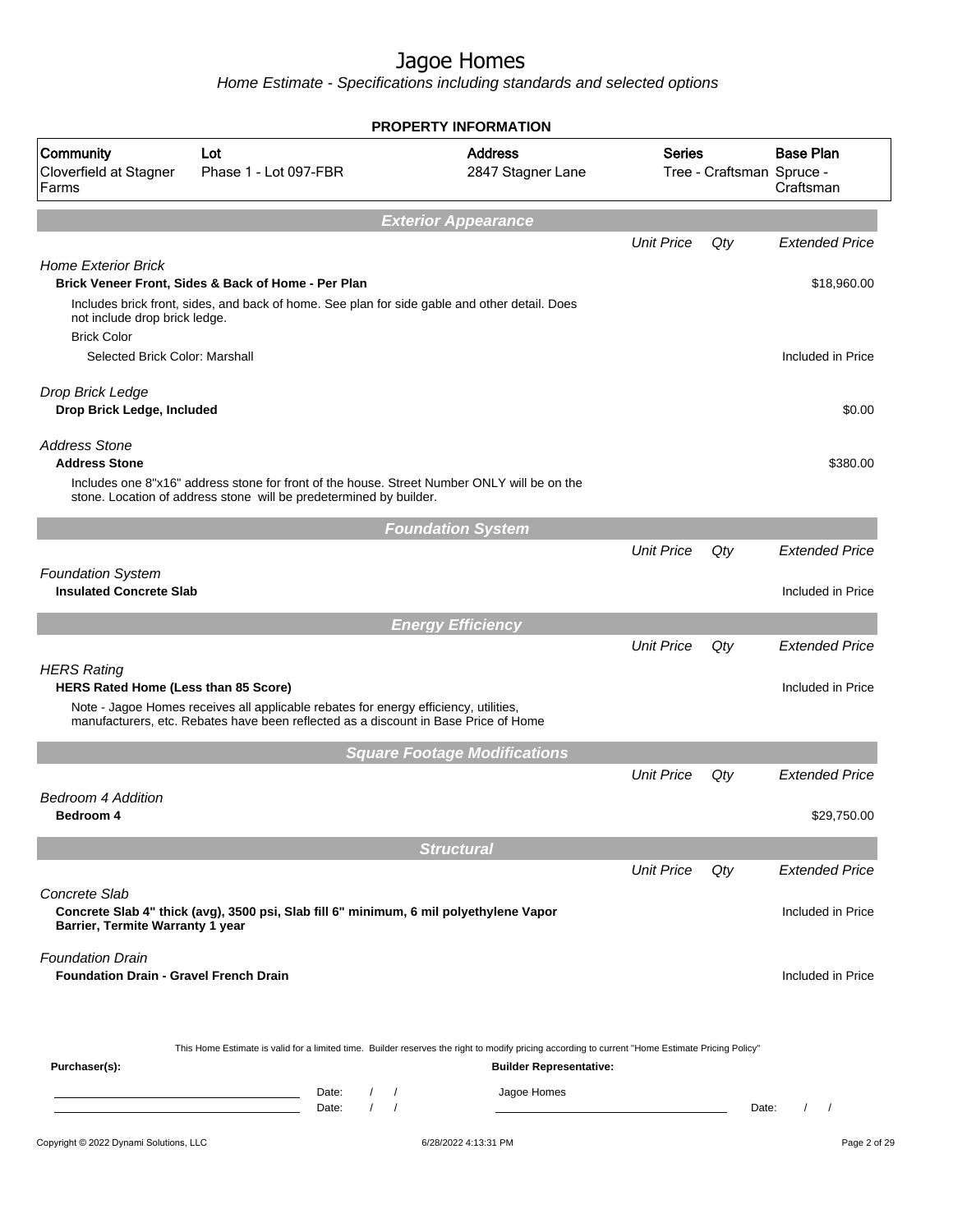Home Estimate - Specifications including standards and selected options

|                                                                               |                                                                                                                                                                                                                                                   | <b>PROPERTY INFORMATION</b>         |                                            |     |                               |
|-------------------------------------------------------------------------------|---------------------------------------------------------------------------------------------------------------------------------------------------------------------------------------------------------------------------------------------------|-------------------------------------|--------------------------------------------|-----|-------------------------------|
| Community<br>Cloverfield at Stagner<br>Farms                                  | Lot<br>Phase 1 - Lot 097-FBR                                                                                                                                                                                                                      | <b>Address</b><br>2847 Stagner Lane | <b>Series</b><br>Tree - Craftsman Spruce - |     | <b>Base Plan</b><br>Craftsman |
|                                                                               |                                                                                                                                                                                                                                                   | <b>Outside Decks &amp; Patios</b>   |                                            |     |                               |
|                                                                               |                                                                                                                                                                                                                                                   |                                     | <b>Unit Price</b>                          | Qty | <b>Extended Price</b>         |
|                                                                               | Outside Retreat Concrete Patio or Covered Patio                                                                                                                                                                                                   |                                     |                                            |     |                               |
| 18' Wide x 10' Deep Covered Patio, 3500 PSI                                   |                                                                                                                                                                                                                                                   |                                     |                                            |     | \$13,820.00                   |
| Finish                                                                        | Includes 18' X 10' broom finish concrete patio covered by a hip roof system, roof pitch per<br>plan supported by two columns, with vinyl covered ceiling and outdoor ceiling fan. If porch is<br>selected, upstairs windows may have to be moved. |                                     |                                            |     |                               |
| Selected Finish: Broom Finish                                                 |                                                                                                                                                                                                                                                   |                                     |                                            |     | Included in Price             |
|                                                                               |                                                                                                                                                                                                                                                   |                                     |                                            |     |                               |
|                                                                               |                                                                                                                                                                                                                                                   | <b>Exterior Doors</b>               |                                            |     |                               |
|                                                                               |                                                                                                                                                                                                                                                   |                                     | <b>Unit Price</b>                          | Qty | <b>Extended Price</b>         |
| Front Entry Door<br>14" Sidelites and Transom                                 | HD Smooth Steel 3/0 Painted Craftsman MHD-217-010-2 w/ 22x17 Clear Glass Insert, (2)<br>Consult with Design Coordinator for Glass Pattern, Door Handle, and Paint Selections.                                                                     |                                     |                                            |     | Included in Price             |
| 16' Craftsman Garage Overhead Door<br>Carriage House Stamped 16x7 Garage Door |                                                                                                                                                                                                                                                   |                                     |                                            |     | Included in Price             |
|                                                                               | CHI 5250   Stamped Carriage House Steel   Includes Decorative Hardware                                                                                                                                                                            |                                     |                                            |     |                               |
| Color                                                                         |                                                                                                                                                                                                                                                   |                                     |                                            |     |                               |
| Selected Color: Desert Tan                                                    |                                                                                                                                                                                                                                                   |                                     |                                            |     | Included in Price             |
| Dining Area Patio Door                                                        |                                                                                                                                                                                                                                                   |                                     |                                            |     |                               |
| <b>HD Steel Smooth Full Glass 3/0 Door</b>                                    |                                                                                                                                                                                                                                                   |                                     |                                            |     | Included in Price             |
| match interior door paint selection.                                          | HD Steel Smooth Full Glass 3/0 Door. Exterior door paint to be selected. Interior of door will                                                                                                                                                    |                                     |                                            |     |                               |
| Garage-to-Home Door                                                           | HD Steel Smooth 2 Panel Square 2/8 x 6/8 Door                                                                                                                                                                                                     |                                     |                                            |     | \$0.00                        |
| Smooth Finish<br><b>Primed for Paint</b>                                      | Interior Door Paint Selection unless otherwise Specified                                                                                                                                                                                          |                                     |                                            |     |                               |
| Garage Door Opener                                                            |                                                                                                                                                                                                                                                   |                                     |                                            |     |                               |
| Garage Door Opener(s) with 2 Transmitters                                     |                                                                                                                                                                                                                                                   |                                     |                                            |     | Included in Price             |

This Home Estimate is valid for a limited time. Builder reserves the right to modify pricing according to current "Home Estimate Pricing Policy" **Purchaser(s): Builder Representative:**

Date: / / Jagoe Homes<br>Date: / / Jagoe Homes Date: / / **Date: / / 2006** Date: / / / Date: / / /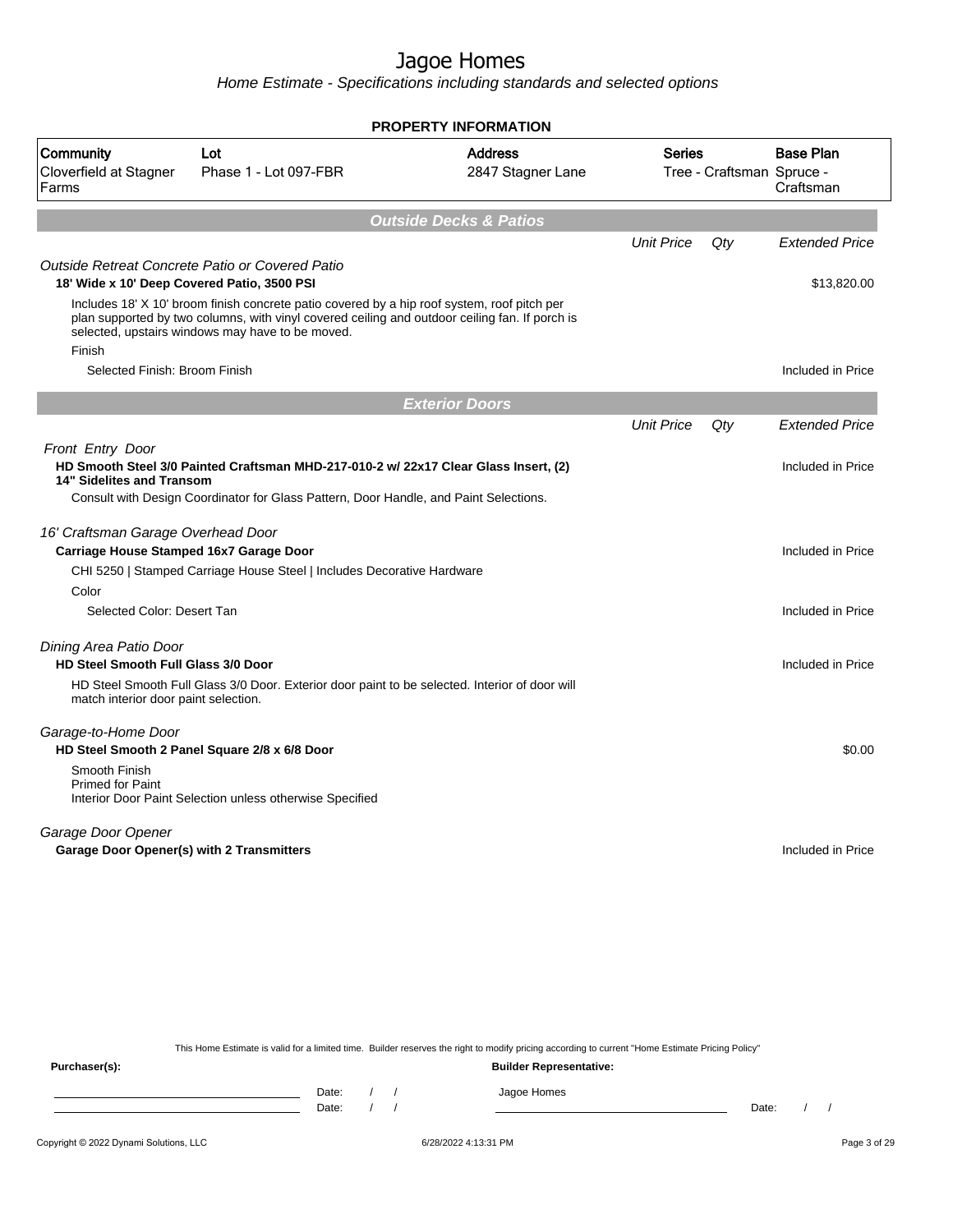Home Estimate - Specifications including standards and selected options

|                                              |                                                                                                                                                                                        | <b>PROPERTY INFORMATION</b>               |                   |                           |                               |
|----------------------------------------------|----------------------------------------------------------------------------------------------------------------------------------------------------------------------------------------|-------------------------------------------|-------------------|---------------------------|-------------------------------|
| Community<br>Cloverfield at Stagner<br>Farms | Lot<br>Phase 1 - Lot 097-FBR                                                                                                                                                           | <b>Address</b><br>2847 Stagner Lane       | <b>Series</b>     | Tree - Craftsman Spruce - | <b>Base Plan</b><br>Craftsman |
|                                              |                                                                                                                                                                                        | <b>Natural Lighting &amp; Ventilation</b> |                   |                           |                               |
|                                              |                                                                                                                                                                                        |                                           | <b>Unit Price</b> | Qty                       | <b>Extended Price</b>         |
| <b>Entire Home Windows</b>                   |                                                                                                                                                                                        |                                           |                   |                           |                               |
|                                              | Vinyl Low E Single Hung Window w/ GBG & Half Screen                                                                                                                                    |                                           |                   |                           | Included in Price             |
| confirm with New Home Consultant.            | Vinyl Low E Single Hung Window w/ GBG & Half Screen. Glass is Clear unless otherwise<br>noted. Grilles are between the glass. Grille patterns will differ based on Home Series. Please |                                           |                   |                           |                               |
| <b>Window Color</b>                          |                                                                                                                                                                                        |                                           |                   |                           |                               |
|                                              | Selected Window Color: White Exterior/White Interior                                                                                                                                   |                                           |                   |                           | Included in Price             |
| Entire Home Additional Windows               |                                                                                                                                                                                        |                                           |                   |                           |                               |
| <b>Screen</b>                                | Additional 4034 (approx 44" W x 73" H) Vinyl Low E Single Hung Window w/ GBG & Half                                                                                                    |                                           |                   |                           | \$545.00                      |
|                                              | Vinyl Low E Single Hung Window w/ GBG & Half Screen. Grilles are between the glass. Grille<br>patterns will differ based on Home Series. Please confirm with New Home Consultant.      |                                           |                   |                           |                               |
| (Bonus Room 3)                               | Technical Specification: This option is not available for the finished room over garage                                                                                                |                                           |                   |                           |                               |
| <b>Window Color</b>                          |                                                                                                                                                                                        |                                           |                   |                           |                               |
| Selected Window Color: White                 |                                                                                                                                                                                        |                                           |                   |                           | Included in Price             |
| Entire Home Extended Jambs and Casing        | Extended Jambs and Casing (No Window Stool) Package for Windows                                                                                                                        |                                           |                   |                           | Included in Price             |
|                                              | Includes extended jambs and casing on all additional windows                                                                                                                           |                                           |                   |                           |                               |
|                                              | Extended Jambs and Casing for Additional Windows                                                                                                                                       |                                           |                   |                           |                               |
|                                              | Extended Jambs and Casing (No Window Stool) Package for Windows                                                                                                                        |                                           |                   |                           | Included in Price             |
|                                              | Includes extended jambs and casing on all additional windows                                                                                                                           |                                           |                   |                           |                               |
|                                              |                                                                                                                                                                                        | <b>Exterior Concrete</b>                  |                   |                           |                               |
|                                              |                                                                                                                                                                                        |                                           | <b>Unit Price</b> | Qty                       | <b>Extended Price</b>         |
| <b>Exterior Concrete Driveway</b>            |                                                                                                                                                                                        |                                           |                   |                           |                               |
| Finish                                       | Driveway/Parking Double Garage: 16' 3" wide, 3500 psi                                                                                                                                  |                                           |                   |                           | Included in Price             |
| Selected Finish: Broom Finish                |                                                                                                                                                                                        |                                           |                   |                           | Included in Price             |
| Exterior Concrete - Front Porch & Sidewalk   | Exterior Concrete - Front Porch & Sidewalk, 3500 psi                                                                                                                                   |                                           |                   |                           | Included in Price             |
| Finish                                       |                                                                                                                                                                                        |                                           |                   |                           |                               |
| Selected Finish: Broom Finish                |                                                                                                                                                                                        |                                           |                   |                           | Included in Price             |
| <b>Exterior Concrete - City Sidewalk</b>     | Exterior Concrete - City Sidewalk, 3500 psi, Broom Finish                                                                                                                              |                                           |                   |                           | Included in Price             |
|                                              |                                                                                                                                                                                        |                                           |                   |                           |                               |

This Home Estimate is valid for a limited time. Builder reserves the right to modify pricing according to current "Home Estimate Pricing Policy"

**Purchaser(s): Builder Representative:** Date: / / Jagoe Homes<br>Date: / / Jagoe Homes Date: / / **Date: / / 2006** Date: / / / Date: / / /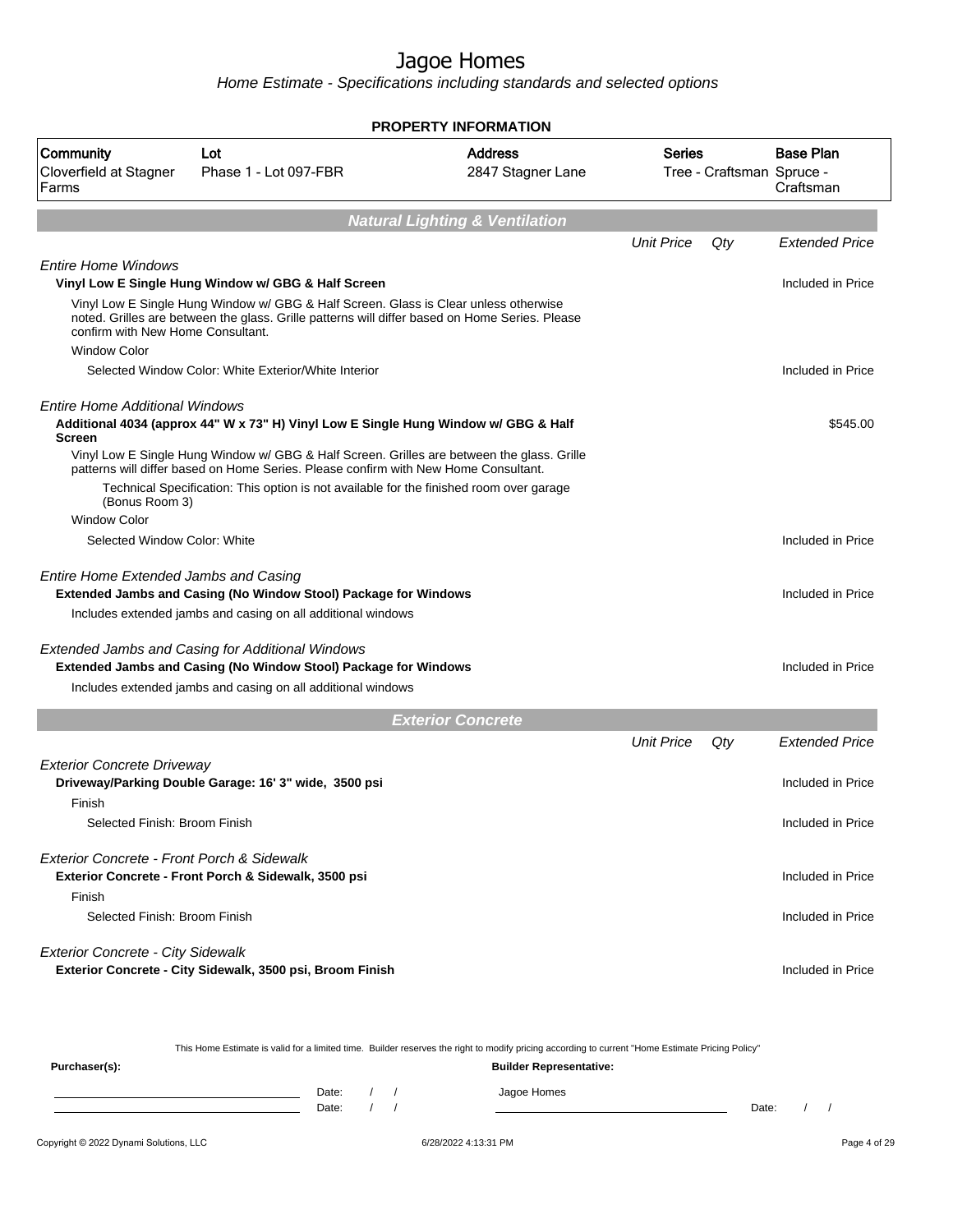Home Estimate - Specifications including standards and selected options

| <b>PROPERTY INFORMATION</b>                                                     |                                                                                                                                                                       |                                     |                   |                           |                               |
|---------------------------------------------------------------------------------|-----------------------------------------------------------------------------------------------------------------------------------------------------------------------|-------------------------------------|-------------------|---------------------------|-------------------------------|
| Community<br>Cloverfield at Stagner<br>Farms                                    | Lot<br>Phase 1 - Lot 097-FBR                                                                                                                                          | <b>Address</b><br>2847 Stagner Lane | <b>Series</b>     | Tree - Craftsman Spruce - | <b>Base Plan</b><br>Craftsman |
|                                                                                 |                                                                                                                                                                       | <b>Exterior Features</b>            |                   |                           |                               |
|                                                                                 |                                                                                                                                                                       |                                     | <b>Unit Price</b> | Qty                       | <b>Extended Price</b>         |
| <b>Exterior Siding</b><br>Exterior Portfolio - Double 4" Vinyl Siding<br>Color  |                                                                                                                                                                       |                                     |                   |                           | Included in Price             |
| Selected Color: Clay                                                            |                                                                                                                                                                       |                                     |                   |                           | Included in Price             |
| Exterior Bracket/Corbel<br>Exterior Bracket(s), Corbel(s) Painted               |                                                                                                                                                                       |                                     |                   |                           | Included in Price             |
| Color                                                                           | Selected Color: SW7568 Neutral Ground (Pearl Coordinate)                                                                                                              |                                     |                   |                           | Included in Price             |
| <b>Exterior Decorative Siding</b><br><b>Exterior Portfolio Perfection Shake</b> |                                                                                                                                                                       |                                     |                   |                           | Included in Price             |
| Color                                                                           | Perfection shingles have a more finished appearance than a hand-split shake. They are<br>patterned from #1 Red Cedar and offer a cleaner and more uniform appearance. |                                     |                   |                           |                               |
| Selected Color: Country Beige                                                   |                                                                                                                                                                       |                                     |                   |                           | Included in Price             |
| <b>Exterior Special Trim Areas</b><br>color selected.                           | Aluminum Wrapped Trim: Window Trim, Beams, Rake/Fascia, etc. Color will match Soffit<br>See plan for details. Color will match Soffit Color Selected.                 |                                     |                   |                           | Included in Price             |
|                                                                                 |                                                                                                                                                                       |                                     |                   |                           |                               |
| <b>Exterior Vinyl Corner Trim(s)</b><br><b>Vinyl Corner Trim(s)</b>             |                                                                                                                                                                       |                                     |                   |                           | Included in Price             |
| Color<br>Selected Color: Pearl                                                  |                                                                                                                                                                       |                                     |                   |                           | Included in Price             |
| Fascia<br><b>Fascia Aluminum</b>                                                |                                                                                                                                                                       |                                     |                   |                           | Included in Price             |
| Color will match Soffit Color Selected                                          |                                                                                                                                                                       |                                     |                   |                           |                               |
| Soffit<br><b>Soffit - Continuous Perforated Vinyl</b>                           |                                                                                                                                                                       |                                     |                   |                           | Included in Price             |
| Color                                                                           |                                                                                                                                                                       |                                     |                   |                           |                               |
| Selected Color: Pearl                                                           |                                                                                                                                                                       |                                     |                   |                           | Included in Price             |
| Gutter<br>Gutters Aluminum 5" (.027 gauge)                                      |                                                                                                                                                                       |                                     |                   |                           | Included in Price             |
| Color<br>Selected Color: Pearl                                                  |                                                                                                                                                                       |                                     |                   |                           | Included in Price             |
|                                                                                 |                                                                                                                                                                       |                                     |                   |                           |                               |

This Home Estimate is valid for a limited time. Builder reserves the right to modify pricing according to current "Home Estimate Pricing Policy" **Purchaser(s): Builder Representative:** Date: / / Jagoe Homes<br>Date: / / Jagoe Homes Date: / / **Date: / / 2006** Date: / / / Date: / / /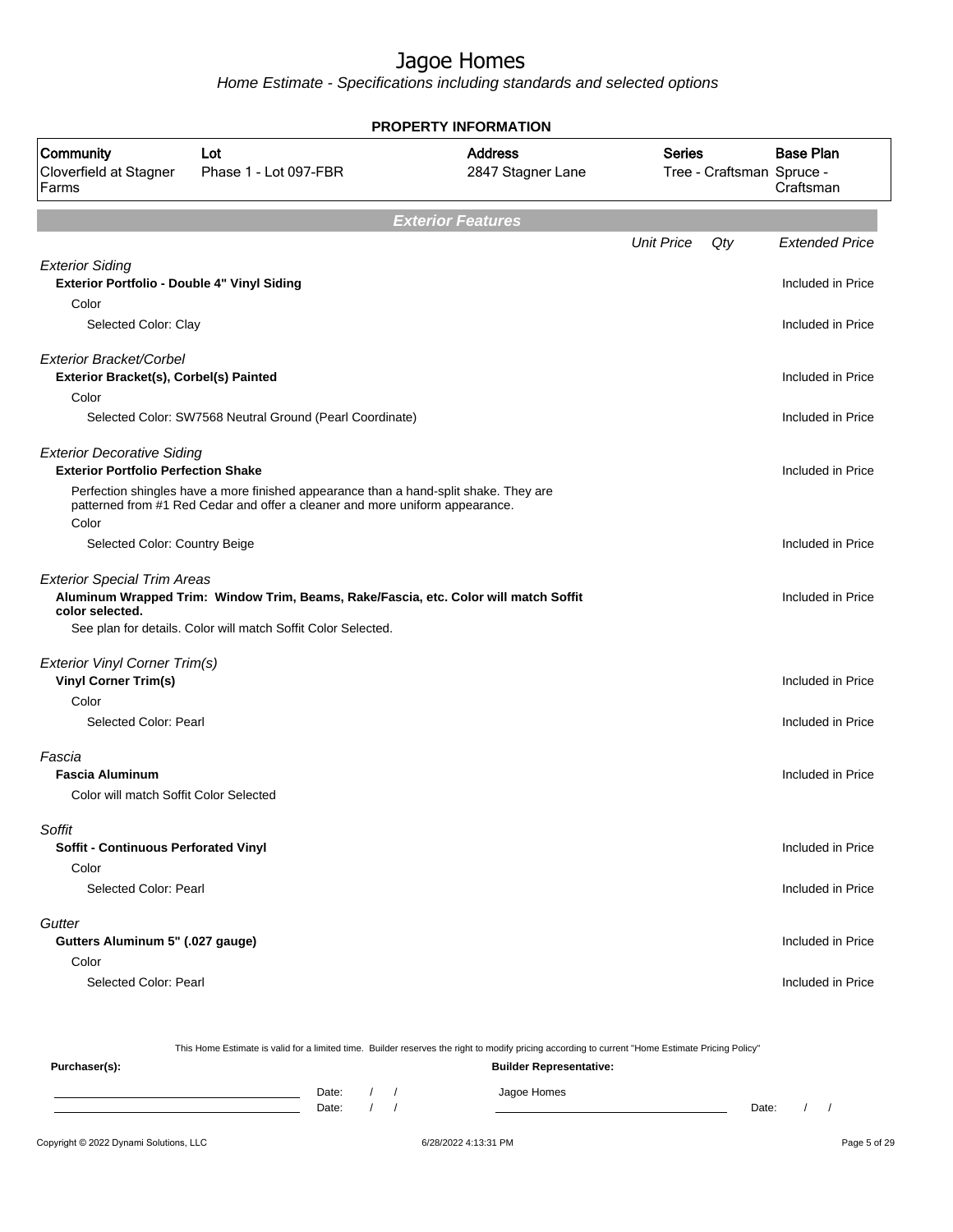Home Estimate - Specifications including standards and selected options

|                                                                                |                                                                                                                                          | <b>PROPERTY INFORMATION</b>         |                   |                           |                               |
|--------------------------------------------------------------------------------|------------------------------------------------------------------------------------------------------------------------------------------|-------------------------------------|-------------------|---------------------------|-------------------------------|
| Community<br>Cloverfield at Stagner<br>Farms                                   | Lot<br>Phase 1 - Lot 097-FBR                                                                                                             | <b>Address</b><br>2847 Stagner Lane | <b>Series</b>     | Tree - Craftsman Spruce - | <b>Base Plan</b><br>Craftsman |
|                                                                                |                                                                                                                                          | <b>Exterior Features</b>            |                   |                           |                               |
|                                                                                |                                                                                                                                          |                                     | <b>Unit Price</b> | Qty                       | <b>Extended Price</b>         |
| Downspout<br>Downspouts Aluminum 3" x 2" (.027 gauge)                          |                                                                                                                                          |                                     |                   |                           | Included in Price             |
| Splash Block<br>Splash Blocks 24" precast concrete                             |                                                                                                                                          |                                     |                   |                           | Included in Price             |
| <b>Front Porch Post</b><br>Color                                               | Front Porch Column(s) Size & Type per plan, Painted<br>Placement predetermined. Check plan for details.                                  |                                     |                   |                           | Included in Price             |
|                                                                                | Selected Color: SW7568 Neutral Ground                                                                                                    |                                     |                   |                           | Included in Price             |
| <b>Rear Porch Post</b>                                                         | (2) 10" Square Smooth Fiberglass Columns, Painted<br>Column paint color to be selected. Placement predetermined. Check plan for details. |                                     |                   |                           | \$1,245.00                    |
| Color                                                                          | Selected Color: SW7568 Neutral Ground                                                                                                    |                                     |                   |                           | Included in Price             |
| Flashing<br><b>Flashing see Plan Detail</b>                                    |                                                                                                                                          |                                     |                   |                           | Included in Price             |
| <b>Exterior Mailbox</b><br><b>Centralized Mailbox - Cluster Box Unit</b>       |                                                                                                                                          |                                     |                   |                           | \$0.00                        |
|                                                                                |                                                                                                                                          | <b>Roofing</b>                      |                   |                           |                               |
|                                                                                |                                                                                                                                          |                                     | <b>Unit Price</b> | Qty                       | <b>Extended Price</b>         |
| <b>Roof Felt</b>                                                               | Synthetic Underlayment or Felt, Aluminum Drip Edge                                                                                       |                                     |                   |                           | Included in Price             |
| <b>Roof Shingles</b><br>30 Year GAF Dimensional Roof Shingles<br>Roofing Color |                                                                                                                                          |                                     |                   |                           | Included in Price             |
| Selected Roofing Color: Barkwood                                               |                                                                                                                                          |                                     |                   |                           | Included in Price             |
| Roof Valley Material<br>Ice and Water Shield or Equivalent                     |                                                                                                                                          |                                     |                   |                           | Included in Price             |
| Roof Flashing<br>Roof Flashing- required by design                             |                                                                                                                                          |                                     |                   |                           | Included in Price             |
|                                                                                |                                                                                                                                          |                                     |                   |                           |                               |

This Home Estimate is valid for a limited time. Builder reserves the right to modify pricing according to current "Home Estimate Pricing Policy"

**Purchaser(s): Builder Representative:** Date: / / Jagoe Homes<br>Date: / / Jagoe Homes Date: / / **Date: / / 2006** Date: / / / Date: / / /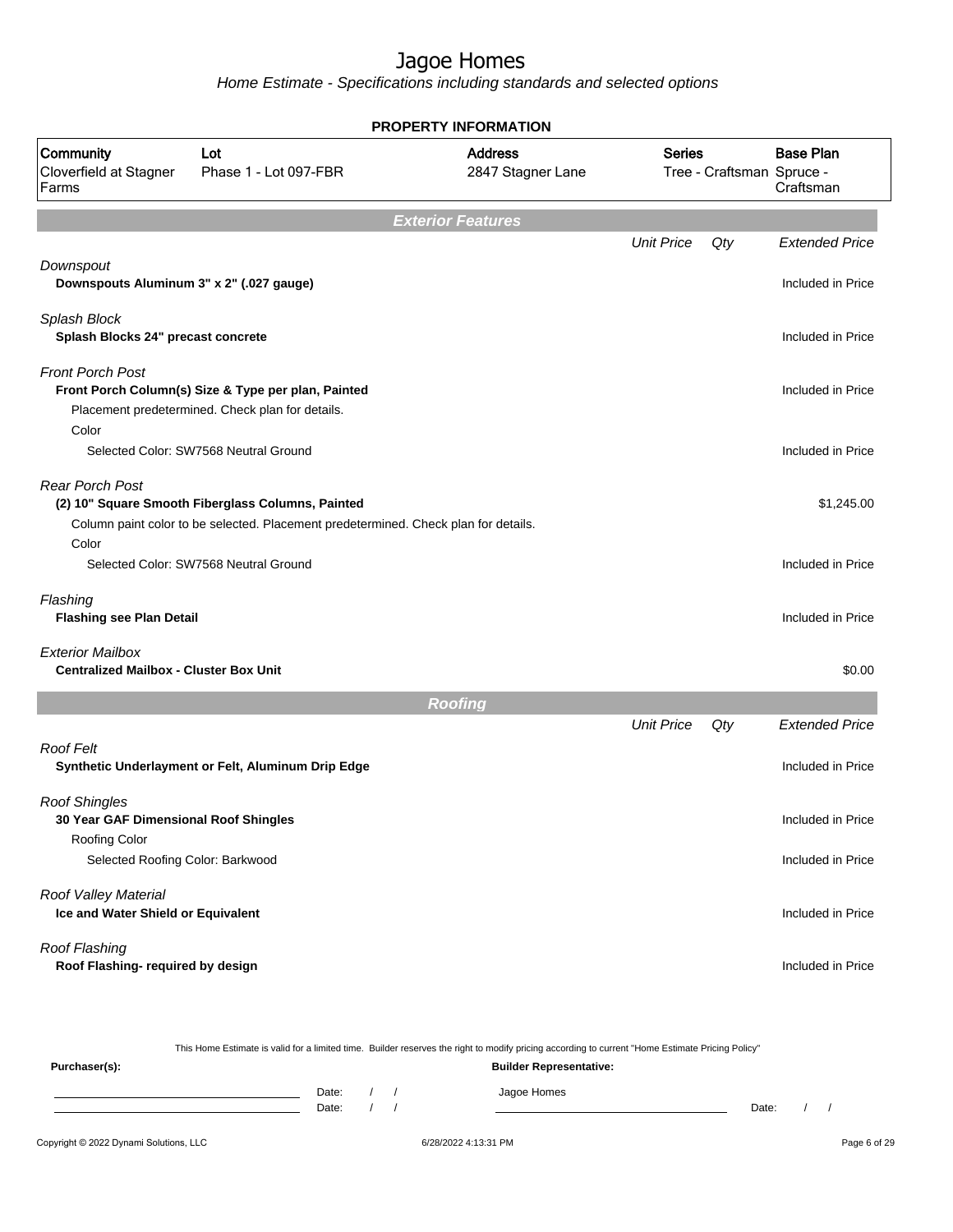|                                                                                                                                                                                                                                                                                                                                                                                                       |                                                                                     | PROPERTY INFORMATION                |                   |                           |                               |
|-------------------------------------------------------------------------------------------------------------------------------------------------------------------------------------------------------------------------------------------------------------------------------------------------------------------------------------------------------------------------------------------------------|-------------------------------------------------------------------------------------|-------------------------------------|-------------------|---------------------------|-------------------------------|
| Community<br>Cloverfield at Stagner<br>Farms                                                                                                                                                                                                                                                                                                                                                          | Lot<br>Phase 1 - Lot 097-FBR                                                        | <b>Address</b><br>2847 Stagner Lane | Series            | Tree - Craftsman Spruce - | <b>Base Plan</b><br>Craftsman |
|                                                                                                                                                                                                                                                                                                                                                                                                       |                                                                                     | <b>Fireplaces</b>                   |                   |                           |                               |
|                                                                                                                                                                                                                                                                                                                                                                                                       |                                                                                     |                                     | <b>Unit Price</b> | Qty                       | <b>Extended Price</b>         |
| <b>Family Room Fireplace</b>                                                                                                                                                                                                                                                                                                                                                                          |                                                                                     |                                     |                   |                           |                               |
|                                                                                                                                                                                                                                                                                                                                                                                                       | <b>Deluxe Direct-Top Vent Gas PreConstructed Fireplace</b>                          |                                     |                   |                           | Included in Price             |
| Includes deluxe top-vent gas preconstructed fireplace with gas logs, with wall switch, variable<br>speed blower fan with on/off wall switch, gas line, fixed glass, painted formal mantle with<br>pilasters, and ceramic tile flush hearth and surround. If AV Niche selected, will include 1<br>Phone,2 cable,2 Outlets, HDMI.Selecting a fireplace may change window size. See plan for<br>details. |                                                                                     |                                     |                   |                           |                               |
|                                                                                                                                                                                                                                                                                                                                                                                                       | Check plans for details regarding windows                                           |                                     |                   |                           |                               |
| Ceramic Color                                                                                                                                                                                                                                                                                                                                                                                         |                                                                                     |                                     |                   |                           |                               |
| (Hearth Reg'd if Carpet Selec                                                                                                                                                                                                                                                                                                                                                                         | Selected Ceramic Color: Subway Tile 3 x 6 White-1/2 Offset Lay, Fireplace Face Only |                                     |                   |                           | \$405.00                      |
| Ceramic Hearth Color                                                                                                                                                                                                                                                                                                                                                                                  |                                                                                     |                                     |                   |                           |                               |
|                                                                                                                                                                                                                                                                                                                                                                                                       | Selected Ceramic Hearth Color: N/A                                                  |                                     |                   |                           | Included in Price             |
| <b>Grout Color</b>                                                                                                                                                                                                                                                                                                                                                                                    |                                                                                     |                                     |                   |                           |                               |
|                                                                                                                                                                                                                                                                                                                                                                                                       | Selected Grout Color: 93 Warm Gray                                                  |                                     |                   |                           | Included in Price             |
| Location                                                                                                                                                                                                                                                                                                                                                                                              |                                                                                     |                                     |                   |                           |                               |
| Selected Location: Rear of Home                                                                                                                                                                                                                                                                                                                                                                       |                                                                                     |                                     |                   |                           | \$870.00                      |
| <b>Mantel Style</b>                                                                                                                                                                                                                                                                                                                                                                                   |                                                                                     |                                     |                   |                           |                               |
| Selected Mantel Style: Mission                                                                                                                                                                                                                                                                                                                                                                        |                                                                                     |                                     |                   |                           | \$100.00                      |
| <b>Transition Strip</b>                                                                                                                                                                                                                                                                                                                                                                               |                                                                                     |                                     |                   |                           |                               |
| Selected Transition Strip: N/A                                                                                                                                                                                                                                                                                                                                                                        |                                                                                     |                                     |                   |                           | Included in Price             |
|                                                                                                                                                                                                                                                                                                                                                                                                       |                                                                                     | <b>Insulation</b>                   |                   |                           |                               |
|                                                                                                                                                                                                                                                                                                                                                                                                       |                                                                                     |                                     | <b>Unit Price</b> | Qty                       | <b>Extended Price</b>         |
| <b>Entire Home Foundation Insulation</b>                                                                                                                                                                                                                                                                                                                                                              |                                                                                     |                                     |                   |                           |                               |
|                                                                                                                                                                                                                                                                                                                                                                                                       | Foundation Perimeter 1"x24" Styrofoam R5.0                                          |                                     |                   |                           | Included in Price             |
|                                                                                                                                                                                                                                                                                                                                                                                                       |                                                                                     |                                     |                   |                           |                               |
| Living Area Wall Insulation                                                                                                                                                                                                                                                                                                                                                                           | Living Area Walls R15 Fiberglass Blown-In &/or Batt Wall System                     |                                     |                   |                           | Included in Price             |
| Living Area Ceiling Insulation                                                                                                                                                                                                                                                                                                                                                                        | Living Area Flat Ceiling R38 (Average) Blown-In Fiberglass                          |                                     |                   |                           | Included in Price             |
|                                                                                                                                                                                                                                                                                                                                                                                                       |                                                                                     |                                     |                   |                           |                               |
|                                                                                                                                                                                                                                                                                                                                                                                                       |                                                                                     | <b>Drywall &amp; Paint Finishes</b> |                   |                           |                               |
|                                                                                                                                                                                                                                                                                                                                                                                                       |                                                                                     |                                     | <b>Unit Price</b> | Qty                       | <b>Extended Price</b>         |
| <b>Interior Home Wall Finish</b>                                                                                                                                                                                                                                                                                                                                                                      | 1/2" Drywall   Finished, Primed, & Painted Smooth                                   |                                     |                   |                           | Included in Price             |
|                                                                                                                                                                                                                                                                                                                                                                                                       |                                                                                     |                                     |                   |                           |                               |
|                                                                                                                                                                                                                                                                                                                                                                                                       |                                                                                     |                                     |                   |                           |                               |
|                                                                                                                                                                                                                                                                                                                                                                                                       |                                                                                     |                                     |                   |                           |                               |

|               |       |  | This Home Estimate is valid for a limited time. Builder reserves the right to modify pricing according to current "Home Estimate Pricing Policy" |       |  |
|---------------|-------|--|--------------------------------------------------------------------------------------------------------------------------------------------------|-------|--|
| Purchaser(s): |       |  | <b>Builder Representative:</b>                                                                                                                   |       |  |
|               | Date: |  | Jagoe Homes                                                                                                                                      |       |  |
|               | Date: |  |                                                                                                                                                  | Date: |  |
|               |       |  |                                                                                                                                                  |       |  |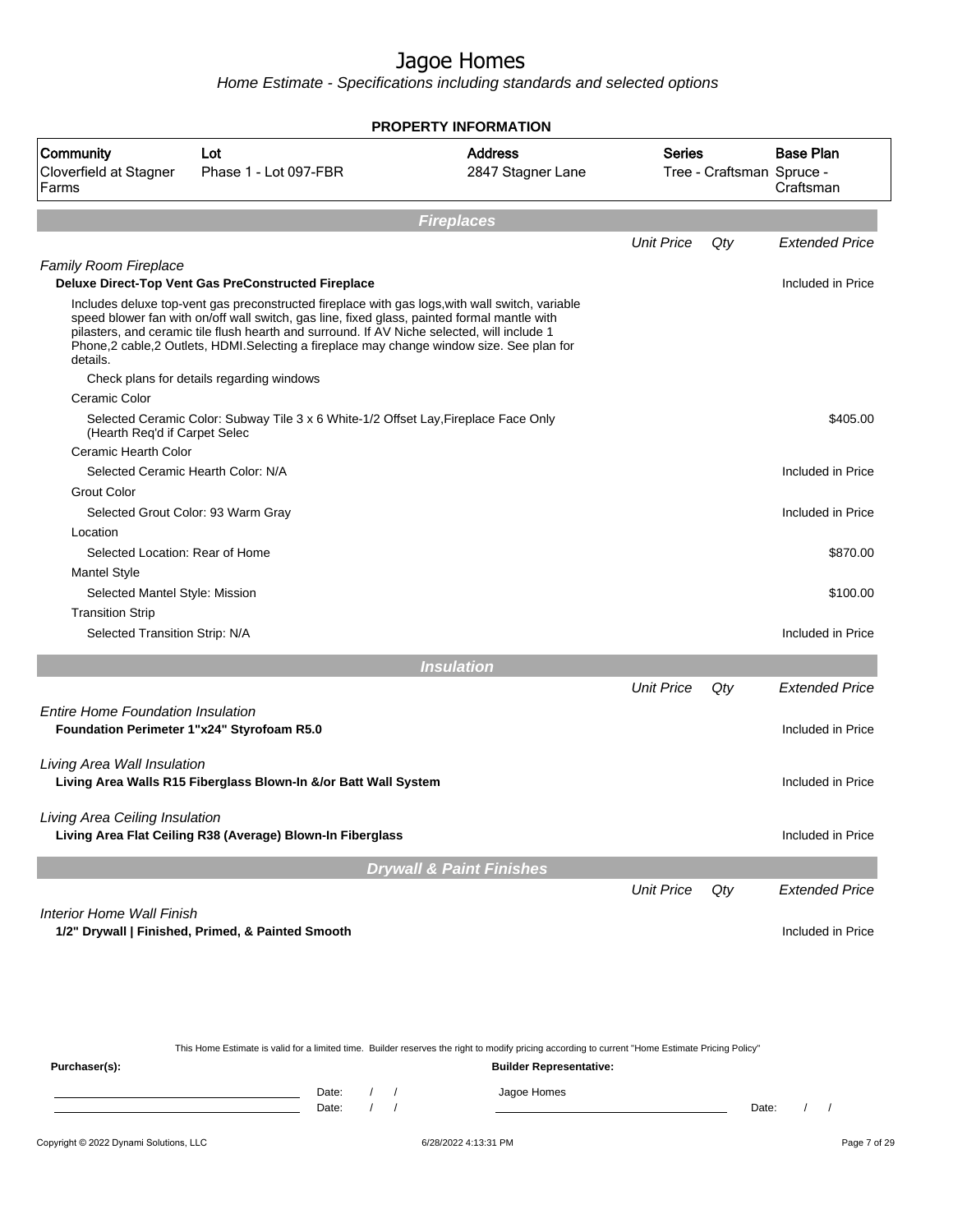Home Estimate - Specifications including standards and selected options

|                                                                                      |                                                                                                                                                   | <b>PROPERTY INFORMATION</b>         |                   |                           |                               |
|--------------------------------------------------------------------------------------|---------------------------------------------------------------------------------------------------------------------------------------------------|-------------------------------------|-------------------|---------------------------|-------------------------------|
| Community<br>Cloverfield at Stagner<br>Farms                                         | Lot<br>Phase 1 - Lot 097-FBR                                                                                                                      | <b>Address</b><br>2847 Stagner Lane | <b>Series</b>     | Tree - Craftsman Spruce - | <b>Base Plan</b><br>Craftsman |
|                                                                                      |                                                                                                                                                   | <b>Drywall &amp; Paint Finishes</b> |                   |                           |                               |
|                                                                                      |                                                                                                                                                   |                                     | <b>Unit Price</b> | Qtv                       | <b>Extended Price</b>         |
| <b>Interior Home Ceiling Finish</b>                                                  | Drywall   Home Finished Smooth   Garage Textured                                                                                                  |                                     |                   |                           | \$2,830.00                    |
| Paint                                                                                | Home   1/2in Structural or 5/8in Drywall   Finished Smooth   ProMar Interior Latex Ceiling                                                        |                                     |                   |                           |                               |
| Garage Textured   White<br>Color                                                     |                                                                                                                                                   |                                     |                   |                           |                               |
|                                                                                      | Selected Color: SW7015 Repose Gray                                                                                                                |                                     |                   |                           | Included in Price             |
| Garage Drywall and Finish Application<br>Two Car Garage   Drywall, Prime, & Paint    | Entire Home Paint Color used unless otherwise specified under Additional Paint Color                                                              |                                     |                   |                           | Included in Price             |
| <b>Mechanical Storage</b><br><b>Unfinished Drywall</b>                               |                                                                                                                                                   |                                     |                   |                           | Included in Price             |
| <b>Interior Wall Surfaces Paint</b><br><b>Sherwin Williams Duration Latex   Flat</b> |                                                                                                                                                   |                                     |                   |                           | \$0.00                        |
| smooth. Cleans easily with a damp sponge.                                            | Flat - A non-reflective appearance that helps hide surface blemishes, making walls look                                                           |                                     |                   |                           |                               |
|                                                                                      | Matte- This finish is great for hiding surface imperfections, while its angular shine helps make<br>walls smooth and washable without color loss. |                                     |                   |                           |                               |
| Color                                                                                | Color Requests outside of Available Personal Options will be subject to approval.                                                                 |                                     |                   |                           |                               |
|                                                                                      | Selected Color: SW7015 Repose Gray                                                                                                                |                                     |                   |                           | Included in Price             |
| Sheen                                                                                |                                                                                                                                                   |                                     |                   |                           |                               |
| Selected Sheen: Matte                                                                |                                                                                                                                                   |                                     |                   |                           | \$775.00                      |
| <b>Interior Trim &amp; Door Paint</b>                                                |                                                                                                                                                   |                                     |                   |                           |                               |
| Color                                                                                | Trim & Door   Sherwin Williams ProClassic Waterborne Acrylic   Semi-Gloss                                                                         |                                     |                   |                           | Included in Price             |
| Selected Color: SW7006 Extra White                                                   |                                                                                                                                                   |                                     |                   |                           | Included in Price             |
| <b>Interior Door Paint</b>                                                           |                                                                                                                                                   |                                     |                   |                           |                               |
|                                                                                      | Sherwin Williams ProClassic Waterborne Acrylic   Semi-Gloss                                                                                       |                                     |                   |                           | \$0.00                        |

This Home Estimate is valid for a limited time. Builder reserves the right to modify pricing according to current "Home Estimate Pricing Policy"

**Purchaser(s): Builder Representative:** Date: / / Jagoe Homes<br>Date: / / Jagoe Homes Date: / / **Date: / / 2006** Date: / / / Date: / / /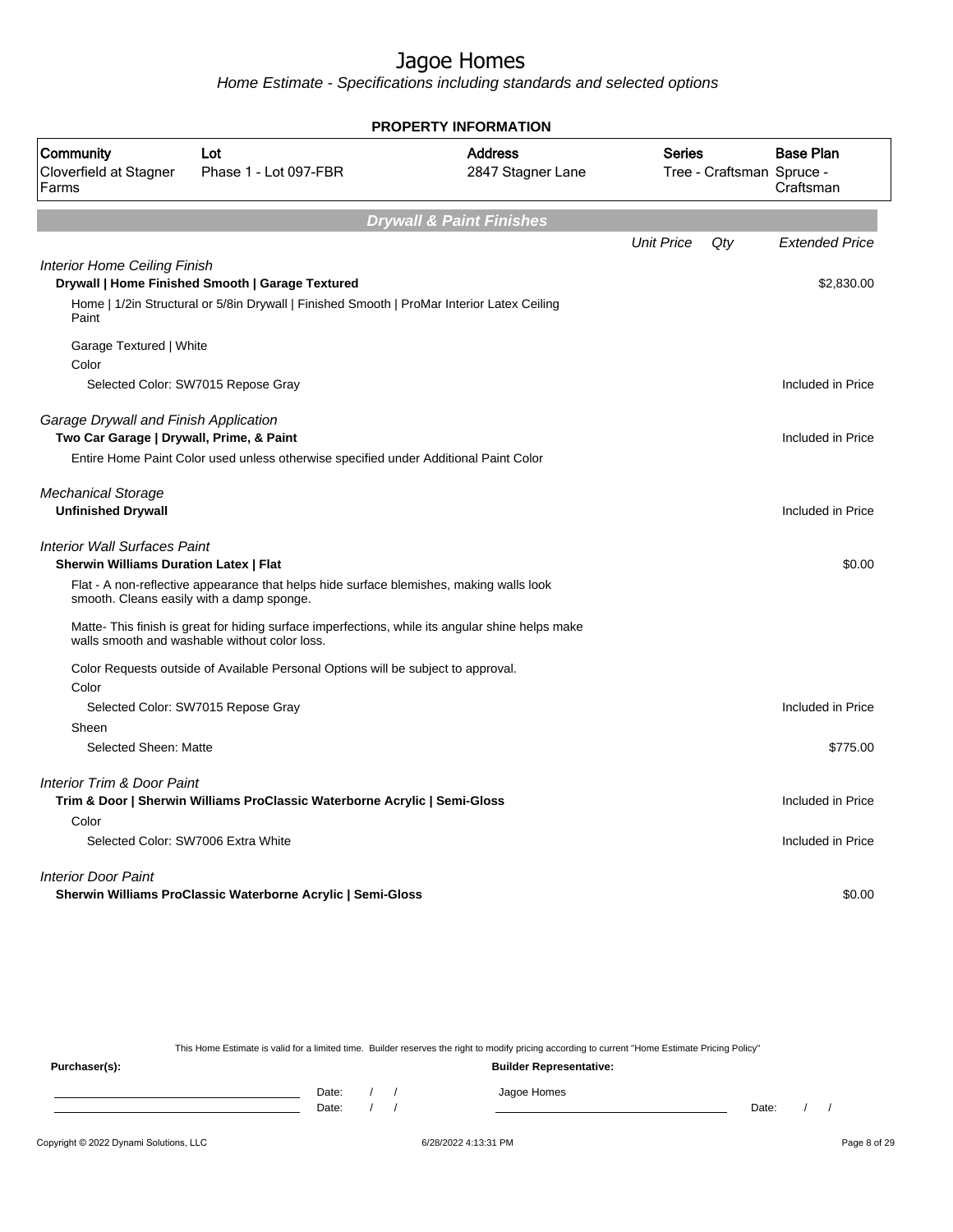Home Estimate - Specifications including standards and selected options

|                                                                  |                                                                                                                                                                                                                     | <b>PROPERTY INFORMATION</b>         |                   |                           |                               |
|------------------------------------------------------------------|---------------------------------------------------------------------------------------------------------------------------------------------------------------------------------------------------------------------|-------------------------------------|-------------------|---------------------------|-------------------------------|
| Community<br>Cloverfield at Stagner<br>Farms                     | Lot<br>Phase 1 - Lot 097-FBR                                                                                                                                                                                        | <b>Address</b><br>2847 Stagner Lane | Series            | Tree - Craftsman Spruce - | <b>Base Plan</b><br>Craftsman |
|                                                                  |                                                                                                                                                                                                                     | <b>Drywall &amp; Paint Finishes</b> |                   |                           |                               |
|                                                                  |                                                                                                                                                                                                                     |                                     | <b>Unit Price</b> | Qty                       | <b>Extended Price</b>         |
| <b>Exterior Door Paint</b><br><b>Exterior Door Color   Latex</b> |                                                                                                                                                                                                                     |                                     |                   |                           | Included in Price             |
| painted Interior Trim Color.                                     | Paint color for all HINGED Exterior Doors, Including Front Door. Interior of door will be                                                                                                                           |                                     |                   |                           |                               |
| Color                                                            | Color Requests outside of Available Personal Options will be subject to approval.                                                                                                                                   |                                     |                   |                           |                               |
|                                                                  | Selected Color: SW7568 Neutral Ground                                                                                                                                                                               |                                     |                   |                           | Included in Price             |
|                                                                  |                                                                                                                                                                                                                     | <b>Interior Trim/Doors</b>          |                   |                           |                               |
|                                                                  |                                                                                                                                                                                                                     |                                     | <b>Unit Price</b> | Qty                       | <b>Extended Price</b>         |
| <b>Owners Suite Ceiling Detail</b>                               | 1x6 Poplar Flat Trim Ceiling Detail   Painted to Match Ceiling<br>Painted Ceiling Color Selection unless otherwise Specified under Additional Paint Color                                                           |                                     |                   |                           | \$940.00                      |
| <b>Entire Home Interior Doors</b>                                | Interior Door Units, Hollow Core, 6/8 Tall, 2 Panel Square, Smooth                                                                                                                                                  |                                     |                   |                           | \$0.00                        |
| Smooth Finish<br><b>Primed for Paint</b>                         |                                                                                                                                                                                                                     |                                     |                   |                           |                               |
| Entire Home Craftsman Style Trim Package<br>Baseboard 4 1/4"     | Craftsman Interior Flat Door Casing 3 1/2", Interior Flat Window Trim 3 1/2", Interior Flat<br>Door & Window Casing: 3 1/2" 1015M   Base: 4 1/4"                                                                    |                                     |                   |                           | \$490.00                      |
|                                                                  | Base installed in Finished Living Areas Only                                                                                                                                                                        |                                     |                   |                           |                               |
| <b>Plan for Details</b>                                          | Built In Drop Zone, Painted to match Trim Color<br>Built In Drop Zone with Bench Seat, per plan, Painted to Match Trim<br>Painted Interior Trim Selection   Plan Modifications may be necessary for Placement   See |                                     |                   |                           | \$1,210.00                    |
| Design Feature                                                   |                                                                                                                                                                                                                     |                                     |                   |                           |                               |
|                                                                  | Selected Design Feature: Bead Board Back                                                                                                                                                                            |                                     |                   |                           | Included in Price             |

This Home Estimate is valid for a limited time. Builder reserves the right to modify pricing according to current "Home Estimate Pricing Policy"

**Purchaser(s): Builder Representative:** Date: / / Jagoe Homes<br>Date: / / Jagoe Homes Date: / / **Date: / / 2006** Date: / / / Date: / / /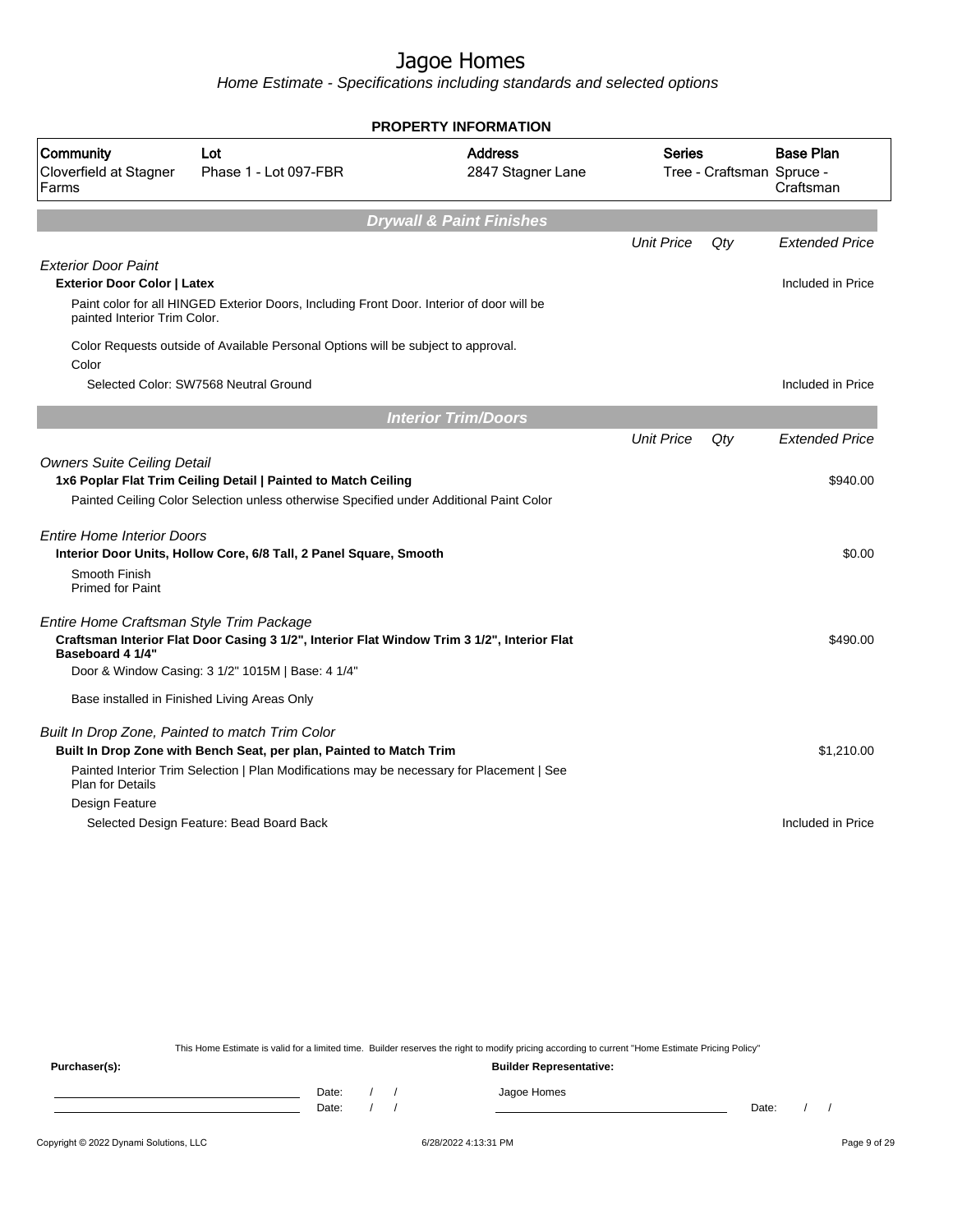Home Estimate - Specifications including standards and selected options

|                                                                  |                                                                                                                                                                                                                                            | <b>PROPERTY INFORMATION</b>         |                   |                           |                       |
|------------------------------------------------------------------|--------------------------------------------------------------------------------------------------------------------------------------------------------------------------------------------------------------------------------------------|-------------------------------------|-------------------|---------------------------|-----------------------|
| Community<br>Cloverfield at Stagner                              | Lot<br>Phase 1 - Lot 097-FBR                                                                                                                                                                                                               | <b>Address</b><br>2847 Stagner Lane | Series            | Tree - Craftsman Spruce - | <b>Base Plan</b>      |
| Farms                                                            |                                                                                                                                                                                                                                            |                                     |                   |                           | Craftsman             |
|                                                                  |                                                                                                                                                                                                                                            | <b>Door Hardware</b>                |                   |                           |                       |
|                                                                  |                                                                                                                                                                                                                                            |                                     | <b>Unit Price</b> | Qty                       | <b>Extended Price</b> |
| <b>Front Door Handleset</b>                                      |                                                                                                                                                                                                                                            |                                     |                   |                           |                       |
|                                                                  | Kwikset Amador Handleset Front Door Hardware                                                                                                                                                                                               |                                     |                   |                           | \$150.00              |
| and Hinges of Front Door.                                        | Includes (1) Exterior Handleset and (1) Interior Door Hardware, to match Exterior Door<br>Hardware Selection Style. Finish selection will be indicated below for Interior Door Hardware                                                    |                                     |                   |                           |                       |
| Front Door Handle Set Finish                                     |                                                                                                                                                                                                                                            |                                     |                   |                           |                       |
|                                                                  | Selected Front Door Handle Set Finish: Satin Nickel                                                                                                                                                                                        |                                     |                   |                           | Included in Price     |
| Hinge & Interior Hardware Finish                                 |                                                                                                                                                                                                                                            |                                     |                   |                           |                       |
|                                                                  | Selected Hinge & Interior Hardware Finish: Match Exterior Handleset - Satin Nickel                                                                                                                                                         |                                     |                   |                           | Included in Price     |
| <b>Home Exterior Door Hardware</b>                               | Kwikset Ladera Lever Handle Exterior Door Hardware                                                                                                                                                                                         |                                     | \$60.00           | 2                         | \$120.00              |
|                                                                  | Includes Front Door (if Front Door Handleset is not selected) Garage to Home Door and any<br>Hinged Patio or Service Door selected in the HE.                                                                                              |                                     |                   |                           |                       |
| Finish                                                           |                                                                                                                                                                                                                                            |                                     |                   |                           |                       |
| Selected Finish: Satin Nickel                                    |                                                                                                                                                                                                                                            |                                     |                   |                           | Included in Price     |
| <b>Entire Home Interior Door Locks</b>                           |                                                                                                                                                                                                                                            |                                     |                   |                           |                       |
|                                                                  | Kwikset Ladera Lever Handle Interior Door Knob Package                                                                                                                                                                                     |                                     |                   |                           | \$240.00              |
| Includes all Interior Doors                                      |                                                                                                                                                                                                                                            |                                     |                   |                           |                       |
| Finish                                                           |                                                                                                                                                                                                                                            |                                     |                   |                           |                       |
| Selected Finish: Satin Nickel                                    |                                                                                                                                                                                                                                            |                                     |                   |                           | Included in Price     |
| Door Stops                                                       |                                                                                                                                                                                                                                            |                                     |                   |                           |                       |
| <b>Hardware-Spring &amp; Hinge Door Stops</b>                    |                                                                                                                                                                                                                                            |                                     |                   |                           | Included in Price     |
|                                                                  |                                                                                                                                                                                                                                            | <b>Cabinets</b>                     |                   |                           |                       |
|                                                                  |                                                                                                                                                                                                                                            |                                     | <b>Unit Price</b> | Qty                       | <b>Extended Price</b> |
| Kitchen Cabinet Design Options<br><b>Deluxe Kitchen Features</b> |                                                                                                                                                                                                                                            |                                     |                   |                           | \$5,640.00            |
|                                                                  | Deluxe features include 42" Straight Lay Cabinets w/ Crown Molding, Range Hood ILO<br>Microwave, Range Adjacent Wall Cabinets reduce 3", Microwave relocates to planned full<br>height Microwave Cabinet. See Plan for additional Details. |                                     |                   |                           |                       |
| Kitchen Island Design Options                                    |                                                                                                                                                                                                                                            |                                     |                   |                           |                       |
| Kitchen Island Accent Cabinet Color                              |                                                                                                                                                                                                                                            |                                     |                   |                           | \$150.00              |
| <b>Comments: Stone Gray</b>                                      |                                                                                                                                                                                                                                            |                                     |                   |                           |                       |
|                                                                  |                                                                                                                                                                                                                                            |                                     |                   |                           |                       |
|                                                                  |                                                                                                                                                                                                                                            |                                     |                   |                           |                       |

This Home Estimate is valid for a limited time. Builder reserves the right to modify pricing according to current "Home Estimate Pricing Policy"

**Purchaser(s): Builder Representative:** Date: / / Jagoe Homes<br>Date: / / Jagoe Homes Date: / / Date: / /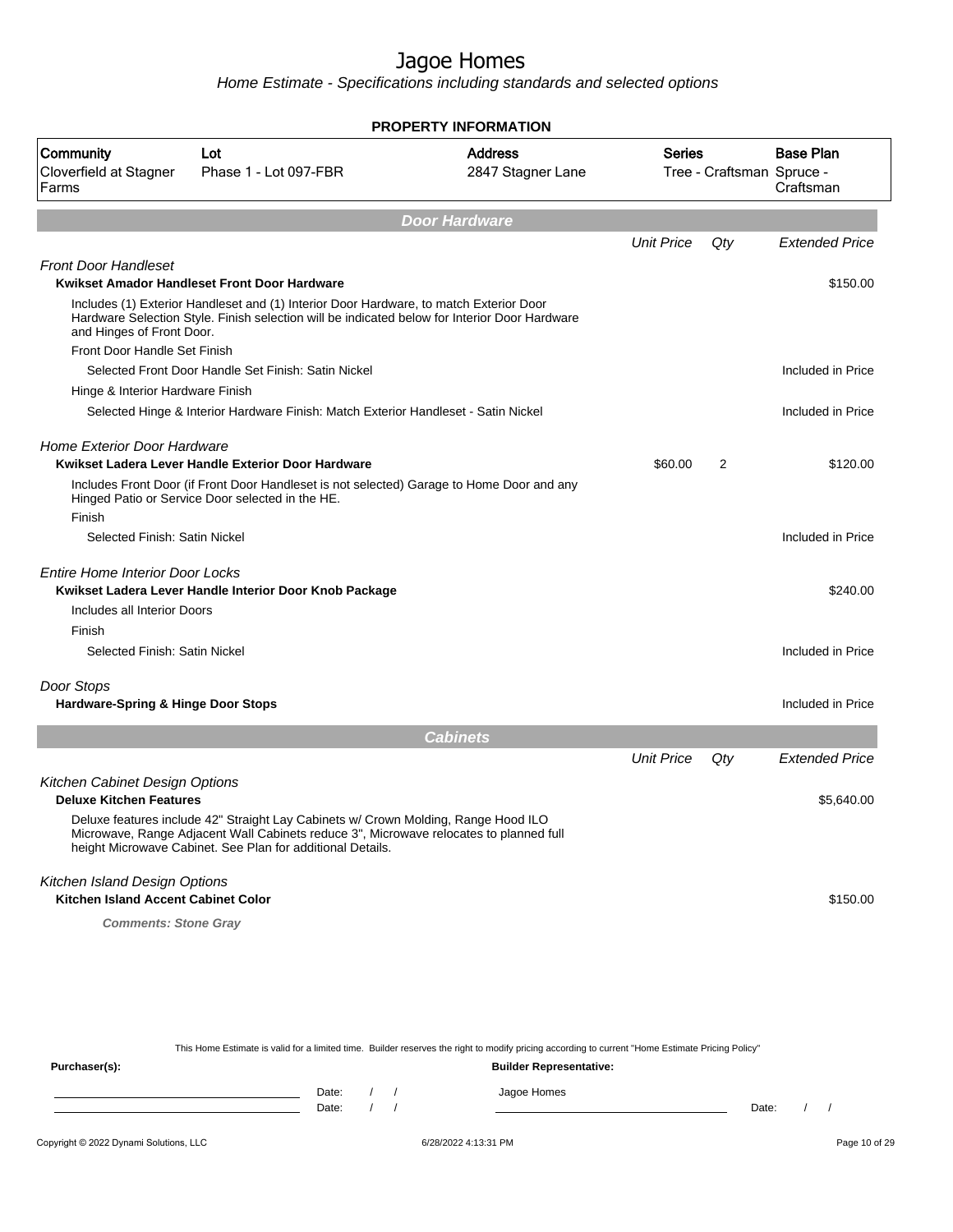Home Estimate - Specifications including standards and selected options

|                                                         |                                                                                                                                              | <b>PROPERTY INFORMATION</b>         |                   |                           |                               |
|---------------------------------------------------------|----------------------------------------------------------------------------------------------------------------------------------------------|-------------------------------------|-------------------|---------------------------|-------------------------------|
| Community<br>Cloverfield at Stagner<br>Farms            | Lot<br>Phase 1 - Lot 097-FBR                                                                                                                 | <b>Address</b><br>2847 Stagner Lane | <b>Series</b>     | Tree - Craftsman Spruce - | <b>Base Plan</b><br>Craftsman |
|                                                         |                                                                                                                                              | <b>Cabinets</b>                     |                   |                           |                               |
|                                                         |                                                                                                                                              |                                     | <b>Unit Price</b> | Qty                       | <b>Extended Price</b>         |
| <b>Kitchen Cabinets</b>                                 |                                                                                                                                              |                                     |                   |                           |                               |
|                                                         | Brellin Full Overlay Purestyle Laminate w/ Metal Range Hood                                                                                  |                                     |                   |                           | \$0.00                        |
|                                                         | Microwave will be relocated into a full height cabinet and replaced with GE metal hood to<br>match appliance selection. See plan for details |                                     |                   |                           |                               |
| Design Feature                                          |                                                                                                                                              |                                     |                   |                           | Included in Price             |
| Finish                                                  | Selected Design Feature: 42" Straight Lay Wall Cabinets w/ Crown                                                                             |                                     |                   |                           |                               |
| Selected Finish: White                                  |                                                                                                                                              |                                     |                   |                           | Included in Price             |
|                                                         |                                                                                                                                              |                                     |                   |                           |                               |
| <b>Owners Bath Cabinets</b>                             |                                                                                                                                              |                                     |                   |                           |                               |
| <b>Brellin Full Overlay Purestyle Laminate</b>          |                                                                                                                                              |                                     |                   |                           | Included in Price             |
| Finish                                                  |                                                                                                                                              |                                     |                   |                           |                               |
| Selected Finish: White                                  |                                                                                                                                              |                                     |                   |                           | Included in Price             |
| Vanity Height                                           |                                                                                                                                              |                                     |                   |                           |                               |
|                                                         | Selected Vanity Height: Raised - 35"                                                                                                         |                                     |                   |                           | \$70.00                       |
| <b>Bath 2 Cabinets</b>                                  |                                                                                                                                              |                                     |                   |                           |                               |
| <b>Brellin Full Overlay Purestyle Laminate</b>          |                                                                                                                                              |                                     |                   |                           | Included in Price             |
| Finish                                                  |                                                                                                                                              |                                     |                   |                           |                               |
| Selected Finish: White                                  |                                                                                                                                              |                                     |                   |                           | Included in Price             |
| Vanity Height                                           |                                                                                                                                              |                                     |                   |                           |                               |
| Selected Vanity Height: Raised - 35"                    |                                                                                                                                              |                                     |                   |                           | \$70.00                       |
|                                                         |                                                                                                                                              | <b>Cabinet Hardware</b>             |                   |                           |                               |
|                                                         |                                                                                                                                              |                                     | <b>Unit Price</b> | Qty                       | <b>Extended Price</b>         |
| <b>Kitchen Cabinet Hardware</b>                         |                                                                                                                                              |                                     |                   |                           |                               |
| <b>Betty Collection</b><br><b>Cabinet Door Hardware</b> |                                                                                                                                              |                                     |                   |                           | Included in Price             |
|                                                         | Selected Cabinet Door Hardware: 128mm                                                                                                        |                                     |                   |                           | Included in Price             |
| <b>Cabinet Drawer Hardware</b>                          |                                                                                                                                              |                                     |                   |                           |                               |
|                                                         | Selected Cabinet Drawer Hardware: 128mm                                                                                                      |                                     |                   |                           | Included in Price             |
| Finish                                                  |                                                                                                                                              |                                     |                   |                           |                               |
| Selected Finish: Polished Chrome                        |                                                                                                                                              |                                     |                   |                           | Included in Price             |
| <b>Owner's Bath Cabinet Hardware</b>                    |                                                                                                                                              |                                     |                   |                           |                               |
| <b>Betty Collection</b>                                 |                                                                                                                                              |                                     |                   |                           | Included in Price             |
| <b>Cabinet Door Hardware</b>                            |                                                                                                                                              |                                     |                   |                           |                               |
|                                                         | Selected Cabinet Door Hardware: 128mm                                                                                                        |                                     |                   |                           | Included in Price             |
|                                                         |                                                                                                                                              |                                     |                   |                           |                               |

This Home Estimate is valid for a limited time. Builder reserves the right to modify pricing according to current "Home Estimate Pricing Policy" **Purchaser(s): Builder Representative:** Date: / / Jagoe Homes<br>Date: / / Jagoe Homes Date: / / **Date: / / 2006** Date: / / / Date: / / /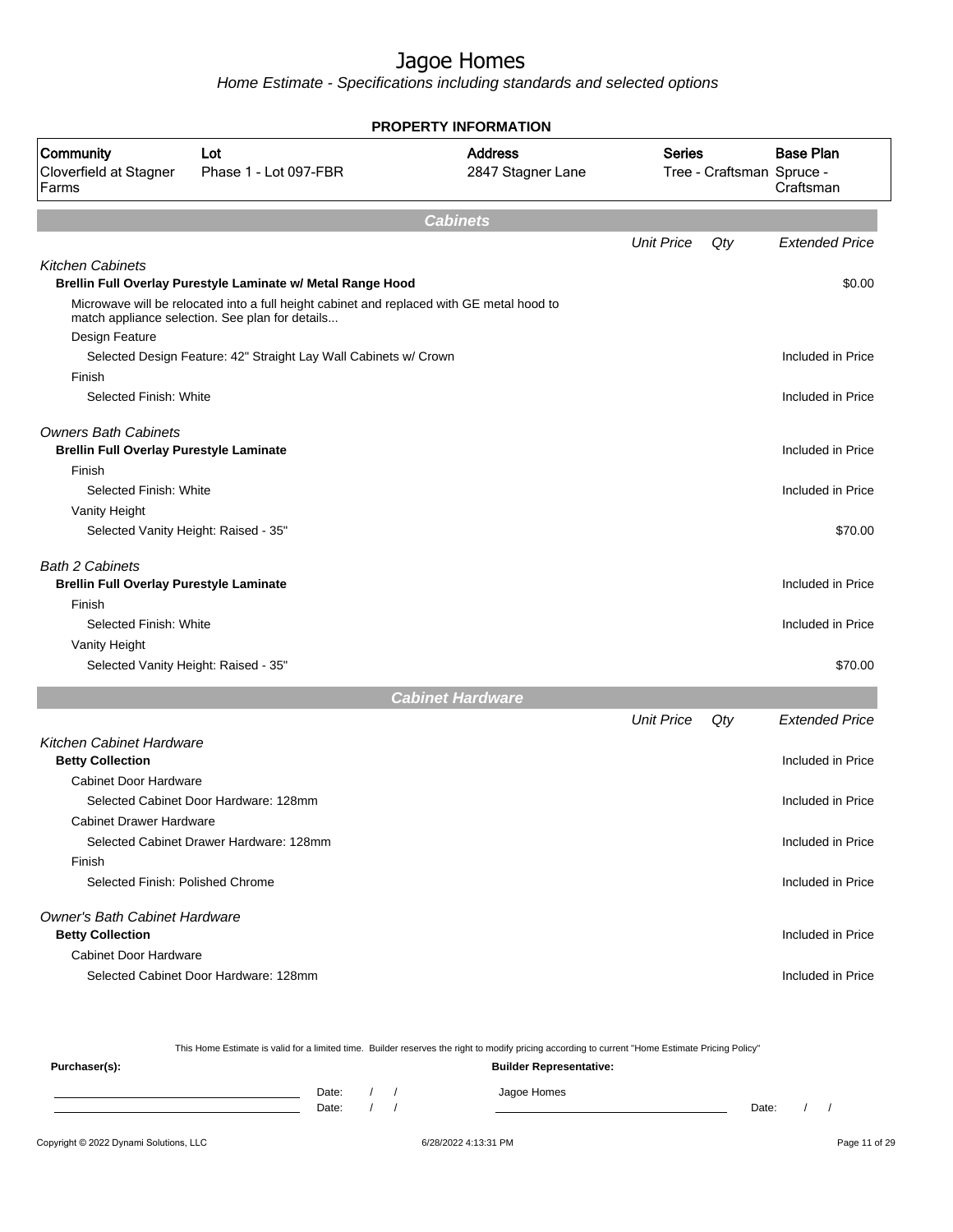|                                              |                                                                                                                                                        | PROPERTY INFORMATION                |                   |                           |                               |
|----------------------------------------------|--------------------------------------------------------------------------------------------------------------------------------------------------------|-------------------------------------|-------------------|---------------------------|-------------------------------|
| Community<br>Cloverfield at Stagner<br>Farms | Lot<br>Phase 1 - Lot 097-FBR                                                                                                                           | <b>Address</b><br>2847 Stagner Lane | <b>Series</b>     | Tree - Craftsman Spruce - | <b>Base Plan</b><br>Craftsman |
|                                              |                                                                                                                                                        | <b>Cabinet Hardware</b>             |                   |                           |                               |
|                                              |                                                                                                                                                        |                                     | <b>Unit Price</b> | Qty                       | <b>Extended Price</b>         |
| <b>Owner's Bath Cabinet Hardware</b>         |                                                                                                                                                        |                                     |                   |                           |                               |
| <b>Cabinet Drawer Hardware</b>               |                                                                                                                                                        |                                     |                   |                           |                               |
|                                              | Selected Cabinet Drawer Hardware: 96mm                                                                                                                 |                                     |                   |                           | Included in Price             |
| Finish                                       |                                                                                                                                                        |                                     |                   |                           |                               |
| Selected Finish: Polished Chrome             |                                                                                                                                                        |                                     |                   |                           | Included in Price             |
| <b>Bath 2 Cabinet Hardware</b>               |                                                                                                                                                        |                                     |                   |                           |                               |
| <b>Betty Collection</b>                      |                                                                                                                                                        |                                     |                   |                           | Included in Price             |
| <b>Cabinet Door Hardware</b>                 |                                                                                                                                                        |                                     |                   |                           |                               |
|                                              | Selected Cabinet Door Hardware: 128mm                                                                                                                  |                                     |                   |                           | Included in Price             |
| <b>Cabinet Drawer Hardware</b>               |                                                                                                                                                        |                                     |                   |                           |                               |
|                                              | Selected Cabinet Drawer Hardware: 96mm                                                                                                                 |                                     |                   |                           | Included in Price             |
| Finish                                       |                                                                                                                                                        |                                     |                   |                           |                               |
| Selected Finish: Polished Chrome             |                                                                                                                                                        |                                     |                   |                           | Included in Price             |
|                                              |                                                                                                                                                        | <b>Countertops</b>                  |                   |                           |                               |
|                                              |                                                                                                                                                        |                                     | <b>Unit Price</b> | Qty                       | <b>Extended Price</b>         |
| Deluxe Kitchen - Kitchen Countertops         |                                                                                                                                                        |                                     |                   |                           |                               |
| Granite   3cm Class I                        |                                                                                                                                                        |                                     |                   |                           | \$3,875.00                    |
|                                              | Includes Stainless Steel Undermount Double Bowl Sink and 4 in Granite splash. Included<br>splash will be removed if decorative backsplash is selected. |                                     |                   |                           |                               |
|                                              | Granite is not seamless and seams will be visible and can be felt.<br>Colors could vary from samples due to the nature of natural stone.               |                                     |                   |                           |                               |
| Color                                        |                                                                                                                                                        |                                     |                   |                           |                               |
| Selected Color: Dallas White                 |                                                                                                                                                        |                                     |                   |                           | Included in Price             |
| Edge Profile                                 |                                                                                                                                                        |                                     |                   |                           |                               |
|                                              | Selected Edge Profile: Pencil Edge Top & Bottom                                                                                                        |                                     |                   |                           | Included in Price             |
| Kitchen Backsplash - Tile                    |                                                                                                                                                        |                                     |                   |                           |                               |
| Subway Tile   3" x 6"   Deluxe Kitchen       |                                                                                                                                                        |                                     |                   |                           | \$1,400.00                    |
|                                              | Make a design statement in timeless subway tile.                                                                                                       |                                     |                   |                           |                               |
| information.                                 | Tile will be installed to ceiling behind decorative hood. Contact Design Coordinator for more                                                          |                                     |                   |                           |                               |
| <b>Ceramic Install Pattern</b>               |                                                                                                                                                        |                                     |                   |                           |                               |
|                                              | Selected Ceramic Install Pattern: Half Offset - Horizontal                                                                                             |                                     |                   |                           | Included in Price             |
| Color                                        |                                                                                                                                                        |                                     |                   |                           |                               |
| Selected Color: White                        |                                                                                                                                                        |                                     |                   |                           | Included in Price             |
|                                              |                                                                                                                                                        |                                     |                   |                           |                               |

| This Home Estimate is valid for a limited time. Builder reserves the right to modify pricing according to current "Home Estimate Pricing Policy" |  |       |  |  |                                |       |  |  |
|--------------------------------------------------------------------------------------------------------------------------------------------------|--|-------|--|--|--------------------------------|-------|--|--|
| Purchaser(s):                                                                                                                                    |  |       |  |  | <b>Builder Representative:</b> |       |  |  |
|                                                                                                                                                  |  | Date: |  |  | Jagoe Homes                    |       |  |  |
|                                                                                                                                                  |  | Date: |  |  |                                | Date: |  |  |
|                                                                                                                                                  |  |       |  |  |                                |       |  |  |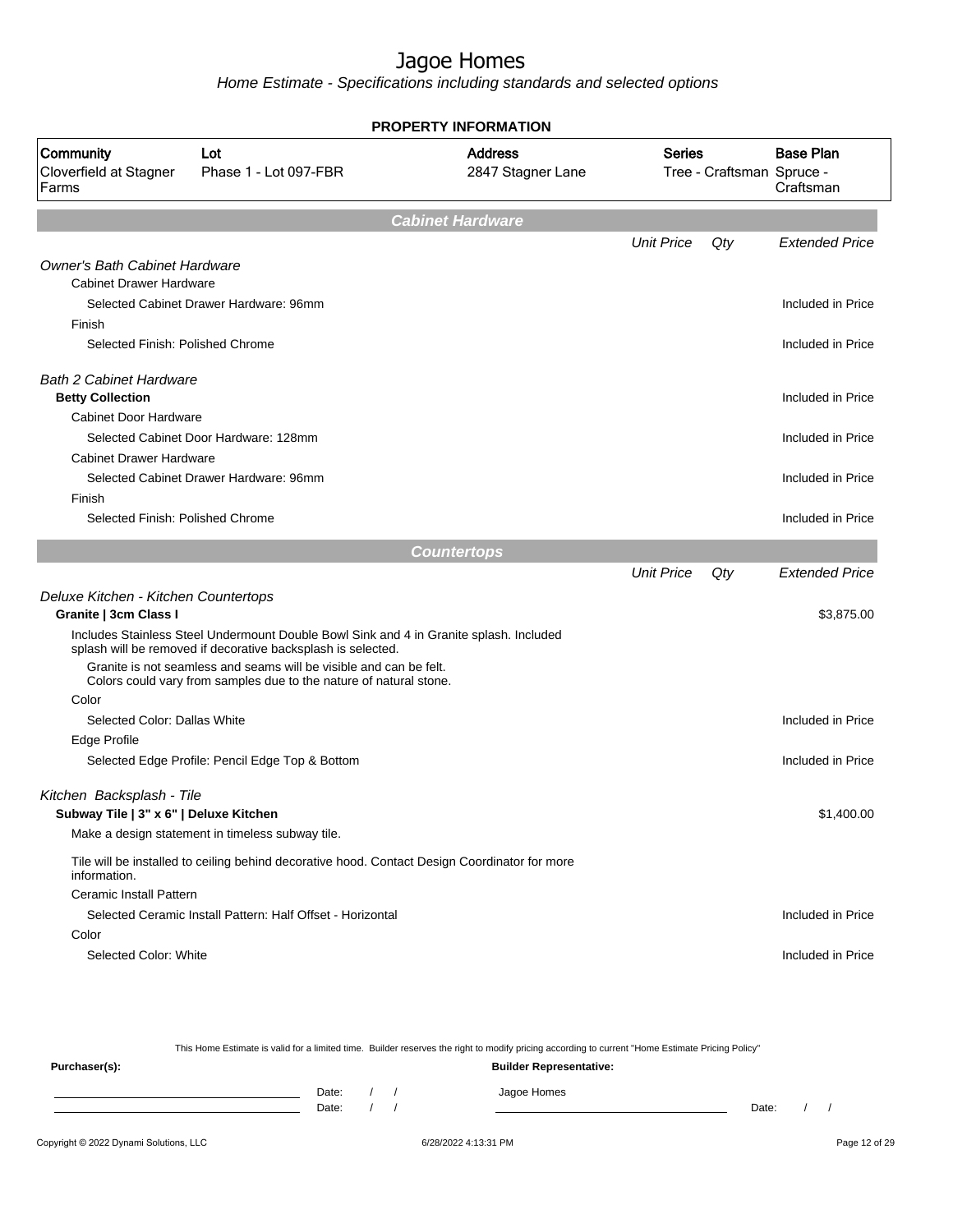Home Estimate - Specifications including standards and selected options

|                                                                          |                                                                                                                                          | <b>PROPERTY INFORMATION</b>         |                   |                           |                               |
|--------------------------------------------------------------------------|------------------------------------------------------------------------------------------------------------------------------------------|-------------------------------------|-------------------|---------------------------|-------------------------------|
| Community<br>Cloverfield at Stagner<br>Farms                             | Lot<br>Phase 1 - Lot 097-FBR                                                                                                             | <b>Address</b><br>2847 Stagner Lane | <b>Series</b>     | Tree - Craftsman Spruce - | <b>Base Plan</b><br>Craftsman |
|                                                                          |                                                                                                                                          | <b>Countertops</b>                  |                   |                           |                               |
|                                                                          |                                                                                                                                          |                                     | <b>Unit Price</b> | Qty                       | <b>Extended Price</b>         |
| Kitchen Backsplash - Tile<br><b>Grout Color</b>                          |                                                                                                                                          |                                     |                   |                           |                               |
| Selected Grout Color: 02 Pewter                                          |                                                                                                                                          |                                     |                   |                           | Included in Price             |
| <b>Owner's Bath Vanity Top</b><br>3 cm Granite with (2) Undermount Bowls |                                                                                                                                          |                                     |                   |                           | \$400.00                      |
| 3cm Pencil Top and Bottom Edge                                           | Colors could vary from samples due to the nature of natural stone.                                                                       |                                     |                   |                           |                               |
|                                                                          | Granite is not seamless and seams will be visible and can be felt.<br>Colors could vary from samples due to the nature of natural stone. |                                     |                   |                           |                               |
| <b>Bowl Style</b>                                                        | Selected Bowl Style: Rectangular - White                                                                                                 |                                     |                   |                           | \$180.00                      |
| Color                                                                    |                                                                                                                                          |                                     |                   |                           |                               |
| Selected Color: Dallas White                                             |                                                                                                                                          |                                     |                   |                           | Included in Price             |
| Edge Profile                                                             |                                                                                                                                          |                                     |                   |                           |                               |
|                                                                          | Selected Edge Profile: Pencil Top and Bottom                                                                                             |                                     |                   |                           | Included in Price             |
| Bath 2 Vanity Top                                                        |                                                                                                                                          |                                     |                   |                           |                               |
| Rectangular Wave Bowl - Cultured Marble<br>Color                         |                                                                                                                                          |                                     |                   |                           | \$170.00                      |
|                                                                          | Selected Color: #250 Carrera Frost - Matte                                                                                               |                                     |                   |                           | Included in Price             |
|                                                                          |                                                                                                                                          |                                     |                   |                           |                               |
|                                                                          |                                                                                                                                          | <b>Mirrors</b>                      |                   |                           |                               |
|                                                                          |                                                                                                                                          |                                     | <b>Unit Price</b> | Qty                       | <b>Extended Price</b>         |
| <b>Owner's Bath Mirrors</b><br>Beveled Edged Mirrors, (Qty 2) 30" X 36"  |                                                                                                                                          |                                     |                   |                           | \$0.00                        |
| Bath 2 Mirror                                                            |                                                                                                                                          |                                     |                   |                           |                               |
| Beveled Edge Mirror, 36" x 36"                                           |                                                                                                                                          |                                     |                   |                           | Included in Price             |
|                                                                          |                                                                                                                                          | <b>Appliances</b>                   |                   |                           |                               |
|                                                                          |                                                                                                                                          |                                     | <b>Unit Price</b> | Qty                       | <b>Extended Price</b>         |
| Range Hood<br>Metal Range Hood - Pyramid                                 |                                                                                                                                          |                                     |                   |                           | \$0.00                        |
| Finish                                                                   |                                                                                                                                          |                                     |                   |                           |                               |
|                                                                          | Selected Finish: Stainless - JVW5361SJSS                                                                                                 |                                     |                   |                           | Included in Price             |

This Home Estimate is valid for a limited time. Builder reserves the right to modify pricing according to current "Home Estimate Pricing Policy"

**Purchaser(s): Builder Representative:** Date: / / Jagoe Homes<br>Date: / / Jagoe Homes Date: / / Date: / /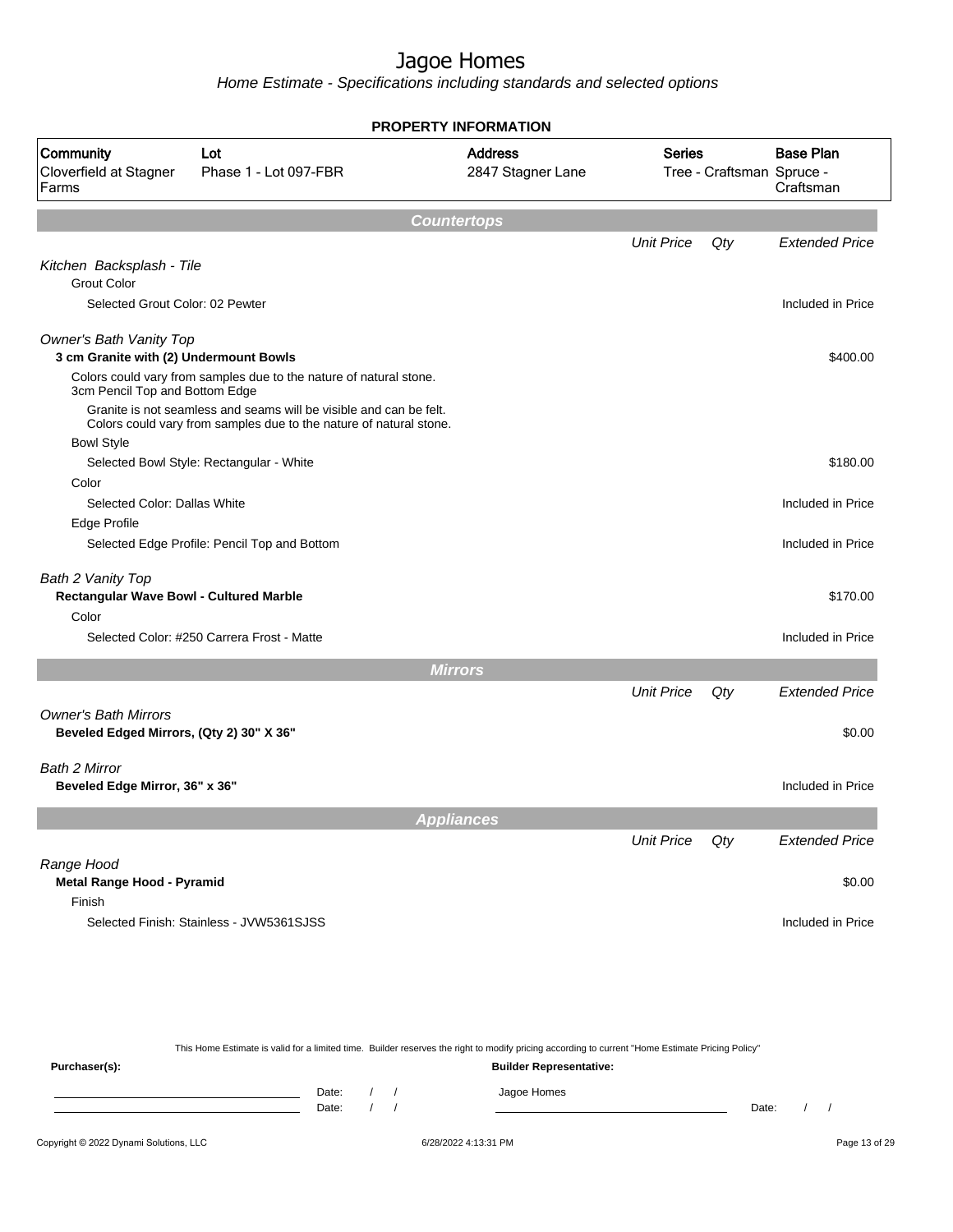Home Estimate - Specifications including standards and selected options

|                                                                                            |                                                                                                                                                                                                                                                  | <b>PROPERTY INFORMATION</b>         |                   |                           |                               |
|--------------------------------------------------------------------------------------------|--------------------------------------------------------------------------------------------------------------------------------------------------------------------------------------------------------------------------------------------------|-------------------------------------|-------------------|---------------------------|-------------------------------|
| Community<br>Cloverfield at Stagner<br>Farms                                               | Lot<br>Phase 1 - Lot 097-FBR                                                                                                                                                                                                                     | <b>Address</b><br>2847 Stagner Lane | <b>Series</b>     | Tree - Craftsman Spruce - | <b>Base Plan</b><br>Craftsman |
|                                                                                            |                                                                                                                                                                                                                                                  | <b>Appliances</b>                   |                   |                           |                               |
|                                                                                            |                                                                                                                                                                                                                                                  |                                     | <b>Unit Price</b> | Qty                       | <b>Extended Price</b>         |
| Microwave                                                                                  |                                                                                                                                                                                                                                                  |                                     |                   |                           |                               |
| <b>Built In Microwave - Trim Kit Included</b>                                              |                                                                                                                                                                                                                                                  |                                     |                   |                           | \$0.00                        |
|                                                                                            | GE PROFILE™ 2.2 CU. FT. BUILT-IN SENSOR MICROWAVE OVEN                                                                                                                                                                                           |                                     |                   |                           |                               |
| 14 H x 24 1/8 W x 19 3/4 D in                                                              | Technical Specification: APPROXIMATE DIMENSIONS (HxWxD)                                                                                                                                                                                          |                                     |                   |                           |                               |
| Finish                                                                                     |                                                                                                                                                                                                                                                  |                                     |                   |                           |                               |
|                                                                                            | Selected Finish: Stainless Trim Kit - JX7230SLSS                                                                                                                                                                                                 |                                     |                   |                           | Included in Price             |
| Microwave                                                                                  |                                                                                                                                                                                                                                                  |                                     |                   |                           |                               |
| Selected Microwave: PEB7227                                                                |                                                                                                                                                                                                                                                  |                                     |                   |                           | Included in Price             |
| <b>Kitchen Range</b>                                                                       |                                                                                                                                                                                                                                                  |                                     |                   |                           |                               |
| Range - Gas - Slide In Front Control                                                       |                                                                                                                                                                                                                                                  |                                     |                   |                           | \$1,415.00                    |
|                                                                                            | 30 Inch Slide-In Gas Range with 5 Sealed Burners, 5.3 cu. ft. Oven Capacity, Storage<br>Drawer, In-oven Broil, Steam Clean, Integrated Non-Stick Griddle, Power Boil Burners, Oval<br>Burner, CSA Certified, ADA Compliant, and Star-K Certified |                                     |                   |                           |                               |
| Finish                                                                                     |                                                                                                                                                                                                                                                  |                                     |                   |                           |                               |
|                                                                                            | Selected Finish: Stainless Steel - JGSS66SELSS                                                                                                                                                                                                   |                                     |                   |                           | Included in Price             |
| Kitchen Dishwasher                                                                         |                                                                                                                                                                                                                                                  |                                     |                   |                           |                               |
| <b>Dishwasher - Top Control</b>                                                            |                                                                                                                                                                                                                                                  |                                     |                   |                           | \$170.00                      |
| DRY BOOST                                                                                  | GE® TOP CONTROL WITH PLASTIC INTERIOR DISHWASHER WITH SANITIZE CYCLE &                                                                                                                                                                           |                                     |                   |                           |                               |
| 33 3/8 H x 23 3/4 W x 24 D in                                                              | Technical Specification: APPROXIMATE DIMENSIONS (HxWxD)                                                                                                                                                                                          |                                     |                   |                           |                               |
| Finish                                                                                     |                                                                                                                                                                                                                                                  |                                     |                   |                           |                               |
|                                                                                            | Selected Finish: Stainless Steel - GDT630PYRFS                                                                                                                                                                                                   |                                     |                   |                           | Included in Price             |
| Refrigerator                                                                               |                                                                                                                                                                                                                                                  |                                     |                   |                           |                               |
|                                                                                            | Refrigerator - French Door w/ Ice & Water on Door                                                                                                                                                                                                |                                     |                   |                           | \$2,830.00                    |
| Spill-proof shelves provide easy clean up.<br>LED lighting provides crisp, clear lighting. | 25.6 cu. ft. French-Door Refrigerator * ENERGY STAR * 70 in H x 35.625 in W x 36.25 in D<br>Equipped with a quick space shelf for added storage.                                                                                                 |                                     |                   |                           |                               |
|                                                                                            | Technical Specification: TOTAL CAPACITY 25.6 cu ft                                                                                                                                                                                               |                                     |                   |                           |                               |
| Finish                                                                                     |                                                                                                                                                                                                                                                  |                                     |                   |                           |                               |
|                                                                                            | Selected Finish: Stainless Steel - GFE26JSMSS                                                                                                                                                                                                    |                                     |                   |                           | Included in Price             |

This Home Estimate is valid for a limited time. Builder reserves the right to modify pricing according to current "Home Estimate Pricing Policy" **Purchaser(s): Builder Representative:**

Date: / / Jagoe Homes<br>Date: / / Jagoe Homes Date: / / **Date: / / 2006** Date: / / / Date: / / /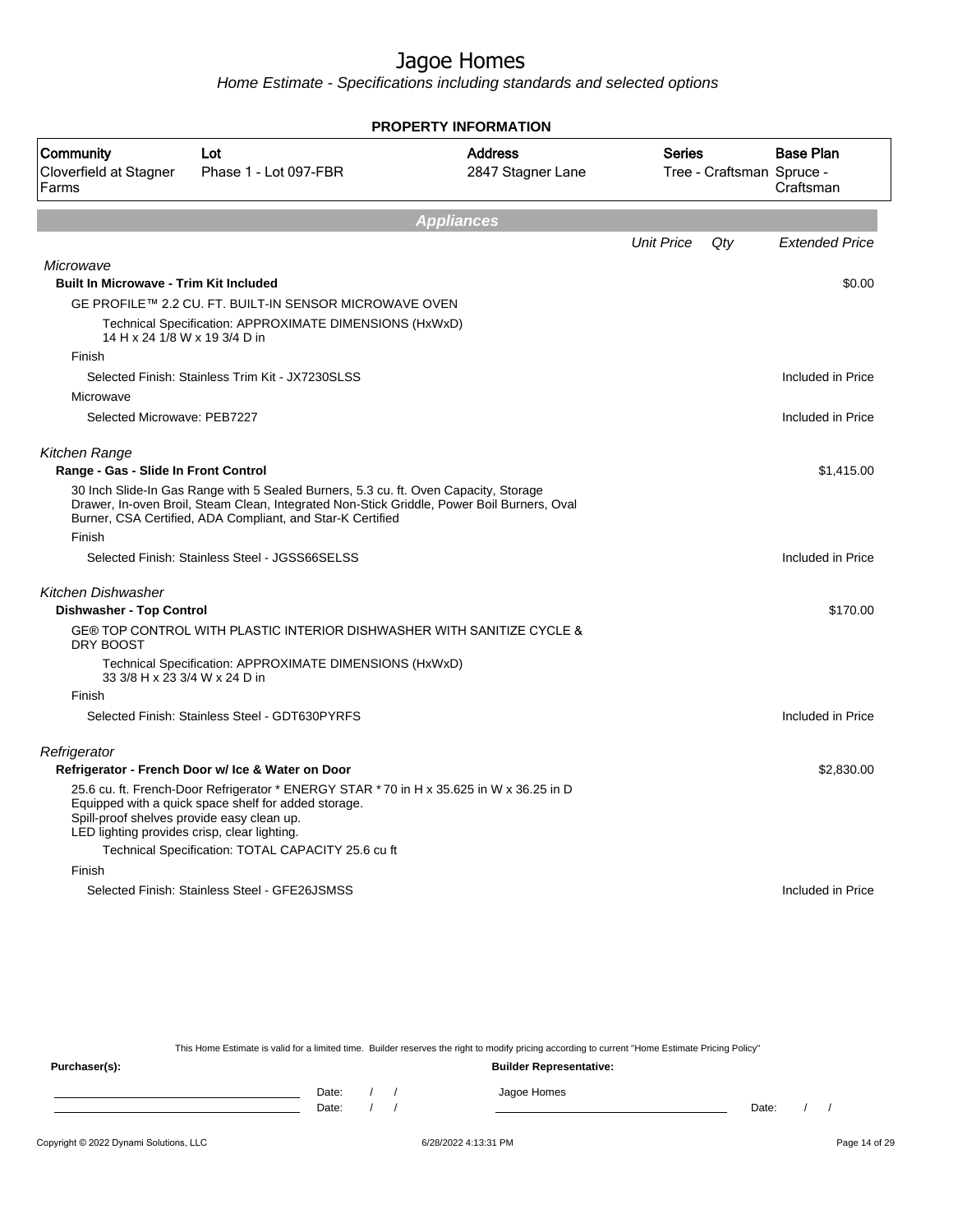Home Estimate - Specifications including standards and selected options

|                                                                                  |                                                                                                                                                                                                                                   | <b>PROPERTY INFORMATION</b>         |                   |                           |                               |
|----------------------------------------------------------------------------------|-----------------------------------------------------------------------------------------------------------------------------------------------------------------------------------------------------------------------------------|-------------------------------------|-------------------|---------------------------|-------------------------------|
| <b>Community</b><br>Cloverfield at Stagner<br>Farms                              | Lot<br>Phase 1 - Lot 097-FBR                                                                                                                                                                                                      | <b>Address</b><br>2847 Stagner Lane | <b>Series</b>     | Tree - Craftsman Spruce - | <b>Base Plan</b><br>Craftsman |
|                                                                                  |                                                                                                                                                                                                                                   | <b>Plumbing</b>                     |                   |                           |                               |
|                                                                                  |                                                                                                                                                                                                                                   |                                     | <b>Unit Price</b> | Qty                       | <b>Extended Price</b>         |
| Owner's Bath Fixture Color Package                                               |                                                                                                                                                                                                                                   |                                     |                   |                           |                               |
| <b>Bath Fixture Color</b>                                                        |                                                                                                                                                                                                                                   |                                     |                   |                           | Included in Price             |
| Color                                                                            |                                                                                                                                                                                                                                   |                                     |                   |                           |                               |
| Selected Color: White                                                            |                                                                                                                                                                                                                                   |                                     |                   |                           | Included in Price             |
| Deluxe Owner's Bath                                                              | Spruce - Deluxe Owner's Bath, Inc. Free Standing Tub, 72" Dbl Bowl Vanity, Enclosed Toile                                                                                                                                         |                                     |                   |                           | \$2,630.00                    |
| <b>Owner's Bath Vanity</b><br>72" Double Bowl Vanity - Owner's Bath              |                                                                                                                                                                                                                                   |                                     |                   |                           | \$0.00                        |
| <b>Owner's Bath Lavatory Faucet</b>                                              | Delta Ashlyn Faucet - 3564 MPU-DST 8" Spread                                                                                                                                                                                      |                                     | \$190.00          | 2                         | \$380.00                      |
| Finish                                                                           |                                                                                                                                                                                                                                   |                                     |                   |                           |                               |
| Selected Finish: Chrome                                                          |                                                                                                                                                                                                                                   |                                     |                   |                           | Included in Price             |
| Ashlyn Robe Hooks (Qty 2) & Paper Holder.                                        | Owner's Bath Towel Bar or Robe Hooks & Paper Holder                                                                                                                                                                               |                                     |                   |                           | \$105.00                      |
|                                                                                  | Hooks to be hung 67" above Finished Floor unless customer selects different location.                                                                                                                                             |                                     |                   |                           |                               |
| Finish                                                                           |                                                                                                                                                                                                                                   |                                     |                   |                           |                               |
| Selected Finish: Chrome                                                          |                                                                                                                                                                                                                                   |                                     |                   |                           | Included in Price             |
| <b>Owner's Bath Tub/Shower or Shower Stall</b><br><b>Additional Shower Shelf</b> | Ceramic Shower #008 - 48" x 36" Subway Tile Shower, 2.5 Wall, w/Tile Floor, Bullnose, (2)<br>Corner Shelves, w/Frameless Shower Door - Tile to Ceiling<br>Subway will be trimmed with matching Bullnose. See Drawing for Details. |                                     |                   |                           | \$7,750.00                    |
|                                                                                  | Selected Additional Shower Shelf: N/A                                                                                                                                                                                             |                                     |                   |                           | Included in Price             |
| Ceramic Color                                                                    |                                                                                                                                                                                                                                   |                                     |                   |                           |                               |
|                                                                                  | Selected Ceramic Color: White 3" x 6"                                                                                                                                                                                             |                                     |                   |                           | Included in Price             |
| <b>Ceramic Direction</b>                                                         |                                                                                                                                                                                                                                   |                                     |                   |                           |                               |
|                                                                                  | Selected Ceramic Direction: Horizontal                                                                                                                                                                                            |                                     |                   |                           | Included in Price             |
| Ceramic Install Pattern                                                          |                                                                                                                                                                                                                                   |                                     |                   |                           |                               |
|                                                                                  | Selected Ceramic Install Pattern: Half Offset                                                                                                                                                                                     |                                     |                   |                           | Included in Price             |
| <b>Glass Pattern</b>                                                             |                                                                                                                                                                                                                                   |                                     |                   |                           |                               |
| Selected Glass Pattern: Clear                                                    |                                                                                                                                                                                                                                   |                                     |                   |                           | Included in Price             |
| Grout Color                                                                      |                                                                                                                                                                                                                                   |                                     |                   |                           |                               |
| Selected Grout Color: 02 Pewter<br><b>Shower Curb</b>                            |                                                                                                                                                                                                                                   |                                     |                   |                           | Included in Price             |
|                                                                                  | Selected Shower Curb: White Carrara                                                                                                                                                                                               |                                     |                   |                           | Included in Price             |
|                                                                                  |                                                                                                                                                                                                                                   |                                     |                   |                           |                               |
| Purchaser(s):                                                                    | This Home Estimate is valid for a limited time. Builder reserves the right to modify pricing according to current "Home Estimate Pricing Policy"                                                                                  | <b>Builder Representative:</b>      |                   |                           |                               |
|                                                                                  | Dote:                                                                                                                                                                                                                             | Isgoe Homes                         |                   |                           |                               |

Date: / / Jagoe Homes<br>Date: / / Jagoe Homes Date: / / Date: / /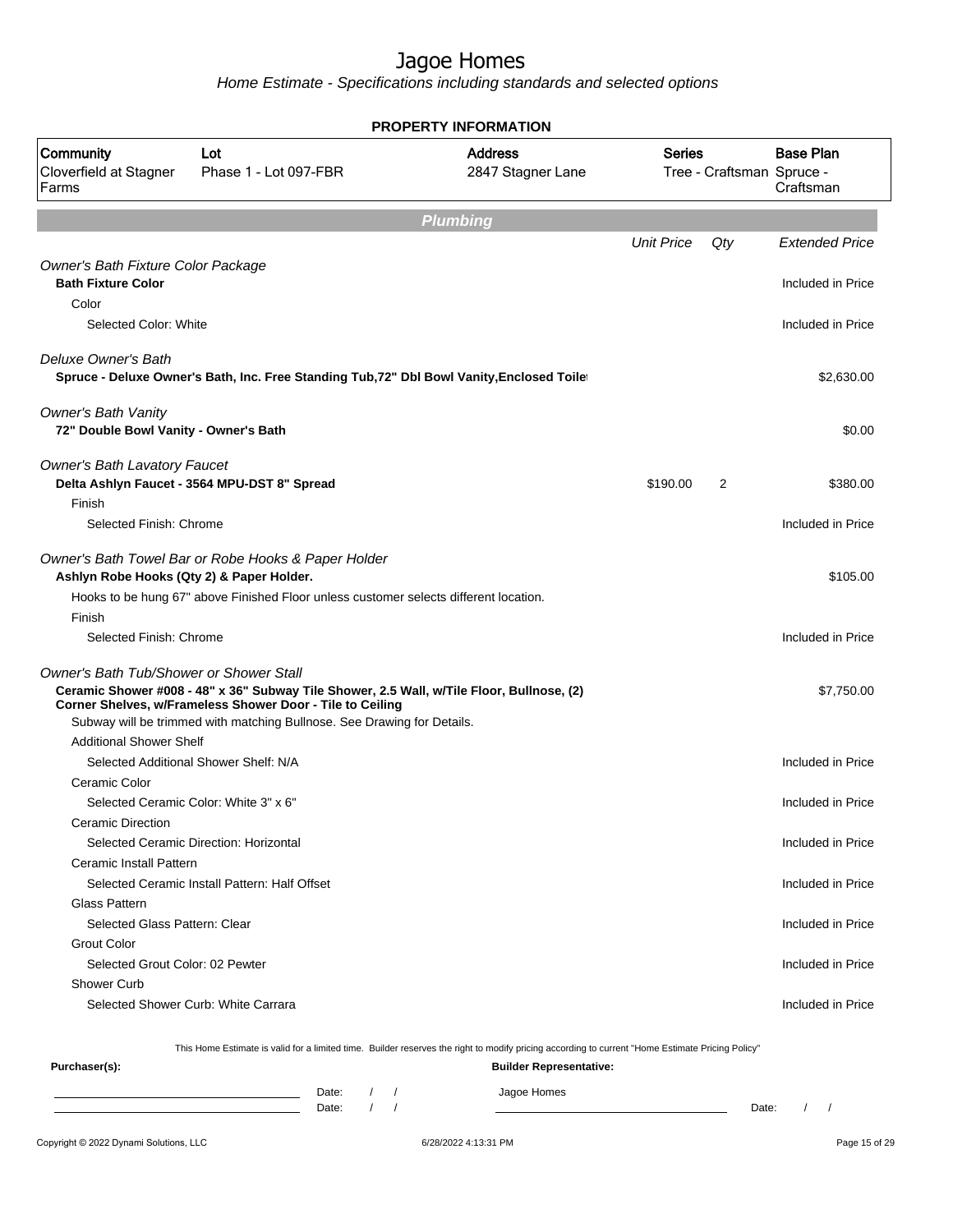Home Estimate - Specifications including standards and selected options

| PROPERTY INFORMATION                                                                         |                                                                                                                                           |                                     |                          |                                                            |  |  |
|----------------------------------------------------------------------------------------------|-------------------------------------------------------------------------------------------------------------------------------------------|-------------------------------------|--------------------------|------------------------------------------------------------|--|--|
| Community<br>Cloverfield at Stagner<br>Farms                                                 | Lot<br>Phase 1 - Lot 097-FBR                                                                                                              | <b>Address</b><br>2847 Stagner Lane | <b>Series</b>            | <b>Base Plan</b><br>Tree - Craftsman Spruce -<br>Craftsman |  |  |
|                                                                                              |                                                                                                                                           | <b>Plumbing</b>                     |                          |                                                            |  |  |
|                                                                                              |                                                                                                                                           |                                     | <b>Unit Price</b><br>Qty | <b>Extended Price</b>                                      |  |  |
| <b>Owner's Bath Tub/Shower or Shower Stall</b>                                               |                                                                                                                                           |                                     |                          |                                                            |  |  |
| <b>Shower Door Finish</b>                                                                    |                                                                                                                                           |                                     |                          |                                                            |  |  |
|                                                                                              | Selected Shower Door Finish: Chrome                                                                                                       |                                     |                          | Included in Price                                          |  |  |
| <b>Shower Floor</b>                                                                          | Selected Shower Floor: Pebble - Venetian Silver                                                                                           |                                     |                          | Included in Price                                          |  |  |
| <b>Shower Shelving</b>                                                                       |                                                                                                                                           |                                     |                          |                                                            |  |  |
|                                                                                              | Selected Shower Shelving: White Carrara                                                                                                   |                                     |                          | Included in Price                                          |  |  |
| Threshold                                                                                    |                                                                                                                                           |                                     |                          |                                                            |  |  |
|                                                                                              | Selected Threshold: Standard w/Tile Floor                                                                                                 |                                     |                          | Included in Price                                          |  |  |
| <b>Vertical Accent Insert</b>                                                                |                                                                                                                                           |                                     |                          |                                                            |  |  |
|                                                                                              | Selected Vertical Accent Insert: N/A w/ Horizontal Subway Direction                                                                       |                                     |                          | Included in Price                                          |  |  |
| #2764.014m202 for Deluxe Bath<br>Color<br>Selected Color: White                              | Owner's Deluxe Bath Free Standing Tub w/Chrome Faucet<br>American Standard Cadet 66" Acrylic Free Standing Soaking Tub with Chrome Faucet |                                     |                          | \$0.00<br>Included in Price                                |  |  |
|                                                                                              |                                                                                                                                           |                                     |                          |                                                            |  |  |
| <b>Owner's Bath Shower Stall Faucet</b><br>Delta Ashlyn Shower Stall Faucet T14264           |                                                                                                                                           |                                     |                          | Included in Price                                          |  |  |
| Model # T14264                                                                               |                                                                                                                                           |                                     |                          |                                                            |  |  |
| Finish                                                                                       |                                                                                                                                           |                                     |                          |                                                            |  |  |
| Selected Finish: Chrome                                                                      |                                                                                                                                           |                                     |                          | Included in Price                                          |  |  |
| <b>Owner's Bath Commode</b><br><b>Hymont/Elongated Commode</b><br>Hymont is approx. 17" tall |                                                                                                                                           |                                     |                          | \$195.00                                                   |  |  |
| <b>Bath 2 Fixture Color Package</b>                                                          |                                                                                                                                           |                                     |                          |                                                            |  |  |
| <b>Bath Fixture Color</b>                                                                    |                                                                                                                                           |                                     |                          | Included in Price                                          |  |  |
| Color                                                                                        |                                                                                                                                           |                                     |                          |                                                            |  |  |
| Selected Color: White                                                                        |                                                                                                                                           |                                     |                          | Included in Price                                          |  |  |
| Bath 2 Commode<br><b>Hymont/Elongated Commode</b><br>Hymont is approx. 17" tall              |                                                                                                                                           |                                     |                          | \$195.00                                                   |  |  |

This Home Estimate is valid for a limited time. Builder reserves the right to modify pricing according to current "Home Estimate Pricing Policy" **Purchaser(s): Builder Representative:** Date: / / Jagoe Homes<br>Date: / / Jagoe Homes Date: / / **Date: / / 2006** Date: / / / Date: / / /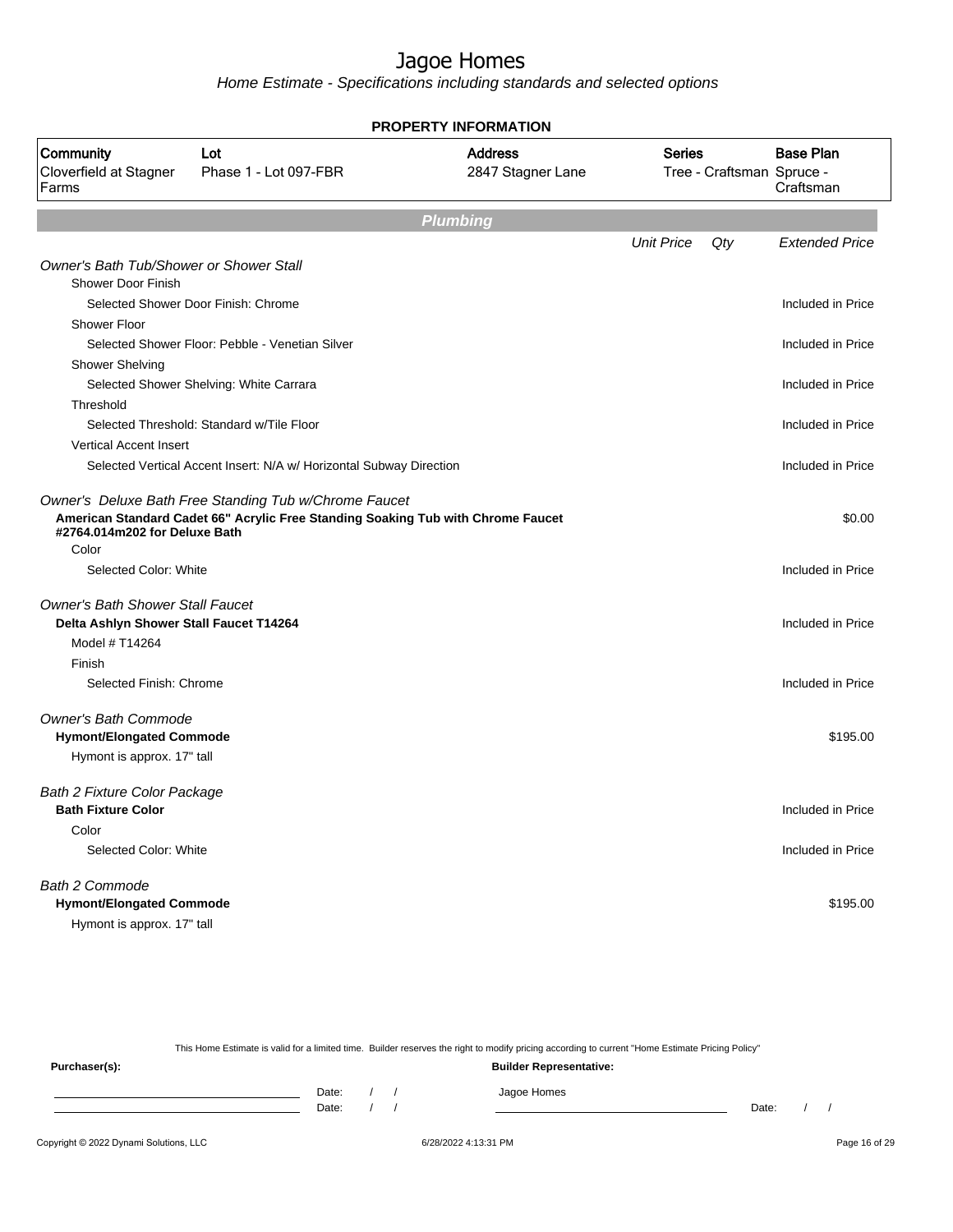|                                                                                                             |                                                                            | <b>PROPERTY INFORMATION</b>         |                   |                           |                               |
|-------------------------------------------------------------------------------------------------------------|----------------------------------------------------------------------------|-------------------------------------|-------------------|---------------------------|-------------------------------|
| Community<br>Cloverfield at Stagner<br>Farms                                                                | Lot<br>Phase 1 - Lot 097-FBR                                               | <b>Address</b><br>2847 Stagner Lane | <b>Series</b>     | Tree - Craftsman Spruce - | <b>Base Plan</b><br>Craftsman |
|                                                                                                             |                                                                            | <b>Plumbing</b>                     |                   |                           |                               |
|                                                                                                             |                                                                            |                                     | <b>Unit Price</b> | Qty                       | <b>Extended Price</b>         |
| <b>Bath 2 Lavatory Faucet</b><br>Delta Ashlyn Faucet - 2564                                                 |                                                                            |                                     |                   |                           | Included in Price             |
| Finish<br>Selected Finish: Chrome                                                                           |                                                                            |                                     |                   |                           | Included in Price             |
| Bath 2 Towel Bar & Paper Holder<br><b>Chrome Towel Bar &amp; Paper Holder</b>                               |                                                                            |                                     |                   |                           | Included in Price             |
| <b>Bath 2 Tub/Shower or Shower Stall</b><br>60" Fiberglass Tub/Shower                                       |                                                                            |                                     |                   |                           | Included in Price             |
| <b>Bath 2 Tub/Shower Faucet</b><br>Delta Ashlyn Tub/Shower Faucet T14464                                    |                                                                            |                                     |                   |                           | Included in Price             |
| Finish<br>Selected Finish: Chrome                                                                           |                                                                            |                                     |                   |                           | Included in Price             |
| <b>Kitchen Sink</b><br>Sink 9 1/2" Deep                                                                     | Blanco Precis Undermount Sink - Super Single Bowl w/Chrome Disposal Flange |                                     |                   |                           | \$680.00                      |
| Color<br>Selected Color: Metallic Gray 440148                                                               |                                                                            |                                     |                   |                           | Included in Price             |
| <b>Kitchen Sink Faucet</b><br>Finish                                                                        | Kitchen Sink Faucet - Delta Essa Single Handle Pull Down #9113 DST         |                                     |                   |                           | \$310.00                      |
| Selected Finish: Chrome                                                                                     |                                                                            |                                     |                   |                           | Included in Price             |
| Kitchen Garbage Disposal<br>Garbage Disposal 1/3 hp                                                         |                                                                            |                                     |                   |                           | Included in Price             |
| Kitchen Ice Maker Water Line<br><b>Ice Maker Water Line</b>                                                 |                                                                            |                                     |                   |                           | Included in Price             |
| Kitchen Gas Line for Range<br>Gas Line for Range, Includes 110-Volt Outlet<br>Existing 220v outlet remains. |                                                                            |                                     |                   |                           | \$970.00                      |
| <b>Entire Home Water Heater</b><br><b>Tankless Water Heater</b>                                             |                                                                            |                                     |                   |                           | Included in Price             |

|                                        |                |  | This Home Estimate is valid for a limited time. Builder reserves the right to modify pricing according to current "Home Estimate Pricing Policy" |       |  |               |
|----------------------------------------|----------------|--|--------------------------------------------------------------------------------------------------------------------------------------------------|-------|--|---------------|
| Purchaser(s):                          |                |  | <b>Builder Representative:</b>                                                                                                                   |       |  |               |
|                                        | Date:<br>Date: |  | Jagoe Homes                                                                                                                                      | Date: |  |               |
| Copyright © 2022 Dynami Solutions, LLC |                |  | 6/28/2022 4:13:31 PM                                                                                                                             |       |  | Page 17 of 29 |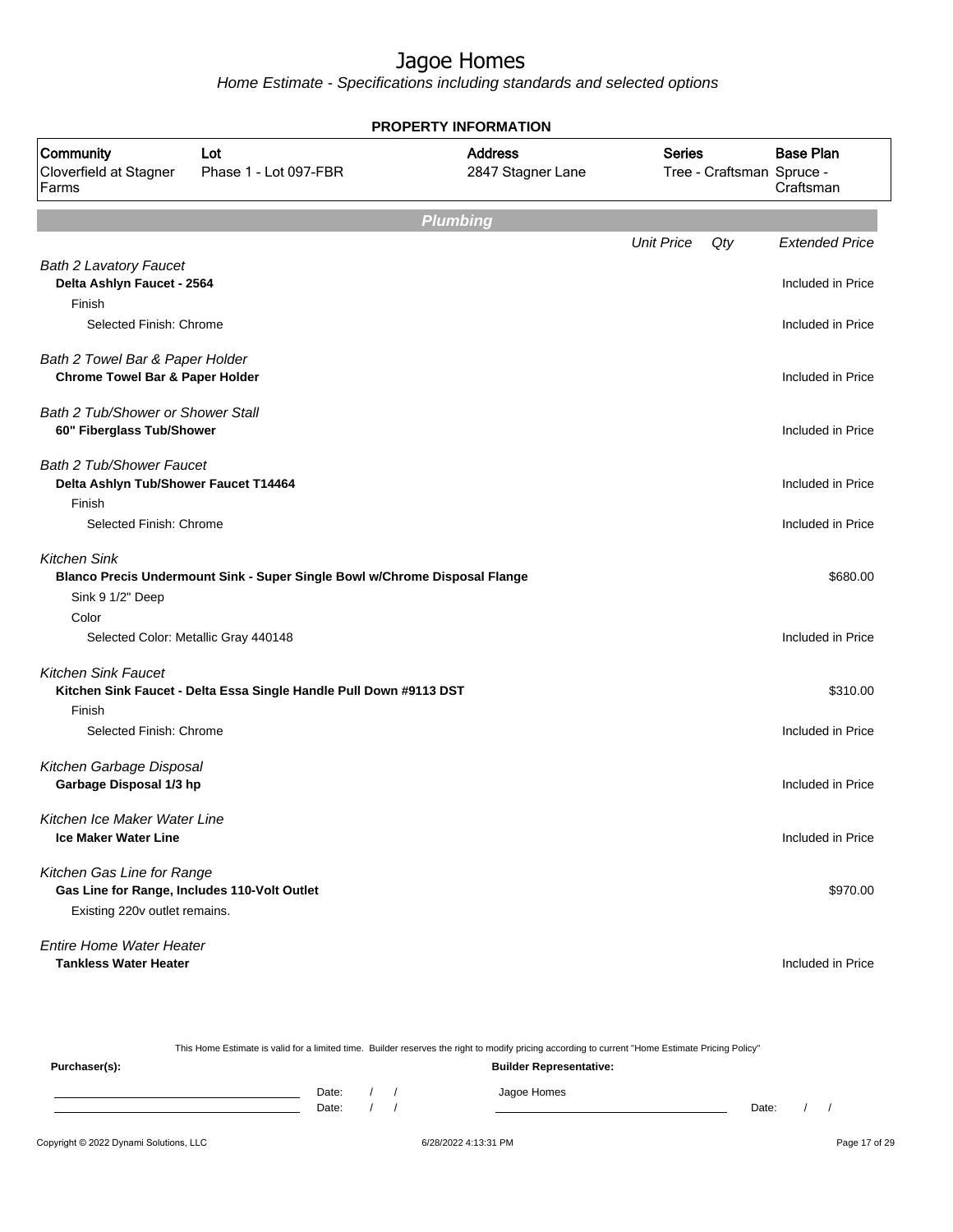|                                                                                    |                                                                                                                                                  | <b>PROPERTY INFORMATION</b>              |                   |                           |                                            |
|------------------------------------------------------------------------------------|--------------------------------------------------------------------------------------------------------------------------------------------------|------------------------------------------|-------------------|---------------------------|--------------------------------------------|
| Community<br>Cloverfield at Stagner<br>Farms                                       | Lot<br>Phase 1 - Lot 097-FBR                                                                                                                     | <b>Address</b><br>2847 Stagner Lane      | <b>Series</b>     | Tree - Craftsman Spruce - | <b>Base Plan</b><br>Craftsman              |
|                                                                                    |                                                                                                                                                  | <b>Plumbing</b>                          |                   |                           |                                            |
| Entire Home Main Water Shutoff Valve                                               |                                                                                                                                                  |                                          | <b>Unit Price</b> | Qty                       | <b>Extended Price</b>                      |
| <b>Main Water Shutoff Valve</b><br><b>Entire Home Plumbing Supply Pipes</b>        |                                                                                                                                                  |                                          |                   |                           | Included in Price                          |
|                                                                                    | <b>Plumbing Pipes: Water Continuous PEX Piping</b>                                                                                               |                                          |                   |                           | Included in Price                          |
| Entire Home Plumbing Waste & Vent Lines<br><b>Plumbing Drains and Vents PVC</b>    |                                                                                                                                                  |                                          |                   |                           | Included in Price                          |
| Entire Home Secondary Shut-Off Valves<br>Secondary Shut-Off Valves at each fixture |                                                                                                                                                  |                                          |                   |                           | Included in Price                          |
| <b>Exterior Plumbing Sewer Lines</b>                                               | Plumbing Pipes: Exterior Sewer Lines PVC Schedule 40                                                                                             |                                          |                   |                           | Included in Price                          |
| <b>Exterior Sillcocks</b><br><b>Outside Faucets Frost Proof (Per Plan)</b>         |                                                                                                                                                  |                                          |                   |                           | Included in Price                          |
|                                                                                    |                                                                                                                                                  | <b>Electrical, Media, Communications</b> |                   |                           |                                            |
| Front Porch Light(s)<br><b>Recessed Lighting (Per Plan)</b>                        |                                                                                                                                                  |                                          | <b>Unit Price</b> | Qty                       | <b>Extended Price</b><br>Included in Price |
| Foyer Light(s)                                                                     | Recessed Lighting (2) ILO Standard Flush Mount(s)                                                                                                |                                          |                   |                           | \$160.00                                   |
| Back Hall Light(s)<br>Flush Mount Light   2 Bulb                                   |                                                                                                                                                  |                                          |                   |                           | Included in Price                          |
| Finish<br>Selected Finish: Brushed Nickel                                          |                                                                                                                                                  |                                          |                   |                           | Included in Price                          |
| <b>Family Room Ceiling Fixture</b><br>Color                                        | Ceiling Fan 52" Kichler Pro #330018, Fan Only                                                                                                    |                                          |                   |                           | Included in Price                          |
|                                                                                    | Selected Color: Brushed Nickel w/Silver Blades                                                                                                   |                                          |                   |                           | Included in Price                          |
| Family Room Recessed Light(s)<br><b>Recessed Lighting (Per Plan)</b>               |                                                                                                                                                  |                                          |                   |                           | Included in Price                          |
| Kitchen Ceiling Lighting<br><b>Recessed Lighting (Per Plan)</b>                    |                                                                                                                                                  |                                          |                   |                           | Included in Price                          |
| Purchaser(s):                                                                      | This Home Estimate is valid for a limited time. Builder reserves the right to modify pricing according to current "Home Estimate Pricing Policy" | <b>Builder Representative:</b>           |                   |                           |                                            |
|                                                                                    | Date:<br>$\prime$<br>$\sqrt{2}$<br>Date:                                                                                                         | Jagoe Homes                              |                   | Date:                     | $\prime$<br>$\sqrt{ }$                     |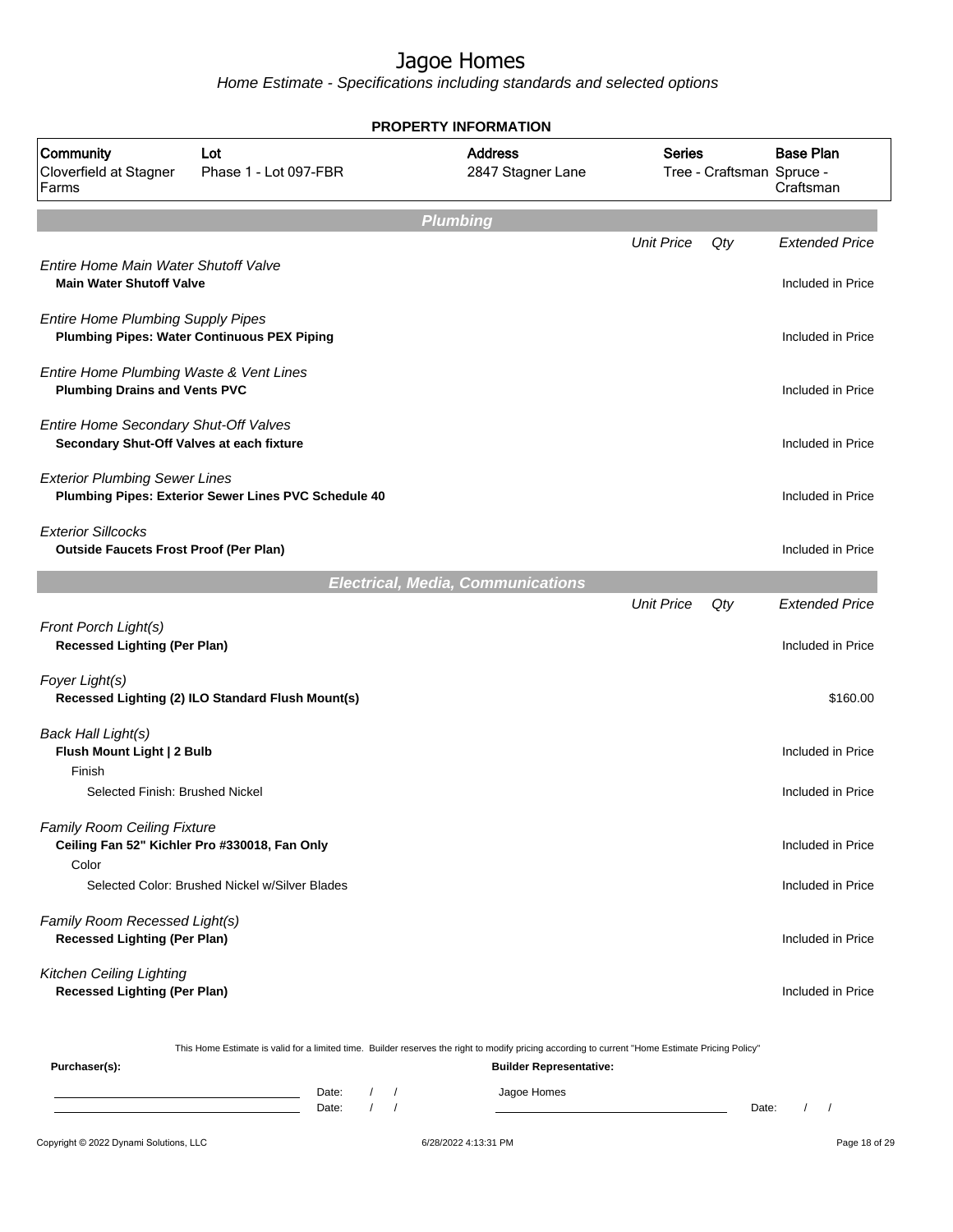Home Estimate - Specifications including standards and selected options

| <b>PROPERTY INFORMATION</b>                                                 |                                                                                                                                             |                                     |                   |                           |                               |  |  |  |  |  |
|-----------------------------------------------------------------------------|---------------------------------------------------------------------------------------------------------------------------------------------|-------------------------------------|-------------------|---------------------------|-------------------------------|--|--|--|--|--|
| Community<br>Cloverfield at Stagner<br>Farms                                | Lot<br>Phase 1 - Lot 097-FBR                                                                                                                | <b>Address</b><br>2847 Stagner Lane | <b>Series</b>     | Tree - Craftsman Spruce - | <b>Base Plan</b><br>Craftsman |  |  |  |  |  |
| <b>Electrical, Media, Communications</b>                                    |                                                                                                                                             |                                     |                   |                           |                               |  |  |  |  |  |
|                                                                             |                                                                                                                                             |                                     | <b>Unit Price</b> | Qty                       | <b>Extended Price</b>         |  |  |  |  |  |
| ILO (2) Recessed Cans over Island<br>Finish                                 | Additional Kitchen Ceiling Lighting on Separate Switch<br>Pendant Hanging Task Lights - Kichler Everly #42046 (Qty 2) ILO (2) Recessed Cans |                                     |                   |                           | \$480.00                      |  |  |  |  |  |
| Selected Finish: Chrome                                                     |                                                                                                                                             |                                     |                   |                           | Included in Price             |  |  |  |  |  |
| Kitchen Under Cabinet Light<br>Under Cabinet Lighting Package, qty 3        | Includes one under counter lighting package to be installed in predetermined location under                                                 |                                     |                   |                           | \$360.00                      |  |  |  |  |  |
| wall cabinets in the kitchen.                                               |                                                                                                                                             |                                     |                   |                           |                               |  |  |  |  |  |
| Includes 3 under counter lights                                             |                                                                                                                                             |                                     |                   |                           |                               |  |  |  |  |  |
| <b>Kitchen GFI Outlet</b><br>Interior GFI Outlet(s)                         |                                                                                                                                             |                                     |                   |                           | Included in Price             |  |  |  |  |  |
| Kitchen Range Receptacle<br>Range 220 Volt Receptacle                       |                                                                                                                                             |                                     |                   |                           | Included in Price             |  |  |  |  |  |
| Dining Area Ceiling Light(s)<br><b>Recessed Lighting (Per Plan)</b>         |                                                                                                                                             |                                     |                   |                           | Included in Price             |  |  |  |  |  |
|                                                                             | Dining Area or Dining Room Additional Ceiling Light<br>Light Outlet with Switch for Future Light, to be Capped with Plate Cover             |                                     |                   |                           | \$100.00                      |  |  |  |  |  |
| Main Level Hall Ceiling Light(s)<br><b>Recessed Lighting (Per Plan)</b>     |                                                                                                                                             |                                     |                   |                           | Included in Price             |  |  |  |  |  |
| Family Entry Ceiling Fixture(s)<br>Recessed Light (1) with switch, per plan |                                                                                                                                             |                                     |                   |                           | Included in Price             |  |  |  |  |  |
| <b>Laundry Ceiling Light</b>                                                | Satco - 7" Square Flush Mount, 13.5 Watt/LED                                                                                                |                                     |                   |                           | \$25.00                       |  |  |  |  |  |
| Laundry Dryer Receptacle<br>Dryer 220 Volt Receptacle                       |                                                                                                                                             |                                     |                   |                           | Included in Price             |  |  |  |  |  |
| <b>Owner's Suite Ceiling Light</b>                                          | Recessed Lighting (4) ILO Standard Bedroom Flush Mount Light                                                                                |                                     |                   |                           | \$470.00                      |  |  |  |  |  |
| <b>Owner's Closet Light(s)</b>                                              | Satco - 7" Square Flush Mount, 13.5 Watt/LED                                                                                                |                                     |                   |                           | \$30.00                       |  |  |  |  |  |

This Home Estimate is valid for a limited time. Builder reserves the right to modify pricing according to current "Home Estimate Pricing Policy"

| Purchaser(s): |                |  | ________<br>_______<br><b>Builder Representative:</b> |       |  |
|---------------|----------------|--|-------------------------------------------------------|-------|--|
|               | Date:<br>Date: |  | Jagoe Homes                                           | Date: |  |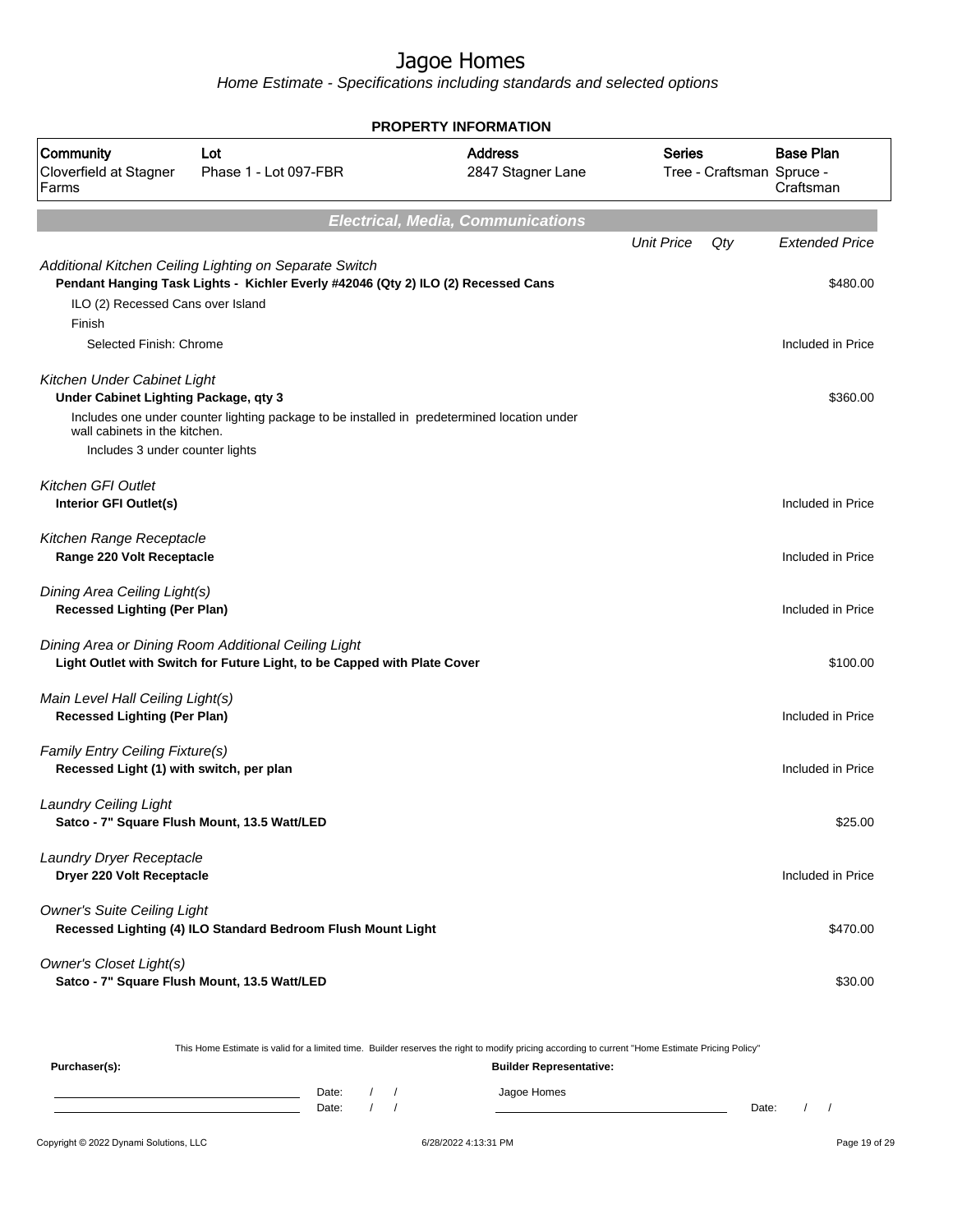Home Estimate - Specifications including standards and selected options

| <b>PROPERTY INFORMATION</b>                                                     |                                                                                                                                                                       |                                          |                                            |                               |  |  |  |  |  |
|---------------------------------------------------------------------------------|-----------------------------------------------------------------------------------------------------------------------------------------------------------------------|------------------------------------------|--------------------------------------------|-------------------------------|--|--|--|--|--|
| Community<br>Cloverfield at Stagner<br>Farms                                    | Lot<br>Phase 1 - Lot 097-FBR                                                                                                                                          | <b>Address</b><br>2847 Stagner Lane      | <b>Series</b><br>Tree - Craftsman Spruce - | <b>Base Plan</b><br>Craftsman |  |  |  |  |  |
|                                                                                 |                                                                                                                                                                       | <b>Electrical, Media, Communications</b> |                                            |                               |  |  |  |  |  |
|                                                                                 |                                                                                                                                                                       |                                          | <b>Unit Price</b><br>Qty                   | <b>Extended Price</b>         |  |  |  |  |  |
| <b>Owner's Bath Vanity Light</b>                                                | Kichler 4 Lite Shailene 29 1/2" Vanity Lite #45575 (Qty 2)                                                                                                            |                                          |                                            | \$280.00                      |  |  |  |  |  |
| Finish                                                                          | The straight lines and up-sized satin etched glass of this bath light from the Shailene<br>Collection create the perfect casual look for the updated urban lifestyle. |                                          |                                            |                               |  |  |  |  |  |
| Selected Finish: Chrome                                                         |                                                                                                                                                                       |                                          |                                            | Included in Price             |  |  |  |  |  |
| Owner's Bath Shower or Tub/Shower Light<br>Recessed Can Light Fixture w/ Switch |                                                                                                                                                                       |                                          |                                            | \$0.00                        |  |  |  |  |  |
| Owner's Bath Whirlpool Light<br>Recessed Can Light Fixture w/ Switch            |                                                                                                                                                                       |                                          |                                            | Included in Price             |  |  |  |  |  |
| Owner's Bath Exhaust Fan or Fan/Light<br>Bath Exhaust Fan, Fan Only             |                                                                                                                                                                       |                                          |                                            | Included in Price             |  |  |  |  |  |
| Owner's Bath 2nd Exhaust Fan or Fan/Light<br><b>Bath Exhaust Fan w/ Light</b>   |                                                                                                                                                                       |                                          |                                            | Included in Price             |  |  |  |  |  |
| <b>Owner's Bath GFI Outlet</b><br><b>GFI Interior Outlet(s)</b>                 |                                                                                                                                                                       |                                          |                                            | Included in Price             |  |  |  |  |  |
| <b>Bedroom 2 Ceiling Light</b><br>Flush Mount Light   3 Bulb                    |                                                                                                                                                                       |                                          |                                            | Included in Price             |  |  |  |  |  |
| Finish<br>Selected Finish: Brushed Nickel                                       |                                                                                                                                                                       |                                          |                                            | Included in Price             |  |  |  |  |  |
| <b>Bedroom 2 Closet Light</b><br>Flush Mount Light   2 Bulb                     |                                                                                                                                                                       |                                          |                                            | Included in Price             |  |  |  |  |  |
| Finish<br>Selected Finish: Brushed Nickel                                       |                                                                                                                                                                       |                                          |                                            | Included in Price             |  |  |  |  |  |
| <b>Bedroom 3 Ceiling Light</b><br>Flush Mount Light   3 Bulb<br>Finish          |                                                                                                                                                                       |                                          |                                            | Included in Price             |  |  |  |  |  |
| Selected Finish: Brushed Nickel                                                 |                                                                                                                                                                       |                                          |                                            | Included in Price             |  |  |  |  |  |

This Home Estimate is valid for a limited time. Builder reserves the right to modify pricing according to current "Home Estimate Pricing Policy"

**Purchaser(s): Builder Representative:** Date: / / Jagoe Homes<br>Date: / / Jagoe Homes Date: / / **Date: / / 2006** Date: / / / Date: / / /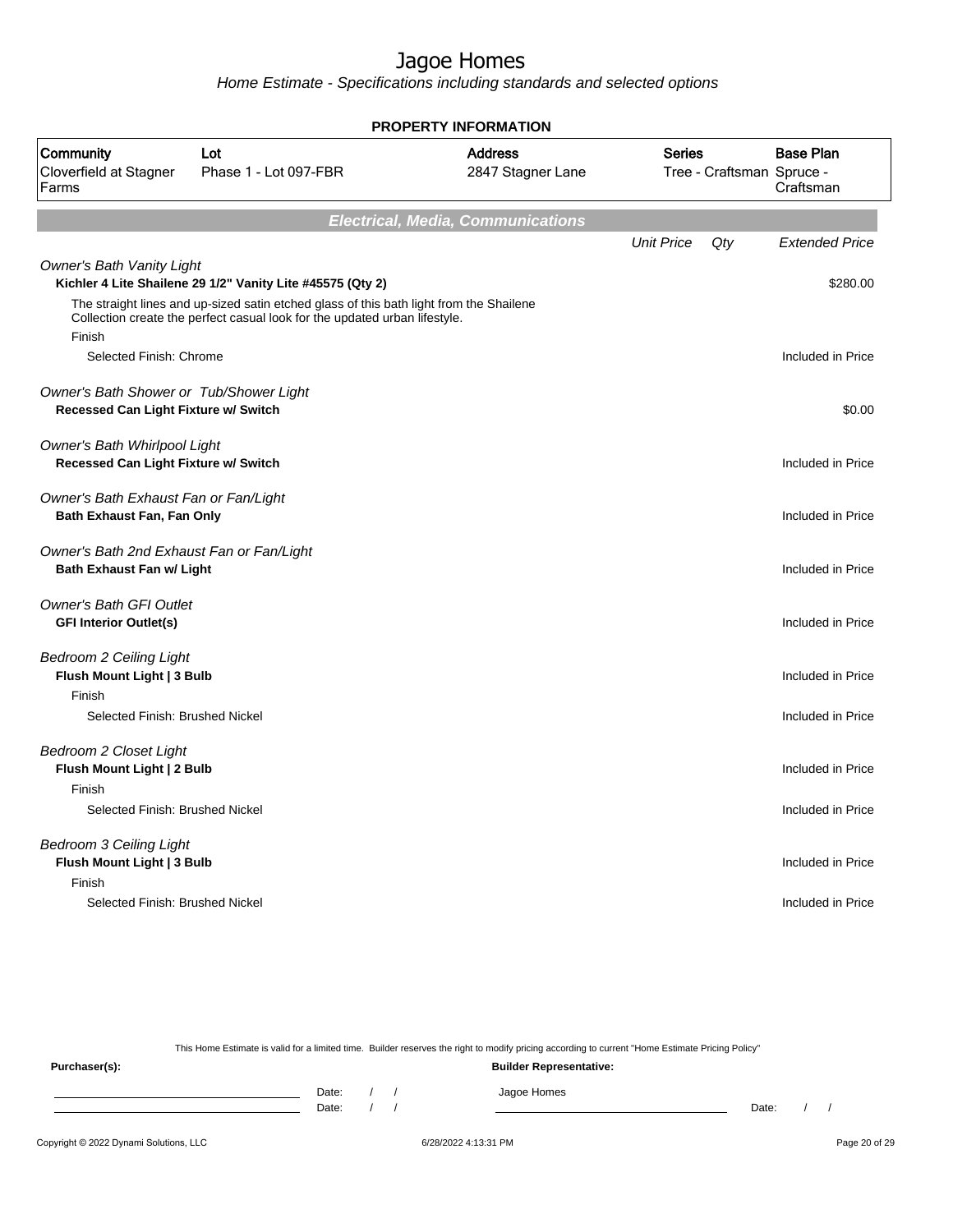| <b>PROPERTY INFORMATION</b>                                             |                                                                                                                                                                       |          |                      |                                          |                                            |       |                                            |  |  |  |
|-------------------------------------------------------------------------|-----------------------------------------------------------------------------------------------------------------------------------------------------------------------|----------|----------------------|------------------------------------------|--------------------------------------------|-------|--------------------------------------------|--|--|--|
| Community<br>Cloverfield at Stagner<br>Farms                            | Lot<br>Phase 1 - Lot 097-FBR                                                                                                                                          |          |                      | <b>Address</b><br>2847 Stagner Lane      | <b>Series</b><br>Tree - Craftsman Spruce - |       | <b>Base Plan</b><br>Craftsman              |  |  |  |
|                                                                         |                                                                                                                                                                       |          |                      | <b>Electrical, Media, Communications</b> |                                            |       |                                            |  |  |  |
| <b>Bedroom 3 Closet Light</b><br>Flush Mount Light   2 Bulb             |                                                                                                                                                                       |          |                      |                                          | <b>Unit Price</b>                          | Qty   | <b>Extended Price</b><br>Included in Price |  |  |  |
| Finish<br>Selected Finish: Brushed Nickel                               |                                                                                                                                                                       |          |                      |                                          |                                            |       | Included in Price                          |  |  |  |
| Bedroom 4 Ceiling Light(s)<br>Flush Mount Light   3 Bulb<br>Finish      |                                                                                                                                                                       |          |                      |                                          |                                            |       | Included in Price                          |  |  |  |
| Selected Finish: Brushed Nickel                                         |                                                                                                                                                                       |          |                      |                                          |                                            |       | Included in Price                          |  |  |  |
| Bath 2 Vanity Light                                                     | Kichler 4 Lite Shailene 29 1/2" Vanity Light #45575.                                                                                                                  |          |                      |                                          |                                            |       | \$140.00                                   |  |  |  |
| Finish                                                                  | The straight lines and up-sized satin etched glass of this bath light from the Shailene<br>Collection create the perfect casual look for the updated urban lifestyle. |          |                      |                                          |                                            |       |                                            |  |  |  |
| Selected Finish: Chrome                                                 |                                                                                                                                                                       |          |                      |                                          |                                            |       | Included in Price                          |  |  |  |
| Bath 2 Additional Tub/Shower Light                                      | Additional Tub/Shower Light Fixture w/ Switch                                                                                                                         |          |                      |                                          |                                            |       | \$195.00                                   |  |  |  |
|                                                                         | Includes one tub/shower special recessed light fixture with switch in choice of bathroom.<br>Technical Specification: Buyer must indicate choice of bath.             |          |                      |                                          |                                            |       |                                            |  |  |  |
| Bath 2 Exhaust Fan or Fan/Light<br>Bath Exhaust Fan, Fan Only           |                                                                                                                                                                       |          |                      |                                          |                                            |       | Included in Price                          |  |  |  |
| <b>Bath 2 GFI Outlet</b><br>Interior GFI Outlet(s)                      |                                                                                                                                                                       |          |                      |                                          |                                            |       | Included in Price                          |  |  |  |
| <b>Stairway Ceiling Lighting</b><br><b>Recessed Lighting (Per Plan)</b> |                                                                                                                                                                       |          |                      |                                          |                                            |       | Included in Price                          |  |  |  |
| <b>Stairway Additional Lighting</b><br><b>Switches</b>                  | Pass & Seymour Additional Stairway Lighting, NTLFULL-WCC6, 2" x 3" (3) Step Lights, (2)                                                                               |          |                      |                                          |                                            |       | \$465.00                                   |  |  |  |
|                                                                         | Addition of three step lights and two switches to the stairway. Location will be determined by<br>builder per plan. White Only. LED Light. HORIZONTAL INSTALL         |          |                      |                                          |                                            |       |                                            |  |  |  |
|                                                                         | Full Night Light, Adjustable Light Levels. WHITE. Press face to cycle thru the following light<br>levels: Off, Ultra Low, Low, Medium, High                           |          |                      |                                          |                                            |       |                                            |  |  |  |
| Garage Ceiling Light(s)<br>Keyless (2)                                  |                                                                                                                                                                       |          |                      |                                          |                                            |       | Included in Price                          |  |  |  |
|                                                                         | This Home Estimate is valid for a limited time. Builder reserves the right to modify pricing according to current "Home Estimate Pricing Policy"                      |          |                      |                                          |                                            |       |                                            |  |  |  |
| Purchaser(s):                                                           |                                                                                                                                                                       |          |                      | <b>Builder Representative:</b>           |                                            |       |                                            |  |  |  |
|                                                                         | Date:<br>Date:                                                                                                                                                        | $\prime$ | $\prime$<br>$\prime$ | Jagoe Homes                              |                                            | Date: | $\frac{1}{2}$                              |  |  |  |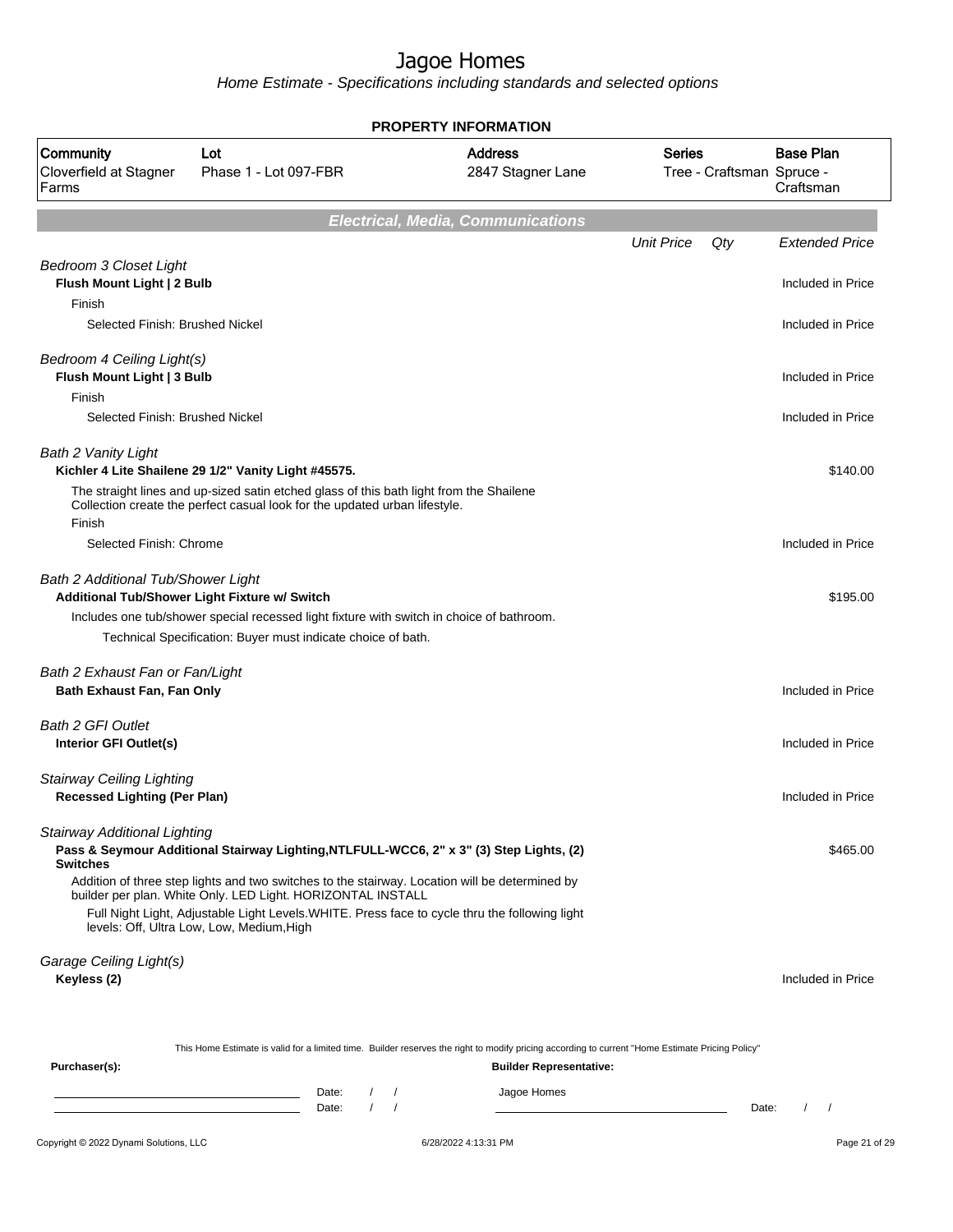| PROPERTY INFORMATION                                                      |                                                                                                                                                               |                                          |                                                               |                           |                                      |  |  |  |  |
|---------------------------------------------------------------------------|---------------------------------------------------------------------------------------------------------------------------------------------------------------|------------------------------------------|---------------------------------------------------------------|---------------------------|--------------------------------------|--|--|--|--|
| Community<br>Cloverfield at Stagner<br>Farms                              | Lot<br>Phase 1 - Lot 097-FBR                                                                                                                                  | <b>Address</b><br>2847 Stagner Lane      | <b>Series</b>                                                 | Tree - Craftsman Spruce - | <b>Base Plan</b><br>Craftsman        |  |  |  |  |
|                                                                           |                                                                                                                                                               | <b>Electrical, Media, Communications</b> |                                                               |                           |                                      |  |  |  |  |
|                                                                           |                                                                                                                                                               |                                          | <b>Unit Price</b>                                             | Qty                       | <b>Extended Price</b>                |  |  |  |  |
| Garage Opener<br><b>Garage Door Opener Pre-Wire</b>                       |                                                                                                                                                               |                                          |                                                               |                           | Included in Price                    |  |  |  |  |
| Garage Exterior Light<br>Coach Light Kichler #49926 BKT Capanna           |                                                                                                                                                               |                                          |                                                               |                           | Included in Price                    |  |  |  |  |
| Height: 16.00"                                                            | The 16" 1-light outdoor wall light from the Capanna™ collection features waterfall glass.<br>Technical Specification: Width: 10.50"                           |                                          |                                                               |                           |                                      |  |  |  |  |
| Finish                                                                    |                                                                                                                                                               |                                          |                                                               |                           |                                      |  |  |  |  |
| Selected Finish: Textured Black                                           |                                                                                                                                                               |                                          |                                                               |                           | Included in Price                    |  |  |  |  |
| <b>Attic Light</b><br><b>Attic Lights Keyless</b>                         |                                                                                                                                                               |                                          |                                                               |                           | Included in Price                    |  |  |  |  |
| <b>Front Door Doorbell Button</b><br><b>Doorbell Button at Front Door</b> |                                                                                                                                                               |                                          |                                                               |                           | Included in Price                    |  |  |  |  |
| <b>Front Door Door Chime</b><br><b>Door Chime</b>                         |                                                                                                                                                               |                                          |                                                               |                           | Included in Price                    |  |  |  |  |
| Covered Patio Light(s)<br>Color                                           | Weatherproof Ceiling Fan 52" Basics Pro Designer LED Fan #330019                                                                                              |                                          |                                                               |                           | Included in Price                    |  |  |  |  |
| Selected Color: Satin Black                                               |                                                                                                                                                               |                                          |                                                               |                           | Included in Price                    |  |  |  |  |
| <b>Entire Home - Electrical Outlets and Switches</b>                      | Electrical Outlets & Switches per Plan & Code                                                                                                                 |                                          |                                                               |                           | Included in Price                    |  |  |  |  |
| Color                                                                     |                                                                                                                                                               |                                          |                                                               |                           |                                      |  |  |  |  |
| Selected Color: White                                                     |                                                                                                                                                               |                                          |                                                               |                           | Included in Price                    |  |  |  |  |
| Cable TV Outlets, RG6 wire                                                | Entire Home - Cable TV/Phone Outlets (Qty 6 Total)                                                                                                            |                                          |                                                               | 6                         | Included in Price                    |  |  |  |  |
|                                                                           | Entire Home - Braced and Wired for Future Ceiling Fan at Existing Ceiling Light<br>Light Location Braced and Wired for Future Ceiling Fan                     |                                          | \$115.00                                                      | 3                         | \$345.00                             |  |  |  |  |
| Comments: Bed 2,3,4                                                       | Includes addition of bracing and box for ceiling fan addition with a switch                                                                                   |                                          |                                                               |                           |                                      |  |  |  |  |
| Fan                                                                       | Entire Home - Braced and Wired for Future Ceiling Fan with Switch<br>Light Outlet with 2 Switches, Capped with Plate Cover, Braced & Wired for Future Ceiling |                                          |                                                               |                           | \$200.00                             |  |  |  |  |
| Purchaser(s):                                                             | This Home Estimate is valid for a limited time. Builder reserves the right to modify pricing according to current "Home Estimate Pricing Policy"              | Builder Representative:                  |                                                               |                           |                                      |  |  |  |  |
|                                                                           | $\sqrt{ }$<br>Date:<br><u> 1989 - Johann Barn, amerikansk politiker (d. 1989)</u>                                                                             | Jagoe Homes                              |                                                               |                           |                                      |  |  |  |  |
|                                                                           | $\sqrt{ }$<br>$\sqrt{ }$<br>Date:<br><u> 1989 - Johann Barn, fransk politik (f. 1989)</u>                                                                     |                                          | <u> 1980 - Johann Barn, mars an t-Amerikaansk politiker (</u> | Date:                     | $\prime$<br>$\overline{\phantom{a}}$ |  |  |  |  |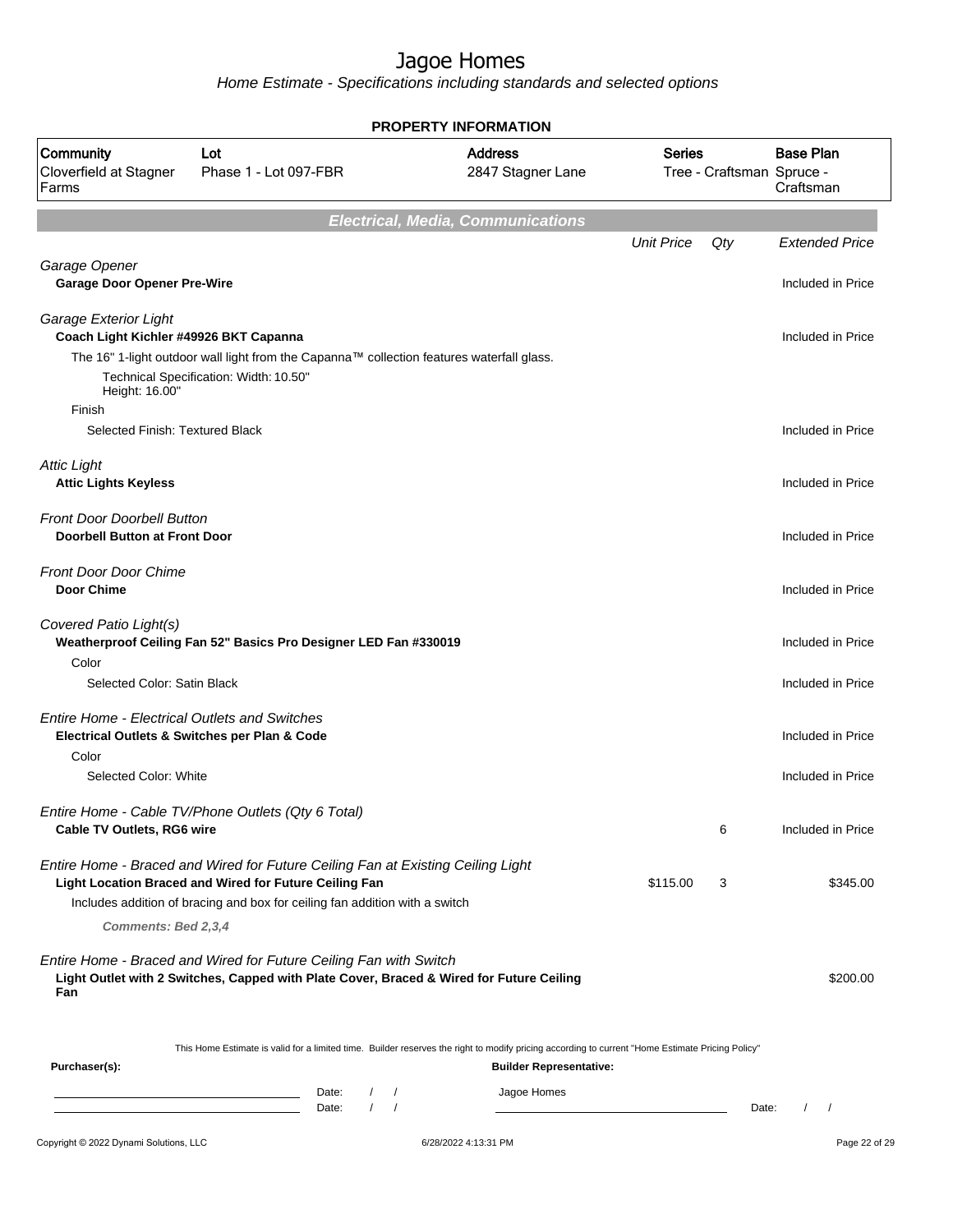|                                                                                                                | PROPERTY INFORMATION                                                                                                      |                                          |                                     |     |                                            |  |  |  |  |  |
|----------------------------------------------------------------------------------------------------------------|---------------------------------------------------------------------------------------------------------------------------|------------------------------------------|-------------------------------------|-----|--------------------------------------------|--|--|--|--|--|
| Community<br>Cloverfield at Stagner<br>Farms                                                                   | <b>Address</b><br>Lot<br>2847 Stagner Lane<br>Phase 1 - Lot 097-FBR                                                       |                                          | Series<br>Tree - Craftsman Spruce - |     | <b>Base Plan</b><br>Craftsman              |  |  |  |  |  |
|                                                                                                                |                                                                                                                           | <b>Electrical, Media, Communications</b> |                                     |     |                                            |  |  |  |  |  |
| <b>Comments: Owner's</b>                                                                                       | Entire Home - Braced and Wired for Future Ceiling Fan with Switch                                                         |                                          | <b>Unit Price</b>                   | Qty | <b>Extended Price</b>                      |  |  |  |  |  |
| <b>Entire Home Electrical Service</b><br><b>Electrical Service 200 AMP</b>                                     | Includes 200 AMP electric service upgrade for the entire house.                                                           |                                          |                                     |     | Included in Price                          |  |  |  |  |  |
| <b>Exterior Electrical Service</b><br><b>Electrical Service Underground</b>                                    |                                                                                                                           |                                          |                                     |     | Included in Price                          |  |  |  |  |  |
| <b>Smoke Detectors</b><br>Smoke Detectors, per plan                                                            |                                                                                                                           |                                          |                                     |     | Included in Price                          |  |  |  |  |  |
| <b>Carbon Monoxide Detectors</b><br>Carbon Monoxide Detectors, per plan                                        |                                                                                                                           |                                          |                                     |     | Included in Price                          |  |  |  |  |  |
|                                                                                                                |                                                                                                                           | <b>HVAC</b>                              |                                     |     |                                            |  |  |  |  |  |
| <b>Entire Home Air Conditioner</b><br>14 Seer Air Conditioning System<br>Up to 14 Seer Air Conditioning System |                                                                                                                           |                                          | <b>Unit Price</b>                   | Qty | <b>Extended Price</b><br>Included in Price |  |  |  |  |  |
| <b>Entire Home Furnace</b><br>92% Plus High Efficiency Gas Home Furnace                                        | Includes 92% plus high efficiency gas home furnace<br>Builder makes no guarantee with respect to heating and cooling cost |                                          |                                     |     | Included in Price                          |  |  |  |  |  |
| <b>Fntire Home Furnace Filter</b><br>Aprilaire Model 2000 Series Air Filter                                    |                                                                                                                           |                                          |                                     |     | Included in Price                          |  |  |  |  |  |
| <b>Entire Home Thermostat</b><br><b>Programmable Thermostat</b>                                                |                                                                                                                           |                                          |                                     |     | Included in Price                          |  |  |  |  |  |
| <b>Indoor Air Quality</b><br>Honeywell Fresh Air Ventilation System                                            |                                                                                                                           |                                          |                                     |     | Included in Price                          |  |  |  |  |  |
| Entire Home Duct System<br><b>Flexible Duct</b>                                                                |                                                                                                                           |                                          |                                     |     | Included in Price                          |  |  |  |  |  |

|               |       |  | This Home Estimate is valid for a limited time. Builder reserves the right to modify pricing according to current "Home Estimate Pricing Policy" |       |  |
|---------------|-------|--|--------------------------------------------------------------------------------------------------------------------------------------------------|-------|--|
| Purchaser(s): |       |  | <b>Builder Representative:</b>                                                                                                                   |       |  |
|               | Date: |  | Jagoe Homes                                                                                                                                      |       |  |
|               | Date: |  |                                                                                                                                                  | Date: |  |
|               |       |  |                                                                                                                                                  |       |  |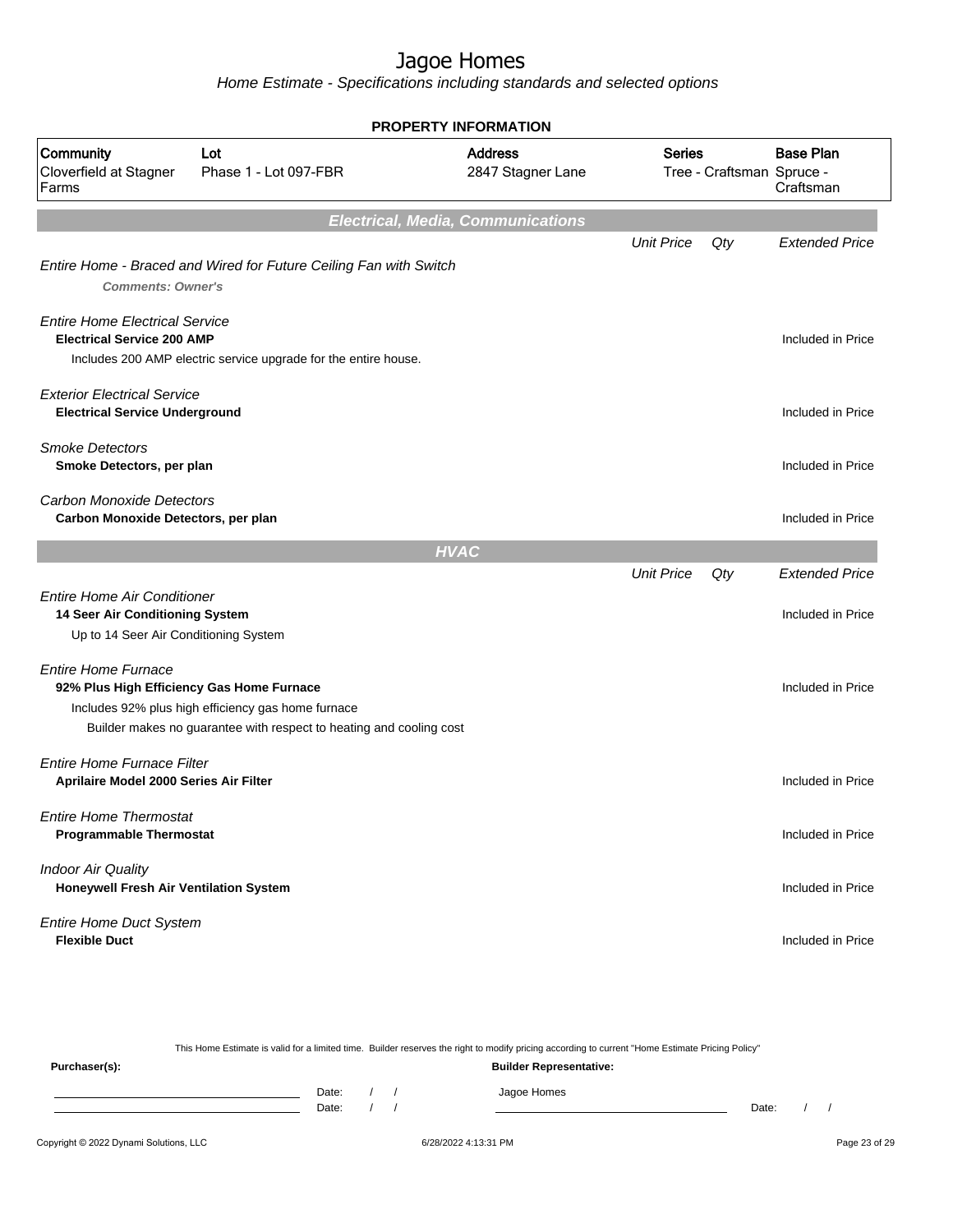|                                                                           |                                                                                                                                                | <b>PROPERTY INFORMATION</b>         |                   |                           |                               |
|---------------------------------------------------------------------------|------------------------------------------------------------------------------------------------------------------------------------------------|-------------------------------------|-------------------|---------------------------|-------------------------------|
| Community<br>Cloverfield at Stagner<br>Farms                              | Lot<br>Phase 1 - Lot 097-FBR                                                                                                                   | <b>Address</b><br>2847 Stagner Lane | Series            | Tree - Craftsman Spruce - | <b>Base Plan</b><br>Craftsman |
|                                                                           |                                                                                                                                                | <b>HVAC</b>                         |                   |                           |                               |
|                                                                           |                                                                                                                                                |                                     | <b>Unit Price</b> | Qty                       | <b>Extended Price</b>         |
| <b>Entire Home Return Air</b><br><b>Multiple Return Air Vents</b>         | One Return per Bedroom & One Central Return                                                                                                    |                                     |                   |                           | Included in Price             |
| Laundry Dryer Vent<br><b>Dryer Vent Vented to Outside</b>                 |                                                                                                                                                |                                     |                   |                           | Included in Price             |
|                                                                           |                                                                                                                                                | <b>Floor Coverings</b>              |                   |                           |                               |
|                                                                           |                                                                                                                                                |                                     | <b>Unit Price</b> | Qty                       | <b>Extended Price</b>         |
| <b>Entire Home Carpet Selection</b><br><b>Mohawk Carpet   Easy Street</b> |                                                                                                                                                |                                     |                   |                           | Included in Price             |
| Color<br>Selected Color: 929 Rainswept                                    |                                                                                                                                                |                                     |                   |                           | Included in Price             |
| <b>Entire Home Carpet Pad</b><br>6# Carpet Pad                            |                                                                                                                                                |                                     |                   |                           | Included in Price             |
| <b>Foyer Flooring</b><br>Luxury Vinyl Plank   Mohawk Arrington            |                                                                                                                                                |                                     |                   |                           | Included in Price             |
| Color                                                                     | Mohawk's Arrington offers a water-resistant construction, comfort underfoot, and high<br>resistance to dents and scratches in a hardwood look. |                                     |                   |                           |                               |
| Selected Color: Silver Strand AU892                                       |                                                                                                                                                |                                     |                   |                           | Included in Price             |
| Direction                                                                 |                                                                                                                                                |                                     |                   |                           |                               |
| Selected Direction: Front to Back                                         |                                                                                                                                                |                                     |                   |                           | Included in Price             |
| <b>Family Room</b>                                                        |                                                                                                                                                |                                     |                   |                           |                               |
| Luxury Vinyl Plank   Mohawk Arrington                                     |                                                                                                                                                |                                     |                   |                           | \$690.00                      |
|                                                                           | Mohawk's Arrington offers a water-resistant construction, comfort underfoot, and high<br>resistance to dents and scratches in a hardwood look. |                                     |                   |                           |                               |
| Color                                                                     |                                                                                                                                                |                                     |                   |                           |                               |
| Selected Color: Silver Strand AU892<br>Direction                          |                                                                                                                                                |                                     |                   |                           | Included in Price             |
| Selected Direction: Front to Back                                         |                                                                                                                                                |                                     |                   |                           | Included in Price             |
| <b>Owner's Bath Flooring</b><br>Ceramic   daltile                         |                                                                                                                                                |                                     |                   |                           | \$885.00                      |
| Ceramic Color                                                             |                                                                                                                                                |                                     |                   |                           |                               |
|                                                                           | Selected Ceramic Color: Balans White 18 x 18                                                                                                   |                                     |                   |                           | Included in Price             |

| This Home Estimate is valid for a limited time. Builder reserves the right to modify pricing according to current "Home Estimate Pricing Policy" |       |  |  |                                |       |  |  |  |
|--------------------------------------------------------------------------------------------------------------------------------------------------|-------|--|--|--------------------------------|-------|--|--|--|
| Purchaser(s):                                                                                                                                    |       |  |  | <b>Builder Representative:</b> |       |  |  |  |
|                                                                                                                                                  | Date: |  |  | Jagoe Homes                    |       |  |  |  |
|                                                                                                                                                  | Date: |  |  |                                | Date: |  |  |  |
|                                                                                                                                                  |       |  |  |                                |       |  |  |  |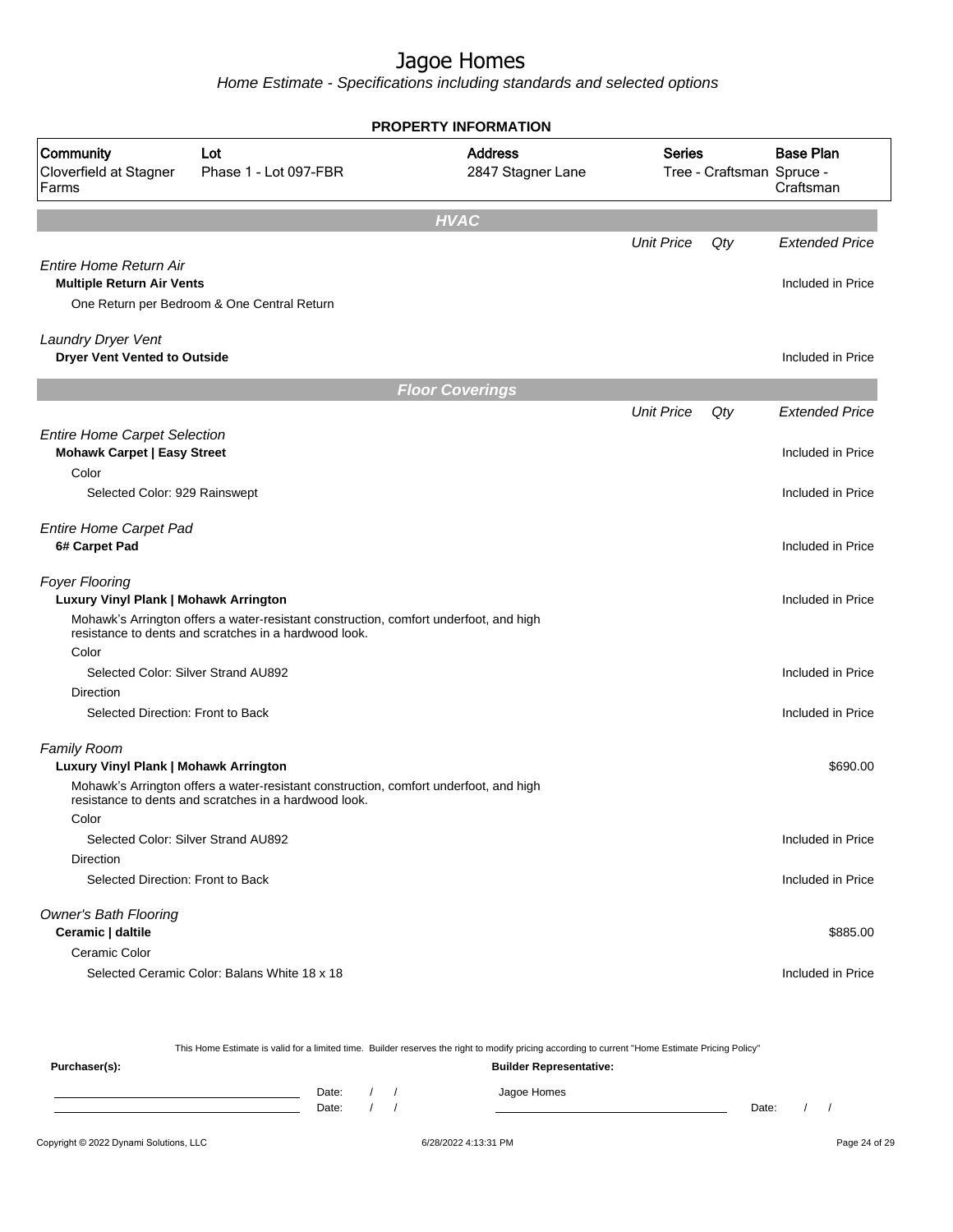Home Estimate - Specifications including standards and selected options

| <b>PROPERTY INFORMATION</b>                                     |                                                                                                                                                |                                     |                   |                                                            |                       |  |  |  |  |
|-----------------------------------------------------------------|------------------------------------------------------------------------------------------------------------------------------------------------|-------------------------------------|-------------------|------------------------------------------------------------|-----------------------|--|--|--|--|
| Community<br>Cloverfield at Stagner<br>Farms                    | Lot<br>Phase 1 - Lot 097-FBR                                                                                                                   | <b>Address</b><br>2847 Stagner Lane | <b>Series</b>     | <b>Base Plan</b><br>Tree - Craftsman Spruce -<br>Craftsman |                       |  |  |  |  |
|                                                                 |                                                                                                                                                | <b>Floor Coverings</b>              |                   |                                                            |                       |  |  |  |  |
|                                                                 |                                                                                                                                                |                                     | <b>Unit Price</b> | Qty                                                        | <b>Extended Price</b> |  |  |  |  |
| <b>Owner's Bath Flooring</b>                                    |                                                                                                                                                |                                     |                   |                                                            |                       |  |  |  |  |
| <b>Grout Color</b>                                              |                                                                                                                                                |                                     |                   |                                                            |                       |  |  |  |  |
| Selected Grout Color: 02 Pewter                                 |                                                                                                                                                |                                     |                   |                                                            | Included in Price     |  |  |  |  |
| Kitchen   Dining Area                                           |                                                                                                                                                |                                     |                   |                                                            |                       |  |  |  |  |
| Luxury Vinyl Plank   Mohawk Arrington                           |                                                                                                                                                |                                     |                   |                                                            | Included in Price     |  |  |  |  |
|                                                                 | Mohawk's Arrington offers a water-resistant construction, comfort underfoot, and high<br>resistance to dents and scratches in a hardwood look. |                                     |                   |                                                            |                       |  |  |  |  |
| Color                                                           | Selected Color: Silver Strand AU892                                                                                                            |                                     |                   |                                                            |                       |  |  |  |  |
| Direction                                                       |                                                                                                                                                |                                     |                   |                                                            | Included in Price     |  |  |  |  |
| Selected Direction: Front to Back                               |                                                                                                                                                |                                     |                   |                                                            | Included in Price     |  |  |  |  |
|                                                                 |                                                                                                                                                |                                     |                   |                                                            |                       |  |  |  |  |
| <b>Bath 2 Flooring</b><br>Luxury Vinyl Plank   Mohawk Arrington |                                                                                                                                                |                                     |                   |                                                            | Included in Price     |  |  |  |  |
|                                                                 | Mohawk's Arrington offers a water-resistant construction, comfort underfoot, and high                                                          |                                     |                   |                                                            |                       |  |  |  |  |
|                                                                 | resistance to dents and scratches in a hardwood look.                                                                                          |                                     |                   |                                                            |                       |  |  |  |  |
| Color                                                           |                                                                                                                                                |                                     |                   |                                                            |                       |  |  |  |  |
|                                                                 | Selected Color: Silver Strand AU892                                                                                                            |                                     |                   |                                                            | Included in Price     |  |  |  |  |
| Direction                                                       |                                                                                                                                                |                                     |                   |                                                            |                       |  |  |  |  |
| Selected Direction: Front to Back                               |                                                                                                                                                |                                     |                   |                                                            | Included in Price     |  |  |  |  |
| <b>Family Entry</b>                                             |                                                                                                                                                |                                     |                   |                                                            |                       |  |  |  |  |
| Luxury Vinyl Plank   Mohawk Arrington                           |                                                                                                                                                |                                     |                   |                                                            | Included in Price     |  |  |  |  |
|                                                                 | Mohawk's Arrington offers a water-resistant construction, comfort underfoot, and high<br>resistance to dents and scratches in a hardwood look. |                                     |                   |                                                            |                       |  |  |  |  |
| Color                                                           |                                                                                                                                                |                                     |                   |                                                            |                       |  |  |  |  |
|                                                                 | Selected Color: Silver Strand AU892                                                                                                            |                                     |                   |                                                            | Included in Price     |  |  |  |  |
| Direction<br>Selected Direction: Front to Back                  |                                                                                                                                                |                                     |                   |                                                            | Included in Price     |  |  |  |  |
|                                                                 |                                                                                                                                                |                                     |                   |                                                            |                       |  |  |  |  |
| Laundry Flooring                                                |                                                                                                                                                |                                     |                   |                                                            |                       |  |  |  |  |
| Luxury Vinyl Plank   Mohawk Arrington                           |                                                                                                                                                |                                     |                   |                                                            | Included in Price     |  |  |  |  |
|                                                                 | Mohawk's Arrington offers a water-resistant construction, comfort underfoot, and high<br>resistance to dents and scratches in a hardwood look. |                                     |                   |                                                            |                       |  |  |  |  |
| Color                                                           |                                                                                                                                                |                                     |                   |                                                            |                       |  |  |  |  |
|                                                                 | Selected Color: Silver Strand AU892                                                                                                            |                                     |                   |                                                            | Included in Price     |  |  |  |  |
| Direction                                                       |                                                                                                                                                |                                     |                   |                                                            |                       |  |  |  |  |
| Selected Direction: Front to Back                               |                                                                                                                                                |                                     |                   |                                                            | Included in Price     |  |  |  |  |
|                                                                 |                                                                                                                                                |                                     |                   |                                                            |                       |  |  |  |  |

This Home Estimate is valid for a limited time. Builder reserves the right to modify pricing according to current "Home Estimate Pricing Policy"

| Purchaser(s): |                |  | <b>Builder Representative:</b> |       |  |
|---------------|----------------|--|--------------------------------|-------|--|
|               | Date:<br>Date: |  | Jagoe Homes                    | Date: |  |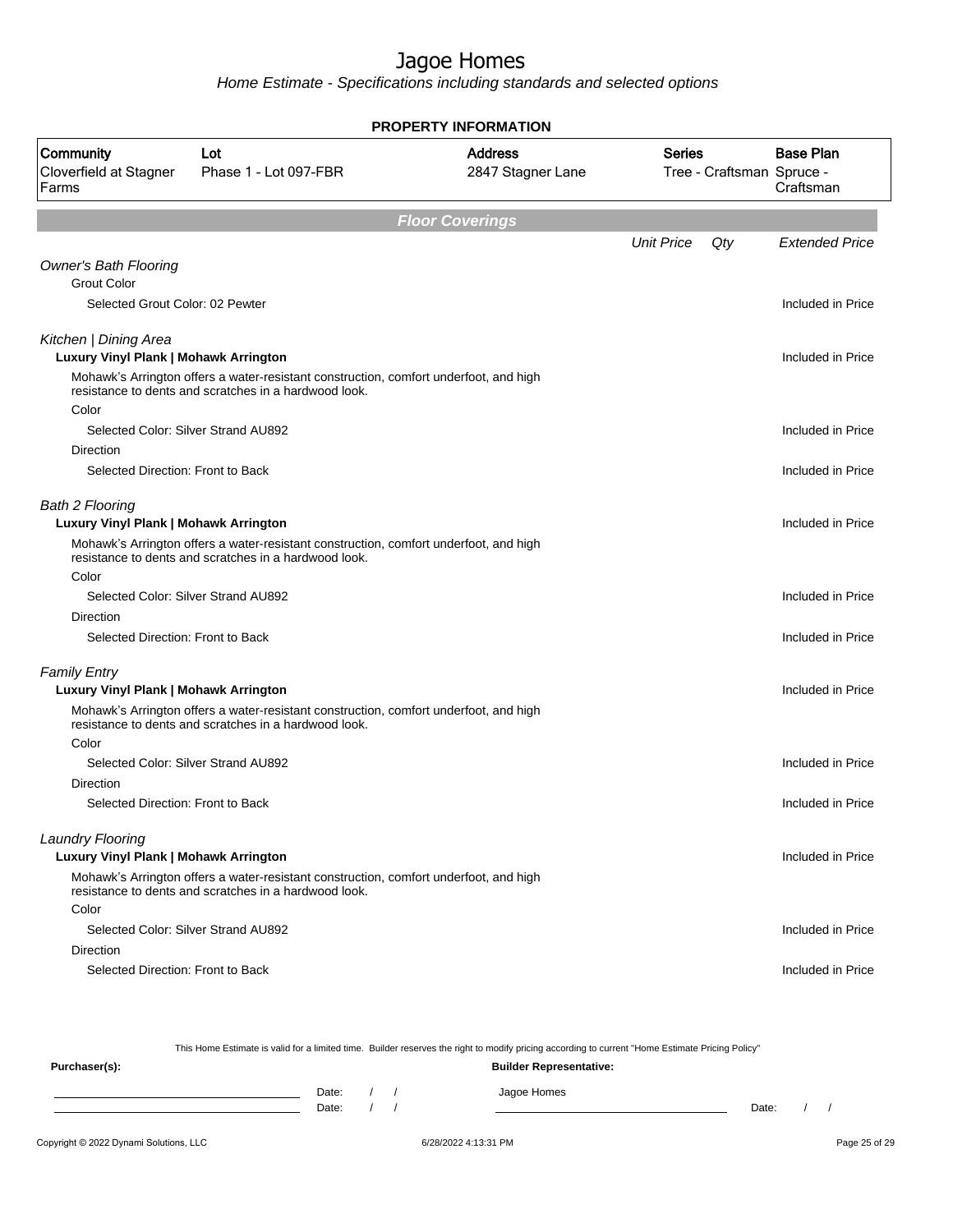Home Estimate - Specifications including standards and selected options

|                                              |                                                                                                                                                           | <b>PROPERTY INFORMATION</b>         |                   |                           |                               |
|----------------------------------------------|-----------------------------------------------------------------------------------------------------------------------------------------------------------|-------------------------------------|-------------------|---------------------------|-------------------------------|
| Community<br>Cloverfield at Stagner<br>Farms | Lot<br>Phase 1 - Lot 097-FBR                                                                                                                              | <b>Address</b><br>2847 Stagner Lane | Series            | Tree - Craftsman Spruce - | <b>Base Plan</b><br>Craftsman |
|                                              |                                                                                                                                                           |                                     |                   |                           |                               |
|                                              |                                                                                                                                                           | <b>Floor Coverings</b>              |                   |                           |                               |
|                                              |                                                                                                                                                           |                                     | <b>Unit Price</b> | Qty                       | <b>Extended Price</b>         |
| Pantry   Hall(s)                             |                                                                                                                                                           |                                     |                   |                           |                               |
|                                              | Custom Option (Approved) Dynami Error - Remove Pantry Flooring and Keep Hall/Hall to<br>BR2 & BR3 - Color: Silver Strand AU892 - Direction: Front to Back |                                     |                   |                           | \$0.00                        |
|                                              |                                                                                                                                                           | <b>Shelving</b>                     |                   |                           |                               |
|                                              |                                                                                                                                                           |                                     | <b>Unit Price</b> | Qty                       | <b>Extended Price</b>         |
| <b>Owner's Closet Shelf &amp; Rod</b>        |                                                                                                                                                           |                                     |                   |                           |                               |
|                                              | Closet Shelf 12" Shelf & Rod - 2 Runs Width of Closet - Supported 2'0" O.C. Vented                                                                        |                                     |                   |                           | Included in Price             |
| Long Garment Hanging                         |                                                                                                                                                           |                                     |                   |                           |                               |
|                                              | Selected Long Garment Hanging: Long Garment Hanging (66" & 84")                                                                                           |                                     |                   |                           | Included in Price             |
| Standard Hanging                             |                                                                                                                                                           |                                     |                   |                           |                               |
|                                              | Selected Standard Hanging: Standard Hanging (42" & 84")                                                                                                   |                                     |                   |                           | Included in Price             |
|                                              | Comments: long on wall shared with laundry                                                                                                                |                                     |                   |                           |                               |
| Bedroom 2 Closet Shelf & Rod                 |                                                                                                                                                           |                                     |                   |                           |                               |
|                                              | Closet Shelf 12" Shelf & Rod - 2 Runs Width of Closet - Supported 2'0" O.C. Vented                                                                        |                                     |                   |                           | Included in Price             |
| Long Garment Hanging                         |                                                                                                                                                           |                                     |                   |                           |                               |
|                                              | Selected Long Garment Hanging: None                                                                                                                       |                                     |                   |                           | Included in Price             |
| Standard Hanging                             |                                                                                                                                                           |                                     |                   |                           |                               |
|                                              | Selected Standard Hanging: Standard Hanging (42" & 84")                                                                                                   |                                     |                   |                           | Included in Price             |
| Bedroom 3 Closet Shelf & Rod                 |                                                                                                                                                           |                                     |                   |                           |                               |
|                                              | Closet Shelf 12" Shelf & Rod - 2 Runs Width of Closet - Supported 2'0" O.C. Vented                                                                        |                                     |                   |                           | Included in Price             |
| Long Garment Hanging                         |                                                                                                                                                           |                                     |                   |                           |                               |
|                                              | Selected Long Garment Hanging: None                                                                                                                       |                                     |                   |                           | Included in Price             |
| Standard Hanging                             |                                                                                                                                                           |                                     |                   |                           |                               |
|                                              | Selected Standard Hanging: Standard Hanging (42" & 84")                                                                                                   |                                     |                   |                           | Included in Price             |
| Bedroom 4 Closet Shelf & Rod                 |                                                                                                                                                           |                                     |                   |                           |                               |
|                                              | Closet Shelf 12" Shelf & Rod - 2 Runs Width of Closet - Supported 2'0" O.C. Vented                                                                        |                                     |                   |                           | Included in Price             |
| Long Garment Hanging                         |                                                                                                                                                           |                                     |                   |                           |                               |
|                                              | Selected Long Garment Hanging: None                                                                                                                       |                                     |                   |                           | Included in Price             |
| Standard Hanging                             |                                                                                                                                                           |                                     |                   |                           |                               |
|                                              | Selected Standard Hanging: Standard Hanging (42" & 84")                                                                                                   |                                     |                   |                           | Included in Price             |
| <b>Entire Home Storage Shelf</b>             |                                                                                                                                                           |                                     |                   |                           |                               |
|                                              | Storage Shelf 12" and 16" deep- Vented (per plan)                                                                                                         |                                     |                   |                           | Included in Price             |

This Home Estimate is valid for a limited time. Builder reserves the right to modify pricing according to current "Home Estimate Pricing Policy" **Purchaser(s): Builder Representative:** Date: / / Jagoe Homes<br>Date: / / Jagoe Homes Date: / / Date: / /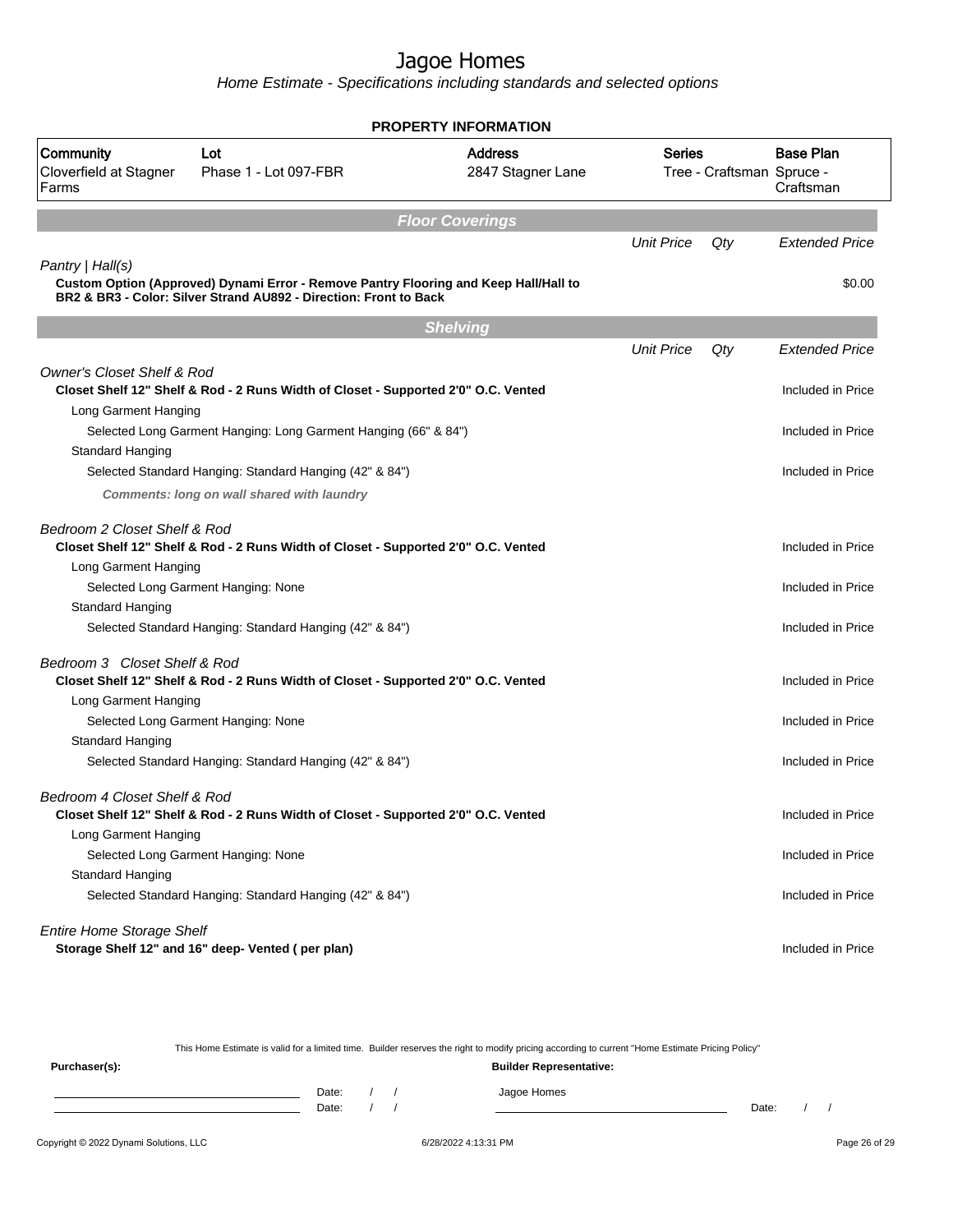|                                                                                                      |                                                                                                                                                  | <b>PROPERTY INFORMATION</b>         |                   |                           |                               |
|------------------------------------------------------------------------------------------------------|--------------------------------------------------------------------------------------------------------------------------------------------------|-------------------------------------|-------------------|---------------------------|-------------------------------|
| Community<br>Cloverfield at Stagner<br>Farms                                                         | Lot<br>Phase 1 - Lot 097-FBR                                                                                                                     | <b>Address</b><br>2847 Stagner Lane | <b>Series</b>     | Tree - Craftsman Spruce - | <b>Base Plan</b><br>Craftsman |
|                                                                                                      |                                                                                                                                                  | <b>Foundations</b>                  |                   |                           |                               |
|                                                                                                      |                                                                                                                                                  |                                     | <b>Unit Price</b> | Qty                       | <b>Extended Price</b>         |
| <b>Entire Home Footing Size</b><br>19" Wide x 8" Deep, 3000 psi,                                     |                                                                                                                                                  |                                     |                   |                           | \$0.00                        |
|                                                                                                      |                                                                                                                                                  | Framing                             |                   |                           |                               |
|                                                                                                      |                                                                                                                                                  |                                     | <b>Unit Price</b> | Qty                       | <b>Extended Price</b>         |
| Entire Home 2 x 4 Wall Studs<br>Studs 2 x 4 @ 16" oc, SPF Grade                                      |                                                                                                                                                  |                                     |                   |                           | Included in Price             |
| Entire Home 2 x 6 Wall Studs<br>Studs 2 x 6 @ 24" oc, SPF Grade (Per Plan)                           |                                                                                                                                                  |                                     |                   |                           | Included in Price             |
| <b>Entire Home Exterior Wall Sheathing</b>                                                           | Exterior Wall Sheathing (7/16" OSB &/or 1/2" Styrofoam)                                                                                          |                                     |                   |                           | Included in Price             |
| Entire Home Exterior Wall House Wrap<br><b>Exterior Wall Covering House Wrap</b>                     |                                                                                                                                                  |                                     |                   |                           | Included in Price             |
| <b>Entire Home Foundation Plates</b><br>Foundation Plates treated yellow pine                        |                                                                                                                                                  |                                     |                   |                           | Included in Price             |
| Main Level Ceiling Heights<br>Interior Flat Ceiling Height 9'0"<br>Certain ceiling heights may vary. |                                                                                                                                                  |                                     |                   |                           | Included in Price             |
| Per Plan Roof Rafters                                                                                | Roof Rafters 2"x10" @ 24" oc over stairwells, by design                                                                                          |                                     |                   |                           | Included in Price             |
| Per Plan Roof Trusses<br><b>Roof Trusses</b>                                                         |                                                                                                                                                  |                                     |                   |                           | Included in Price             |
| <b>Roof Sheathing</b><br>Roof Sheathing 7/16" OSB                                                    |                                                                                                                                                  |                                     |                   |                           | Included in Price             |
|                                                                                                      |                                                                                                                                                  | <b>Landscaping &amp; Yard</b>       |                   |                           |                               |
|                                                                                                      |                                                                                                                                                  |                                     | <b>Unit Price</b> | Qty                       | <b>Extended Price</b>         |
| <b>Exterior Lawn Sod</b><br><b>Basins</b> )                                                          | Sod All of Yard, Fescue & Bluegrass (Excludes Areas with Brush & Trees & Retention                                                               |                                     |                   |                           | Included in Price             |
| Shrubs & Trees                                                                                       | Shrubs & Trees 5/18" shrubs, 3/3' upright shrubs, 1 tree and landscape mulch                                                                     |                                     |                   |                           | Included in Price             |
| Purchaser(s):                                                                                        | This Home Estimate is valid for a limited time. Builder reserves the right to modify pricing according to current "Home Estimate Pricing Policy" | <b>Builder Representative:</b>      |                   |                           |                               |
|                                                                                                      | Date:<br>$\sqrt{2}$<br>$\sqrt{ }$<br>$\sqrt{ }$<br>$\prime$<br>Date:                                                                             | Jagoe Homes                         |                   | Date:                     | $\sqrt{2}$<br>$\sqrt{ }$      |
| Copyright © 2022 Dynami Solutions, LLC                                                               |                                                                                                                                                  | 6/28/2022 4:13:31 PM                |                   |                           | Page 27 of 29                 |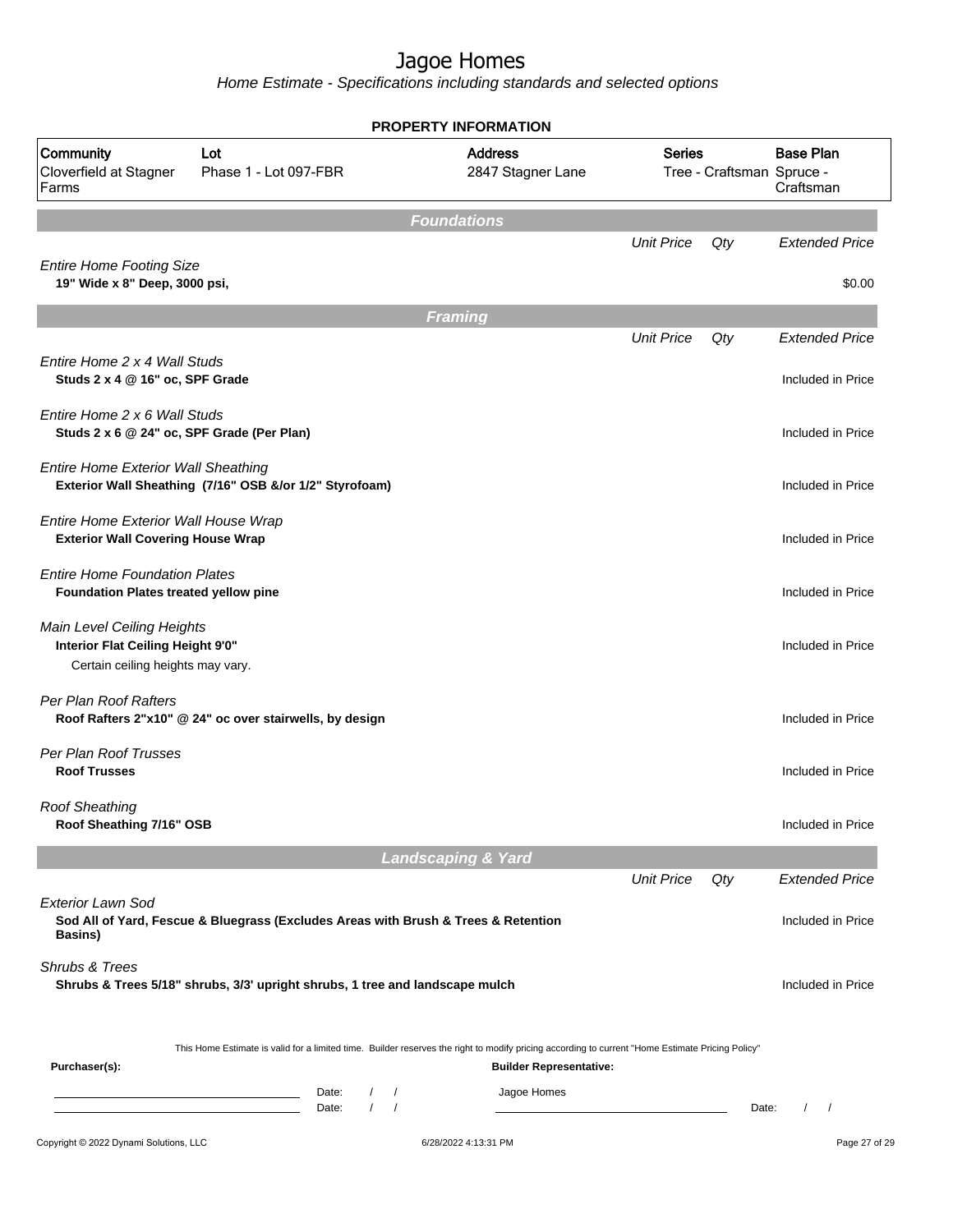|                                                                     |                                                                                                                                                                                                                                                                                                                                                                  |                         | <b>PROPERTY INFORMATION</b>                   |                   |                           |                               |
|---------------------------------------------------------------------|------------------------------------------------------------------------------------------------------------------------------------------------------------------------------------------------------------------------------------------------------------------------------------------------------------------------------------------------------------------|-------------------------|-----------------------------------------------|-------------------|---------------------------|-------------------------------|
| Community<br>Cloverfield at Stagner<br>Farms                        | Lot<br>Phase 1 - Lot 097-FBR                                                                                                                                                                                                                                                                                                                                     |                         | <b>Address</b><br>2847 Stagner Lane           | <b>Series</b>     | Tree - Craftsman Spruce - | <b>Base Plan</b><br>Craftsman |
|                                                                     |                                                                                                                                                                                                                                                                                                                                                                  | <b>Ventilation</b>      |                                               |                   |                           |                               |
|                                                                     |                                                                                                                                                                                                                                                                                                                                                                  |                         |                                               | <b>Unit Price</b> | Qty                       | <b>Extended Price</b>         |
| <b>Bath Vent Fans</b><br><b>Bath Fans Vented to Exterior</b>        |                                                                                                                                                                                                                                                                                                                                                                  |                         |                                               |                   |                           | Included in Price             |
| Kitchen Range Hood or Microwave Hood Vent                           | Kitchen Range Hood or Microwave Hood Vented to Exterior                                                                                                                                                                                                                                                                                                          |                         |                                               |                   |                           | Included in Price             |
| Roof Ridge Vent<br><b>Attic Ventilation Ridge Vent</b>              |                                                                                                                                                                                                                                                                                                                                                                  |                         |                                               |                   |                           | \$0.00                        |
| <b>Home Soffit Vents</b><br>Soffit Vent Continuous Perforated Vinyl |                                                                                                                                                                                                                                                                                                                                                                  |                         |                                               |                   |                           | Included in Price             |
|                                                                     |                                                                                                                                                                                                                                                                                                                                                                  | <b>Site Layout</b>      |                                               |                   |                           |                               |
|                                                                     |                                                                                                                                                                                                                                                                                                                                                                  |                         |                                               | <b>Unit Price</b> | Qty                       | <b>Extended Price</b>         |
| Home Elevation & Site Placement                                     | <b>Elevation &amp; Location Established by Contractor</b>                                                                                                                                                                                                                                                                                                        |                         |                                               |                   |                           | Included in Price             |
|                                                                     |                                                                                                                                                                                                                                                                                                                                                                  | <b>Special Requests</b> |                                               |                   |                           |                               |
| <b>Special Request Component</b>                                    | LCR 97 CSF Market - All Arrington LVP to be Gauntlet Grey ILO Silver Strand due to<br>product availability. Direction to Match Home Estimate Selection.                                                                                                                                                                                                          |                         |                                               |                   |                           | \$0.00                        |
|                                                                     |                                                                                                                                                                                                                                                                                                                                                                  |                         | <b>Change Order Summary</b>                   |                   |                           |                               |
| <b>Special Request Component</b><br><b>Previous Selection:</b>      | LCR 97 CSF Market - Flooring Change - Change Order #101                                                                                                                                                                                                                                                                                                          |                         |                                               |                   | Qty                       |                               |
|                                                                     | New Selection: Customer Accepted 6/16/2022<br>LCR 97 CSF Market - All Arrington LVP to be Gauntlet Grey ILO Silver Strand due to<br>product availability. Direction to Match Home Estimate Selection.<br>LCR 97 CSF Market - All Arrington LVP to be Gauntlet Grey ILO Silver Strand due to<br>product availability. Direction to Match Home Estimate Selection. |                         |                                               |                   |                           |                               |
| Purchaser(s):                                                       | This Home Estimate is valid for a limited time. Builder reserves the right to modify pricing according to current "Home Estimate Pricing Policy"<br>Date:<br>the control of the control of the control of the control of the control of                                                                                                                          | $1 \quad 1$             | <b>Builder Representative:</b><br>Jagoe Homes |                   |                           |                               |
|                                                                     | Date:                                                                                                                                                                                                                                                                                                                                                            | $1 \quad 1$             |                                               |                   | Date:                     | $\left  \right $              |